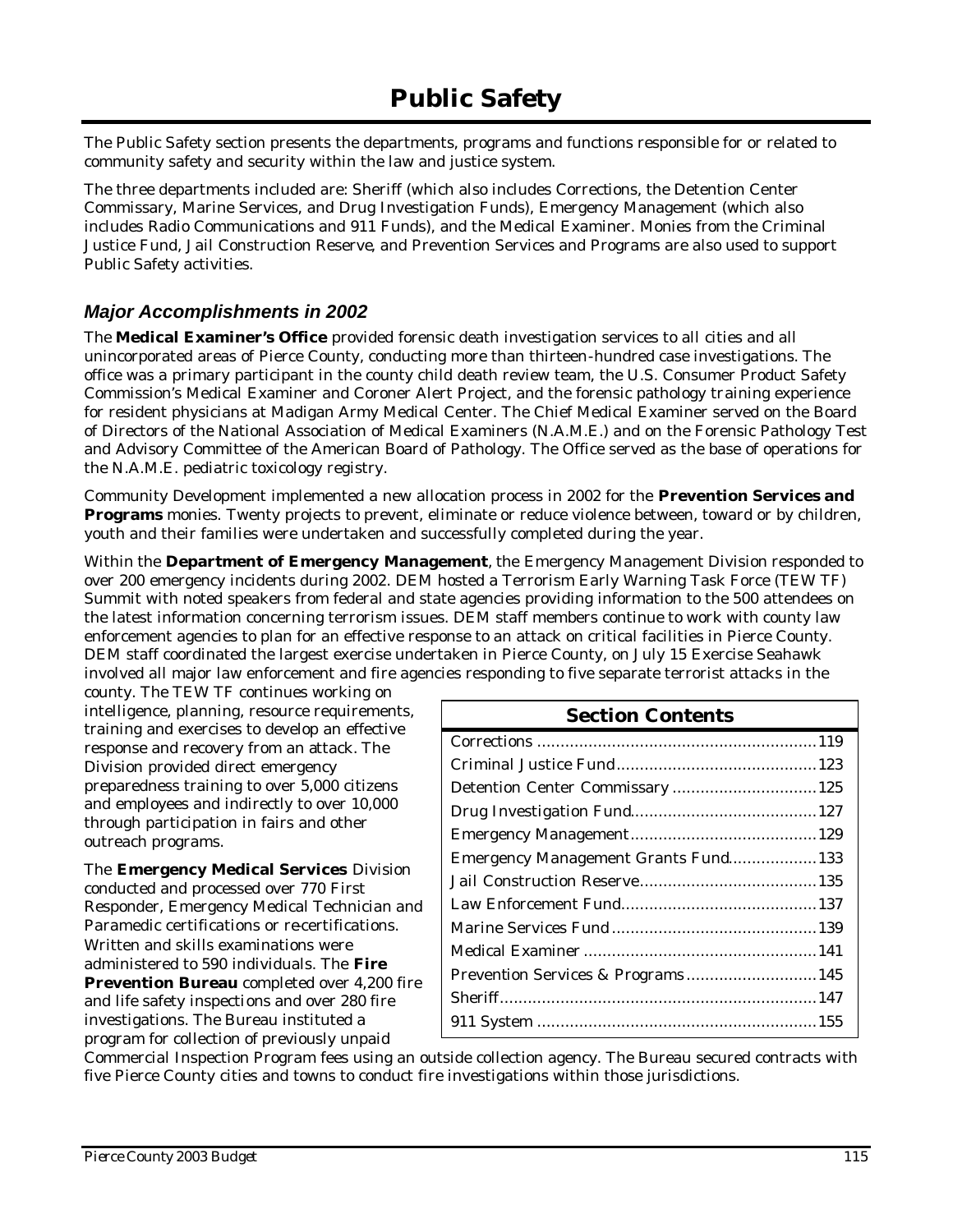The **E-9-1-1 Program** continues in the five year plan to upgrade 911 equipment for the County PSAPs, Public Safety Answering Points. Installation of a new network based design has been completed that provides far more functionality to of the 4 PSAPs. Equipment has been ordered and installation will begin on Tacoma Fire before year's end. Phase I of the FCC order regarding wireless 911 has been partially complete with all but two of the 8 Cellular providers, offering the callback number of the phone user to the PSAP. The Council approved the increase of the Wireless E911 excise tax from twenty-five cents to fifty cents and will go into effect January 1, 2003. The State E911 office has gained an increase in funding and will take over some of the network costs, helping reduce Pierce County payments to the carriers and the phone companies.

The end of 2002 found the **Sheriff's Department** continuing an aggressive approach towards implementation of the recent Performance Audit. The Audit, delivered to the Executive and Council in 2001, suggested a number of changes in how police services are delivered in the county. Over 65% of the recommendations have either been totally implemented or are in progress. A little over 10% of the recommendations have been deemed impractical or have not yet been addressed. Most of the remaining (22%) of the recommendations will require substantial increases in staffing.

In a collaborative effort with the Department of Emergency Management, a civilian employee was hired via a federal grant to provide a comprehensive approach to crime prevention. It is anticipated that this individual will be involved in a large number of communities through a "train the trainer" approach using volunteers. This is the first time in several years that a county employee has been dedicated to crime prevention efforts.

The Department also displayed its commitment to the Homeland Security effort in a variety of ways. Extensive training and equipping of employees to meet a variety of local challenges continued throughout the year – and will for many years to come. The Department has developed plans and has engaged in practice exercises. The Department has been in the forefront of state and federal efforts to improve information sharing.

The Sheriff Department Operations Bureau continues to organize itself to respond more efficiently to criminal acts, both from a response and from a proactive approach. The Detectives Division has been able to fully deploy a computer crimes detective in partnership with the Tacoma Police Department and Pierce County Prosecutors Office. The Property Crimes Unit has been reorganized to allow two detectives to work property crimes and one for career criminal investigations. The Detectives Division has been successful in focusing on crimes against the aging and adults with disabilities in cooperation with CPS. In addition, funding was identified for a complete remodel and upgrading our Forensic Lab.

The Sheriff's Community Support Team has continued to be central in coordinating the deployment and team work between the patrol force and the other investigative units such as Property and Major Criminal investigations units, Narcotic investigations, and other agencies - both federal and local. The ability of this unit to focus extra patrol efforts has resulted in a reduction of calls for service in a number of high activity areas. This unit is expected to have made over 600 arrests by the end of 2002, most of which are for felonies.

During 2002 the Special Investigations Unit (which includes general narcotics enforcement, clandestine drug lab enforcement, and drug related property crime enforcement) has been able to turn their efforts from reactive to mostly proactive enforcement against methamphetamine sales and production, including precursor enforcement. These efforts have been in partnership with the other County Departments of Planning and Land Management, the Tacoma-Pierce County Health Department and CPS. The results of these efforts can be seen in the steady reduction of Meth lab calls for service - less than 200 this year compared to over 300 for each of the preceding two years. In 2002 the Department formed the Pierce County Metro Meth Lab Team incorporating members of several smaller municipal agencies onto our existing team.

Most of these accomplishments are credited to individual units, but in actuality it is the team work and communication with in the department which makes this happen. This team work is present with the department members who work for the various contract city departments as well. These departments are engaged in a variety of community out reach programs for crime reduction and awareness as well as youth programs such as the Youth Intervention Program in University Place that requires parent and youth traffic violators to meet with the officers at the Police Station. In Lakewood, the highly effective multi-housing crime reduction programs and Motel crime reduction programs have resulted in substantial drops in crime.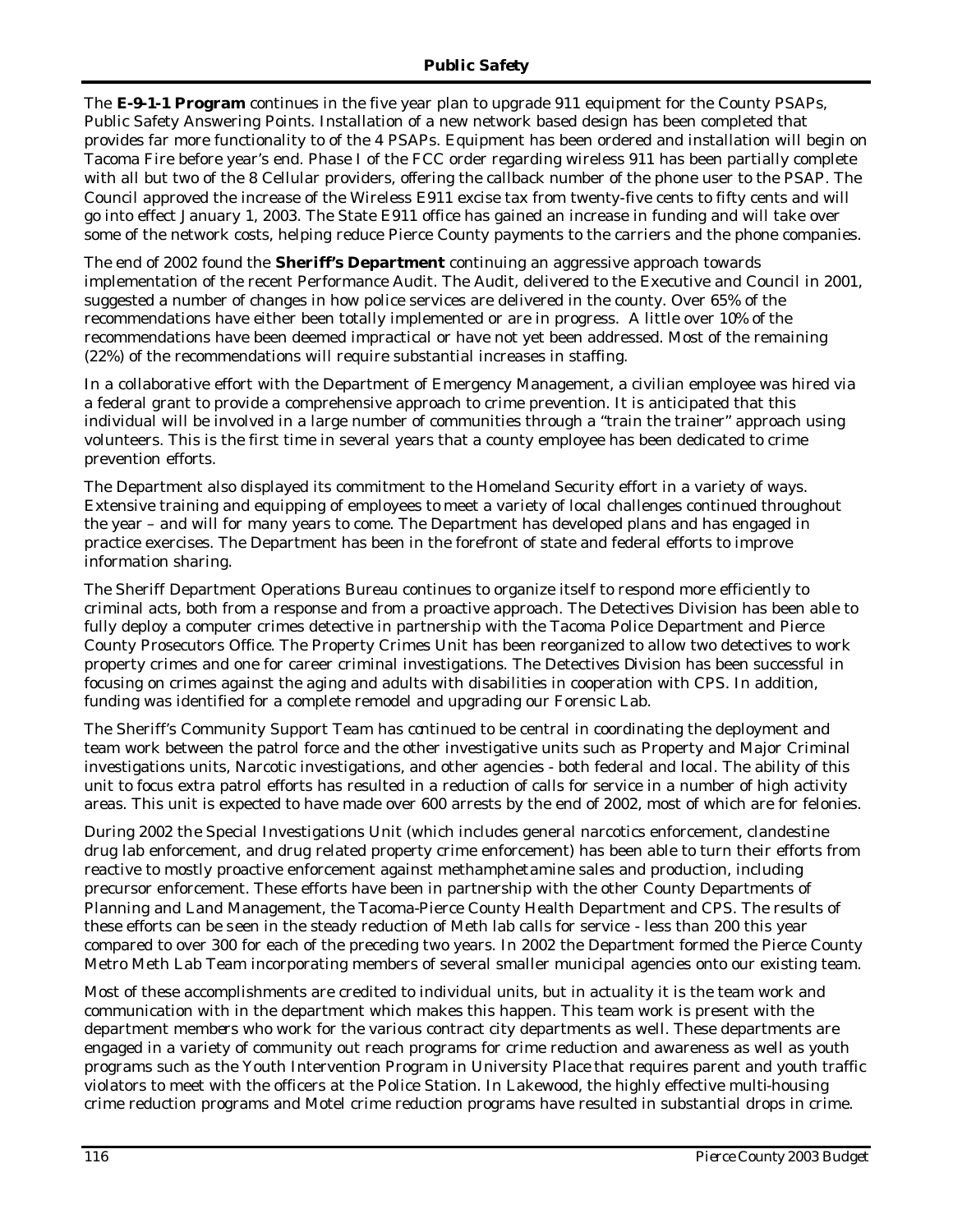The Services Bureau coordinated an effort to train all of the Department's law enforcement employees in the use of the Enforcer report writing tool. By the end of the year, personnel were sending over 500 crime reports a week directly to the server from their patrol cars in the field. The new Information Management Section worked closely with LESA as several new enhancements were rolled out as part of the law enforcement computer systems.

The Crime Analysis Unit (also in the Service Bureau) used a state of the art technology system to draw new boundaries for our patrol "beats." The new boundaries were much more equal in terms of size, population, number of calls and other demographics. The result should be somewhat lower response times. The CAU worked closely with operational units in developing high rate offender "target" lists and wanted felon listed. The unit won a Special Achievement award from a national organization (ESRI) for its "outstanding" efforts in using mapping technology in furtherance if public safety. The Training Division worked all year at a major re working of the Field Training Officer (FTO) program. The re tooling of this critical function was recommended in the Performance Audit. The goal of the new system focuses on performance benchmarks on the part of the new deputy in training before advancement in the training program. The Department developed and revised a mandatory training curriculum in the area of racial profiling and has worked with other agencies and with community groups.

The Contract Services Unit continued to be a critical piece in a number of Department objectives. Among other achievements, Contract Services contributed significant information to the Fredrickson feasibility study and was a major player in the efforts to erect a new patrol office on the Gig Harbor Peninsula.

In 2002, the Sheriff's **Corrections** bureau worked with County Facilities and Building Maintenance to coordinate with private contractors on a 90+% completion of the new 1,000 bed jail. All new Correctional Officer positions and promotions for the New Jail were completed along with supervisory and mid-management training for those newly promoted positions. All officers have been provided training on new technologies within our facility to include computer touch screen and prints systems. We have continued solid in-service training delivery to equip our personnel to keep a safe and secure jail. The Main Jail roof was replaced and the recreation yard fences were repainted. We also implemented weekly inspection of each facility by Corrections administration to assist in monitoring upkeep and maintenance of facilities.

Pre-Trial Services decreased in-custody screening time by 11% from 2001; the number of out-of-custody screenings were increased by 13% over 2001. The number of PR Releases increased by 10% over 2001 with a similar increase in jail cost savings and jail days saved.

Finally, the Corrections Bureau has worked closely with the Break the Cycle program, Drug Court and District Court work crew in order to strongly support these alternatives to incarceration.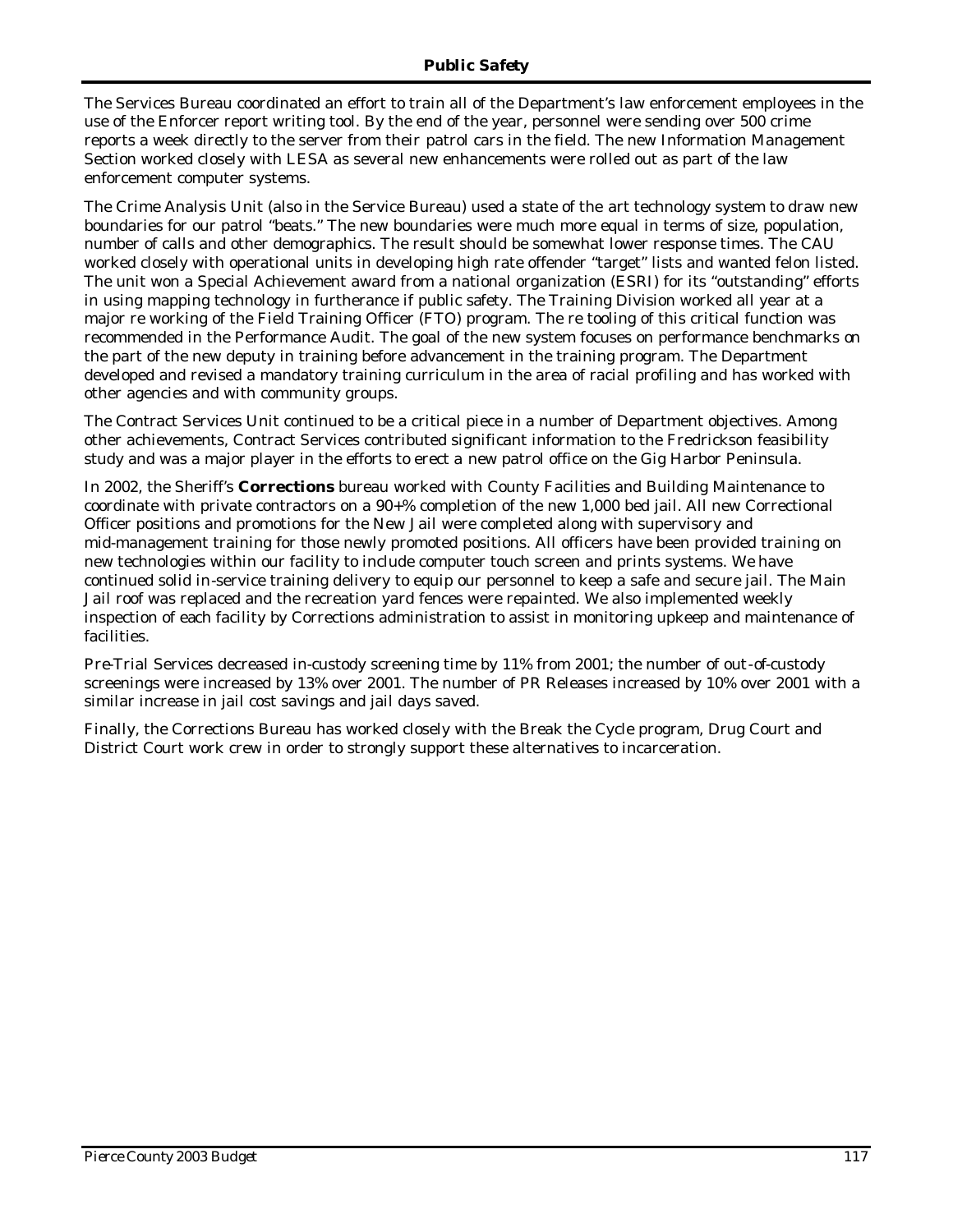|                                           | <b>DEPARTMENT BUDGETS</b> |                             |                 |                |
|-------------------------------------------|---------------------------|-----------------------------|-----------------|----------------|
|                                           | 2002                      | 2003                        | <b>Absolute</b> | <b>Percent</b> |
| <b>Department Name</b>                    | <b>Budget</b>             | <b>Budget</b>               | Change          | Change         |
| Corrections                               | \$31,349,990              | 36,094,000<br><sup>\$</sup> | \$4,744,010     | 15.1 %         |
| <b>Criminal Justice Fund</b>              | 617,310                   | 486,350                     | (130,960)       | (21.2)         |
| <b>Detention Center Commissary</b>        | 638,950                   | 712,180                     | 73,230          | 11.5           |
| Drug Investigation Fund                   | 185,720                   | 221,630                     | 35,910          | 19.3           |
| <b>Emergency Management</b>               | 2,396,840                 | 2,499,540                   | 102,700         | 4.3            |
| <b>Emergency Managemt Grants Fund</b>     | 415,520                   | 318,000                     | (97, 520)       | (23.5)         |
| Law Enforcement Fund                      | 675,010                   | 255,000                     | (420, 010)      | (62.2)         |
| <b>Marine Services Fund</b>               | 179,510                   | 343,000                     | 163,490         | 91.1           |
| <b>Medical Examiner</b>                   | 1,718,220                 | 1,707,960                   | (10,260)        | (0.6)          |
| New Jail Construction Reserve             | 5,563,000                 | 2,000,000                   | (3,563,000)     | (64.0)         |
| <b>Prevention Services &amp; Programs</b> | 1,125,000                 | 1,200,000                   | 75,000          | 6.7            |
| <b>Sheriff</b>                            | 48,577,330                | 50,854,260                  | 2,276,930       | 4.7            |
| 911 System                                | 4,083,150                 | 4,227,630                   | 144,480         | 3.5            |
| <b>Total Public Safety</b>                | \$97,525,550              | \$100,919,550               | \$3,394,000     | 3.5%           |

### *Public Safety*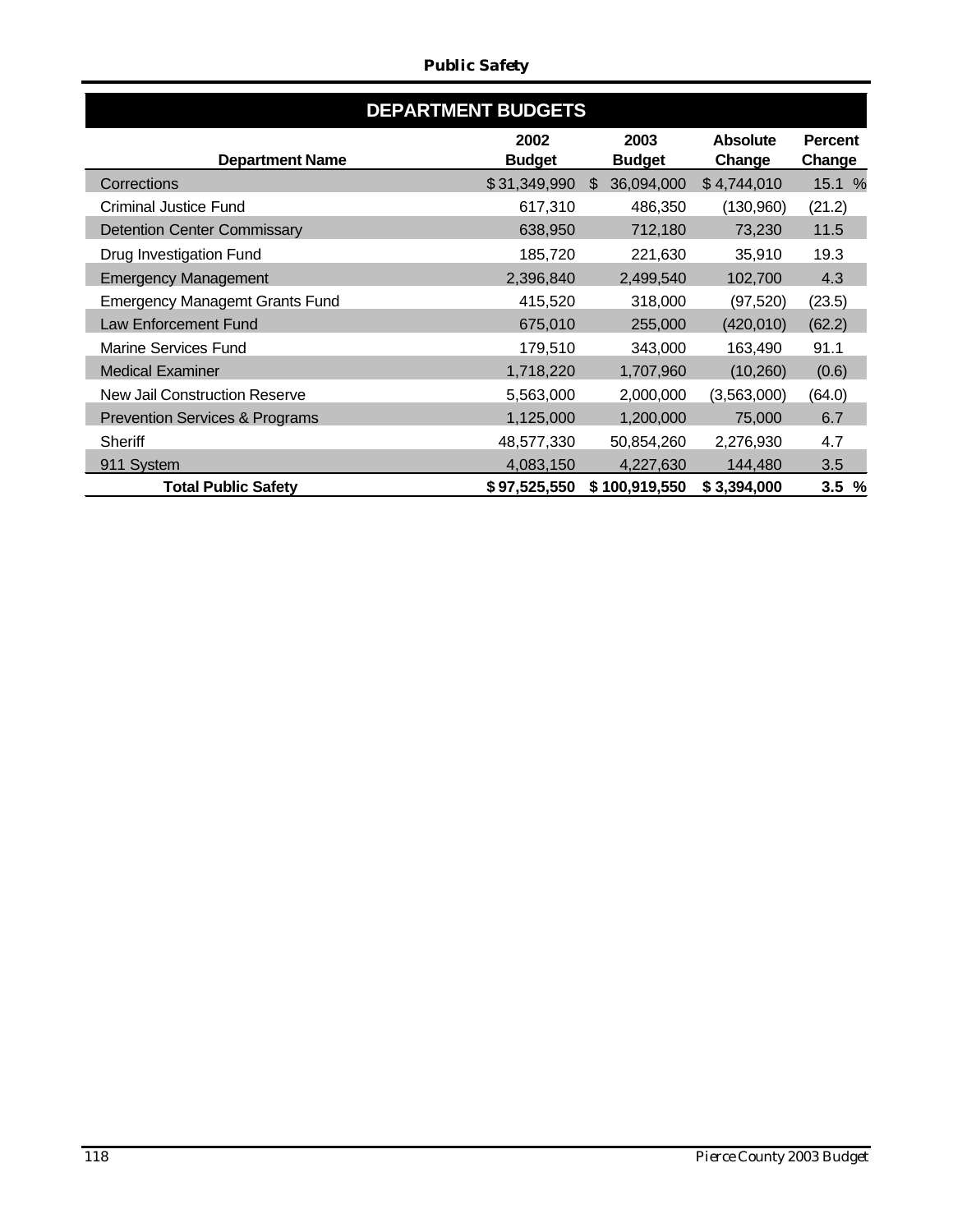# **Corrections**

*General Fund*

**The mission of the Corrections Bureau is to manage, in a safe, secure and humane manner, persons who have been charged with or convicted of offenses. It is desired that prisoners will be released from the facility in no worse condition, physically or psychologically, than when they entered. The Pierce County Detention and Corrections Center shall offer opportunities for prisoners to become involved in community-based programs which strive to promote change, enhance self-esteem and create a positive approach to law-abiding lifestyles.**

| The Corrections Department was established to separately account for costs<br>associated with the Pierce County Corrections and Detention facilities. The inmate<br>population includes prisoners from Pierce County, City of Tacoma, and from other<br>local jurisdictions. In addition, the federal government occasionally houses prisoners<br>at these facilities. The Sheriff's Department is responsible for day-to-day<br>management of the correction facilities, as well as their alternatives to incarceration<br>programs. |
|---------------------------------------------------------------------------------------------------------------------------------------------------------------------------------------------------------------------------------------------------------------------------------------------------------------------------------------------------------------------------------------------------------------------------------------------------------------------------------------------------------------------------------------|
| The recommended 2003 Corrections budget total is 15.1% above the 2002 figure. This<br>budget reflects:                                                                                                                                                                                                                                                                                                                                                                                                                                |
| The debt service costs for the New Jail bond issue, which were formerly<br>a)<br>included in the Jail Construction Reserve budget;                                                                                                                                                                                                                                                                                                                                                                                                    |
| A full year's operating costs for those sections of the New Jail (10 of 12 Pods)<br>b)<br>which will be opened this fall; and                                                                                                                                                                                                                                                                                                                                                                                                         |
| The reduction of 8 positions due to the 2002 budget decision to open 1 less Pod<br>C)<br>(I-747), and the fact that the major rampup hiring process will be completed<br>this fall (and thus fewer staff are needed for this function).                                                                                                                                                                                                                                                                                               |
|                                                                                                                                                                                                                                                                                                                                                                                                                                                                                                                                       |

### **Performance Measures**

- 1) Complete the second phase of remodeling within the main jail by Spring 2003. This phase will create 14 mental health infirmary beds and 8 medical infirmary beds, including two negative pressure rooms to handle Tuberculosis cases. (Goal C)
- 2) Continue to build interagency communication in order to better utilize tactical crime data and response to and anticipate crime trends. Identify and work with community groups to exchange crime trend information with the intention of better including these groups into the crime prevention efforts. (GoalE)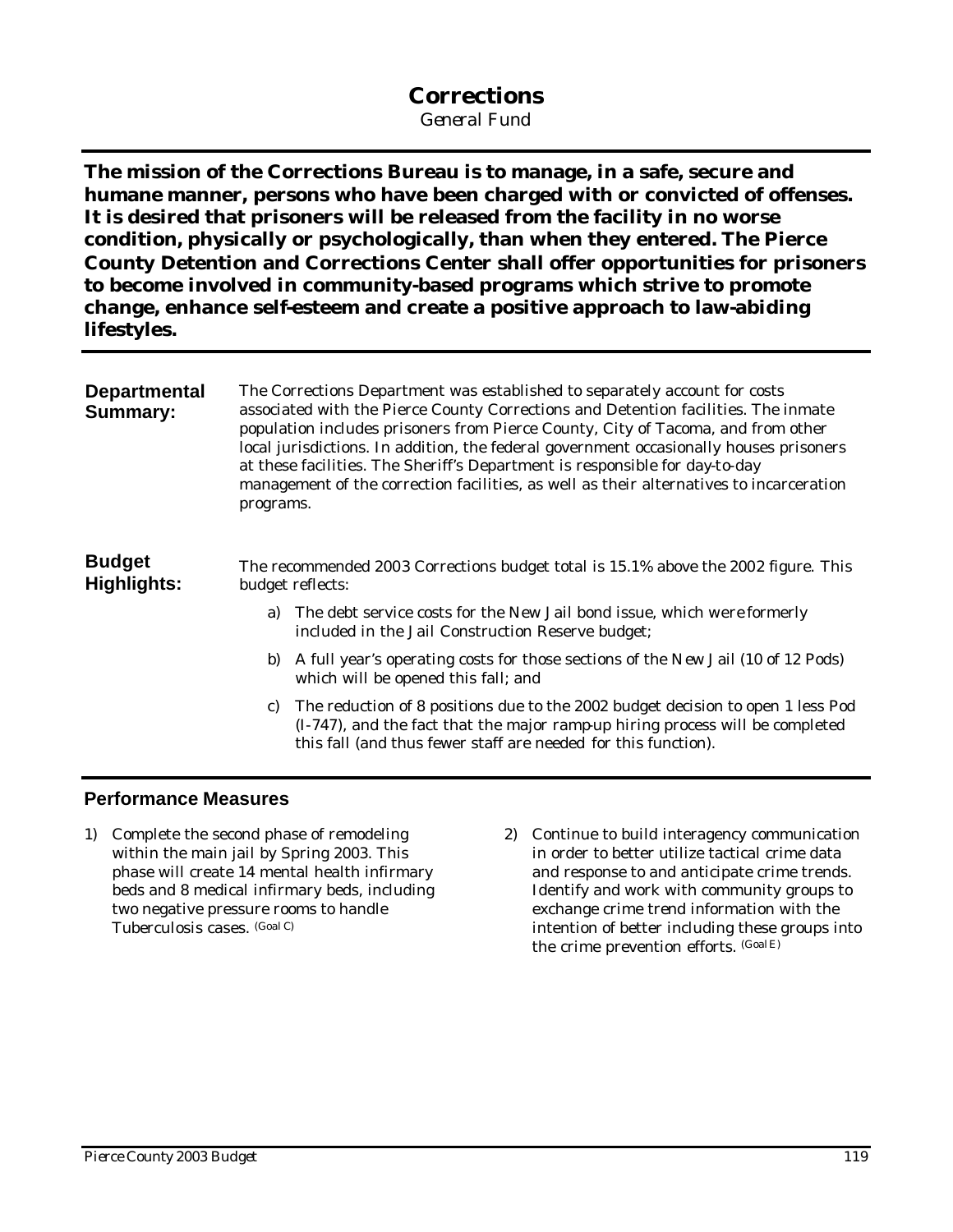### *Corrections*

| <b>FUNDING SOURCES</b>      |              |               |               |               |                 |                |  |
|-----------------------------|--------------|---------------|---------------|---------------|-----------------|----------------|--|
|                             | 2000         | 2001          | 2002          | 2003          | <b>Absolute</b> | <b>Percent</b> |  |
|                             | Actual       | <b>Actual</b> | <b>Budget</b> | <b>Budget</b> | Change          | Change         |  |
| <b>General Fund Support</b> | \$25,059,610 | \$24,556,242  | \$25,111,900  | \$29,493,550  | 4,381,650<br>\$ | 17.4 %         |  |
| Grants/Intergovernmental    | 4,739,050    | 5.750.298     | 5.651.960     | 5.744.000     | 92.040          | 1.6            |  |
| Fees/Charges                | 660,666      | 615,582       | 586.130       | 856,450       | 270,320         | 46.1           |  |
| Total                       | \$30,459,326 | \$30.922.122  | \$31,349,990  | \$36,094,000  | 4,744,010<br>S  | 15.1%          |  |

| <b>PROGRAM EXPENDITURES</b>  |            |            |               |                  |                 |                |
|------------------------------|------------|------------|---------------|------------------|-----------------|----------------|
|                              | 2002       | 2003       | 2002          | 2003             | <b>Absolute</b> | <b>Percent</b> |
|                              | <b>FTE</b> | <b>FTE</b> | <b>Budget</b> | <b>Budget</b>    | Change          | Change         |
| Administration               | 18.00      | 17.00      | \$1.482,340   | 1,461,550<br>\$. | \$<br>(20, 790) | (1.4) %        |
| <b>Electronic Monitoring</b> | 2.00       | 2.00       | 143.270       | 148.510          | 5.240           | 3.7            |
| Care & Custody Of Prisoners  | 247.80     | 240.80     | 18,658,620    | 20,004,620       | 1,346,000       | 7.2            |
| <b>Medical Services</b>      | 36.00      | 36.00      | 3.579.010     | 4.055.630        | 476.620         | 13.3           |
| <b>Court Transportation</b>  | 26.00      | 26.00      | 1,764,020     | 1,797,560        | 33,540          | 1.9            |
| <b>Food Services</b>         | 16.00      | 16.00      | 2,241,930     | 2,330,940        | 89,010          | 4.0            |
| <b>Mental Health</b>         | 1.00       | 1.00       | 680,860       | 696,450          | 15,590          | 2.3            |
| Release                      | 24.00      | 24.00      | 1,269,050     | 1,635,490        | 366,440         | 28.9           |
| <b>Pretrial Services</b>     | 21.00      | 21.00      | 1,458,060     | 1.490.340        | 32,280          | 2.2            |
| <b>Work Crew Program</b>     | 1.00       | 1.00       | 72,830        | 76,670           | 3,840           | 5.3            |
| <b>Debt Service</b>          |            |            |               | 2,396,240        | 2,396,240       | $\infty$       |
| Total                        | 392.80     | 384.80     | \$31,349,990  | \$36,094,000     | 4.744.010<br>S  | %<br>15.1      |

|                                |                    | <b>WORKLOAD SERVICE DATA</b> |           |           |           |                 |                 |
|--------------------------------|--------------------|------------------------------|-----------|-----------|-----------|-----------------|-----------------|
|                                | Unit of            | 1998                         | 1999      | 2000      | 2001      | 2002            | 2003            |
|                                | <b>Measure</b>     | <b>Actual</b>                | Actual    | Actual    | Actual    | <b>Estimate</b> | <b>Estimate</b> |
| Prisoner bookings              | <b>Bookings</b>    | 29,004                       | 29,323    | 28,225    | 28,582    | 29,040          | 30,780          |
| Prisoner days                  | Days               | 458,344                      | 503,081   | 490,140   | 528,990   | 544,170         | 576,820         |
| Average daily population       | <b>Inmates</b>     | 1,256                        | 1,267     | 1,270     | 1,276     | 1,350           | 1,412           |
| Emergency/necessary sick calls | Cases              | 15,000                       | 13,929    | 13,404    | 13,162    | 12,600          | 13,360          |
| Emergency/necessary dental     | Cases              | 1,760                        | 1,169     | 1,099     | 558       | 700             | 750             |
| Meals served                   | <b>Meals</b>       | 1,516,144                    | 1,517,578 | 1,502,034 | 1,526,344 | 1,564,300       | 1,658,160       |
| Legal materials to prisoners   | Cases              | 6,603                        | 5,300     | 4,017     | 5,965     | 6,310           | 6,690           |
| Prisoners in educational prog  | <b>Prisoners</b>   | 1,086                        | 813       | 928       | 1,228     | 1,830           | 1,940           |
| Electronic monitoring          | Days               | 28,688                       | 29,869    | 11,990    | 18,860    | 16,750          | 17,760          |
| DWI Program                    | <b>Prisoners</b>   | 290                          | 276       | 303       | 280       | 415             | 440             |
| <b>Pre-Trial Services</b>      | Screenings         | 20,222                       | 17,199    | 17.853    | 15,963    | 15,550          | 16,490          |
| Inmate classifications         | <b>Clssifictns</b> | 17,559                       | 23,199    | 19,039    | 20,748    | 25,250          | 26,770          |
| Mental health evaluations      | <b>Prisoners</b>   | 10,541                       | 9,955     | 11,955    | 10,919    | 12,390          | 12,920          |
| Number of court escorts        | <b>Prisoners</b>   | 49,516                       | 51,316    | 54,447    | 53,210    | 52,350          | 55,490          |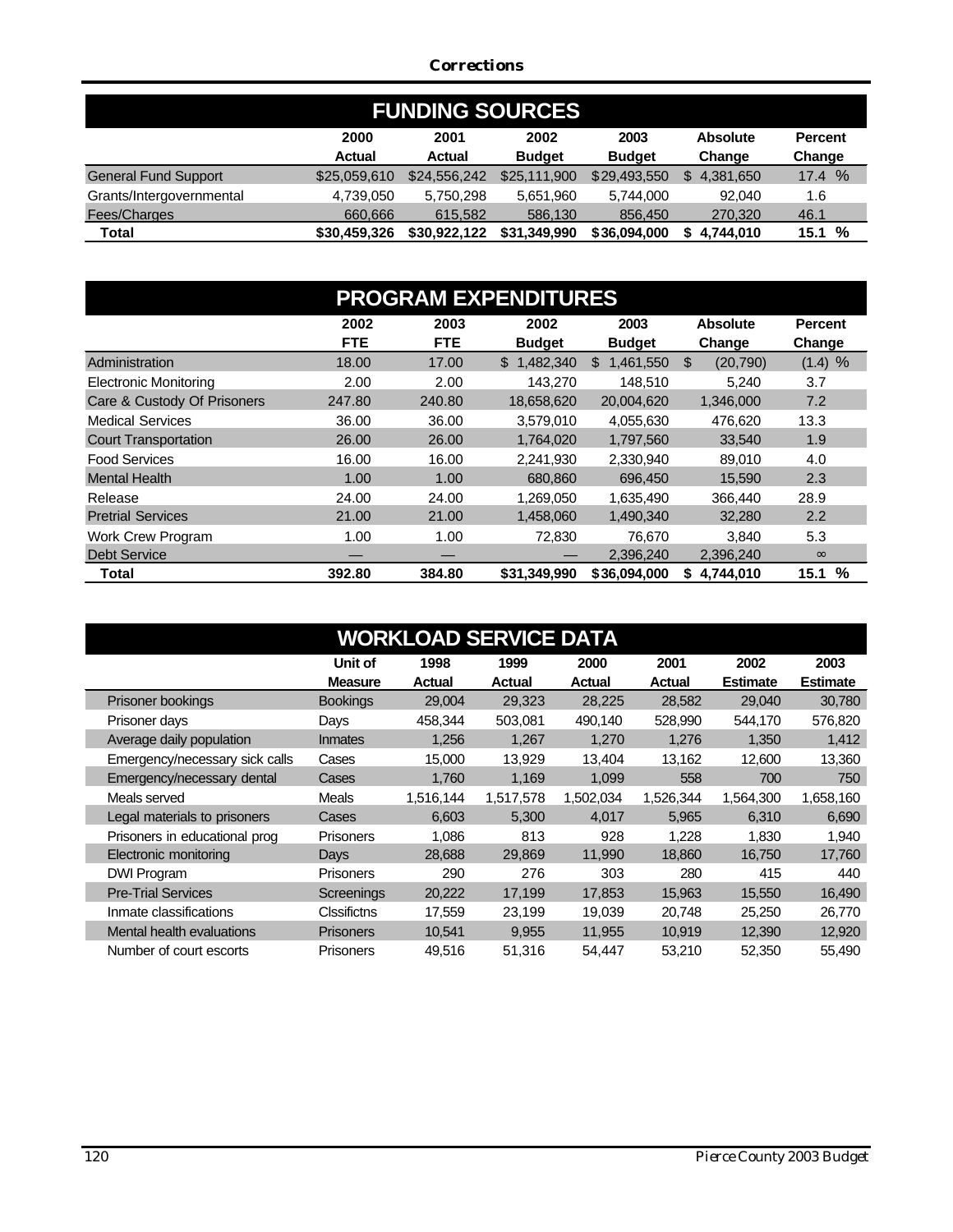|                                 |            | <b>STAFFING SUMMARY</b> |            |            |            |            |
|---------------------------------|------------|-------------------------|------------|------------|------------|------------|
|                                 | 1998       | 1999                    | 2000       | 2001       | 2002       | 2003       |
|                                 | <b>FTE</b> | <b>FTE</b>              | <b>FTE</b> | <b>FTE</b> | <b>FTE</b> | <b>FTE</b> |
| Physician/Med Dir               | 1.00       | 1.00                    | 1.00       | 1.00       | 1.00       | 1.00       |
| <b>Bureau Chief</b>             | 1.00       | 1.00                    | 1.00       | 1.00       | 1.00       | 1.00       |
| <b>Correctional Captain</b>     | 3.00       | 3.00                    | 3.00       | 3.00       | 3.00       | 3.00       |
| <b>Correctional Lieutenant</b>  | 6.00       | 7.00                    | 7.00       | 7.00       | 11.00      | 10.00      |
| <b>Detective Sergeant</b>       |            |                         | 0.50       | 0.50       | 0.50       | 0.50       |
| Staff Pharmacist/Manager        | 1.00       | 1.00                    | 1.00       | 1.00       | 1.00       | 1.00       |
| <b>Physician Assistant</b>      | 3.00       | 3.00                    | 3.00       | 3.00       | 3.00       | 3.00       |
| <b>Health Services Manager</b>  | 1.00       | 1.00                    | 1.00       | 1.00       | 1.00       | 1.00       |
| Budget & Fiscal Mgr             | 0.50       | 0.50                    | 0.50       | 0.50       | 0.50       | 0.50       |
| Nurse Supervisor - Corrections  |            |                         |            |            | 1.00       | 1.00       |
| <b>Correctional Sergeant</b>    | 15.00      | 15.00                   | 15.00      | 15.00      | 26.00      | 22.00      |
| Senior Pretrial Sys Scrnr       |            | 1.00                    | 1.00       | 1.00       | 1.00       | 1.00       |
| <b>Registered Nurse</b>         | 9.00       | 9.00                    | 9.00       | 9.00       | 10.00      | 10.00      |
| Dept Info Tech Spec             |            |                         |            |            | 1.00       | 1.00       |
| <b>Clinic Admin Asst</b>        |            |                         |            |            | 1.00       | 1.00       |
| Food Service Manager            | 1.00       | 1.00                    | 1.00       | 1.00       | 1.00       | 1.00       |
| <b>Pre-trial Svcs Screener</b>  | 11.00      | 10.00                   | 10.00      | 10.00      | 10.00      | 10.00      |
| <b>Correctional Officer</b>     | 250.80     | 251.80                  | 254.80     | 257.80     | 274.80     | 272.80     |
| <b>Administrative Aide</b>      |            |                         |            | 1.00       | 1.00       | 1.00       |
| <b>Accounting Assistant</b>     | 2.00       | 2.00                    | 2.00       | 2.00       | 3.00       | 3.00       |
| <b>Medical Admin Assistant</b>  | 3.00       | 3.00                    | 3.00       | 3.00       | 2.00       | 2.00       |
| <b>Correctional Tech</b>        |            |                         |            |            | 4.00       | 4.00       |
| Cook                            | 15.00      | 15.00                   | 15.00      | 15.00      | 15.00      | 15.00      |
| <b>Licensed Practical Nurse</b> | 7.00       | 7.00                    | 10.00      | 10.00      | 14.00      | 14.00      |
| <b>Office Assistant</b>         | 8.00       | 8.00                    | 8.00       | 7.00       | 7.00       | 6.00       |
| Dir - Public Safety             | 0.50       | 0.50                    | 0.50       |            |            |            |
| <b>Executive Secretary</b>      | 0.50       | 0.50                    | 0.50       |            |            |            |
| <b>Staff Pharmacist</b>         | 1.00       | 1.00                    |            |            |            |            |
| Ed Svcs Coord/Librarian         | 1.00       | 1.00                    |            |            |            |            |
| <b>Total</b>                    | 341.30     | 343.30                  | 347.80     | 349.80     | 393.80     | 385.80     |

*Corrections*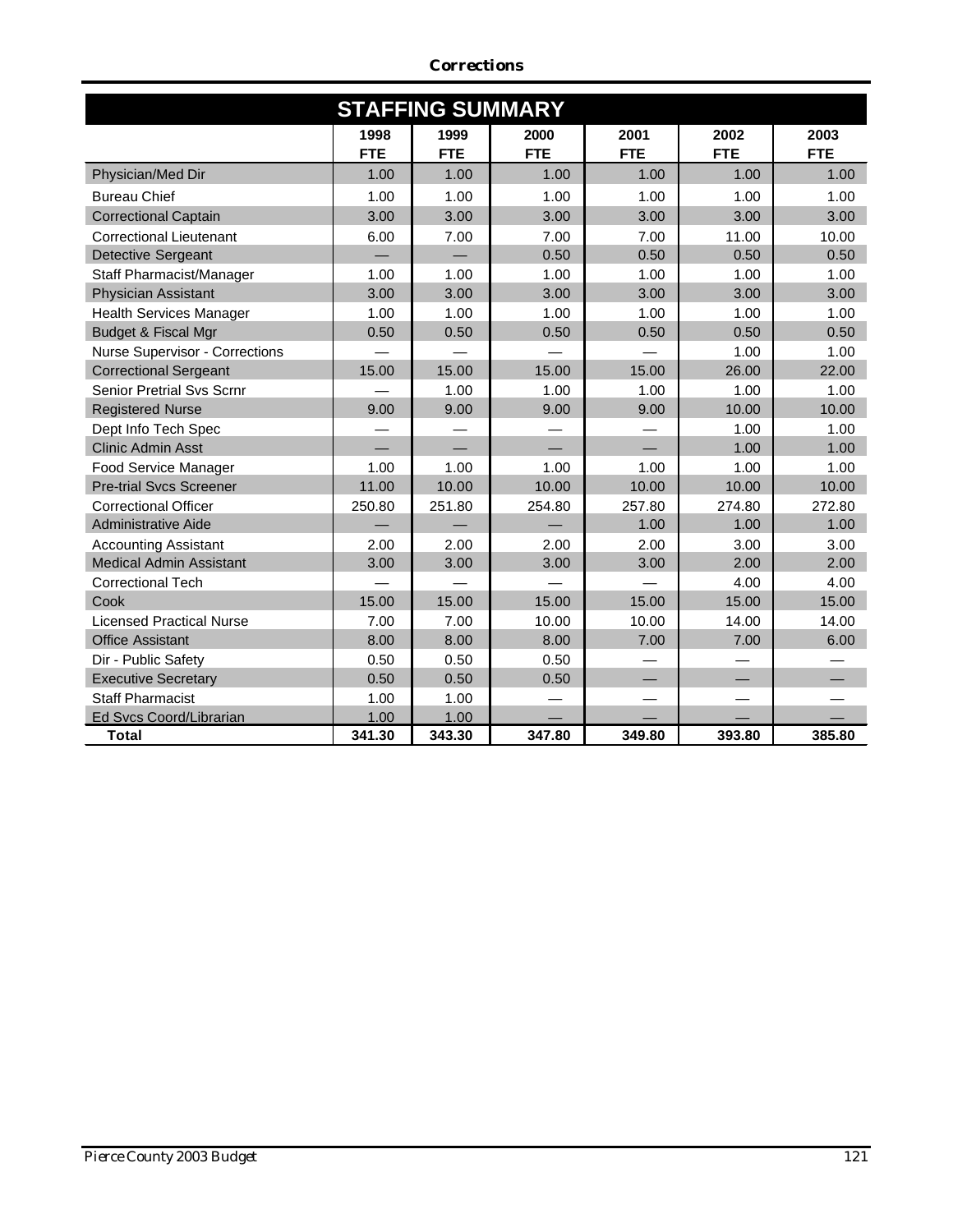## **BUDGET RATIOS**



v From 1992 to 2002 the average daily population per Corrections Bureau employee decreased 14%. ADP includes all incarcerated inmates in County facilities.



 $\div$  From 1992 to 2002 the total cost per prisoner day increased 6% after adjusting for inflation. Figures exclude the capital costs of the Jail Annex.

### **ADP per Corrections Staff ADP per Thousand Residents**



v From 1992 to 2002 the number of prisoners per thous and County residents increased 35%. ADP includes all incarcerated inmates in County facilities and those sent to Yakima County jail.

### **Operating Cost per Prisoner Day Percent Revenue Generating Prisoners**



 $\div$  From 1996 to 2002 the percentage of revenuegenerating prisoners decreased 19%. Data prior to 1996 is unavailable.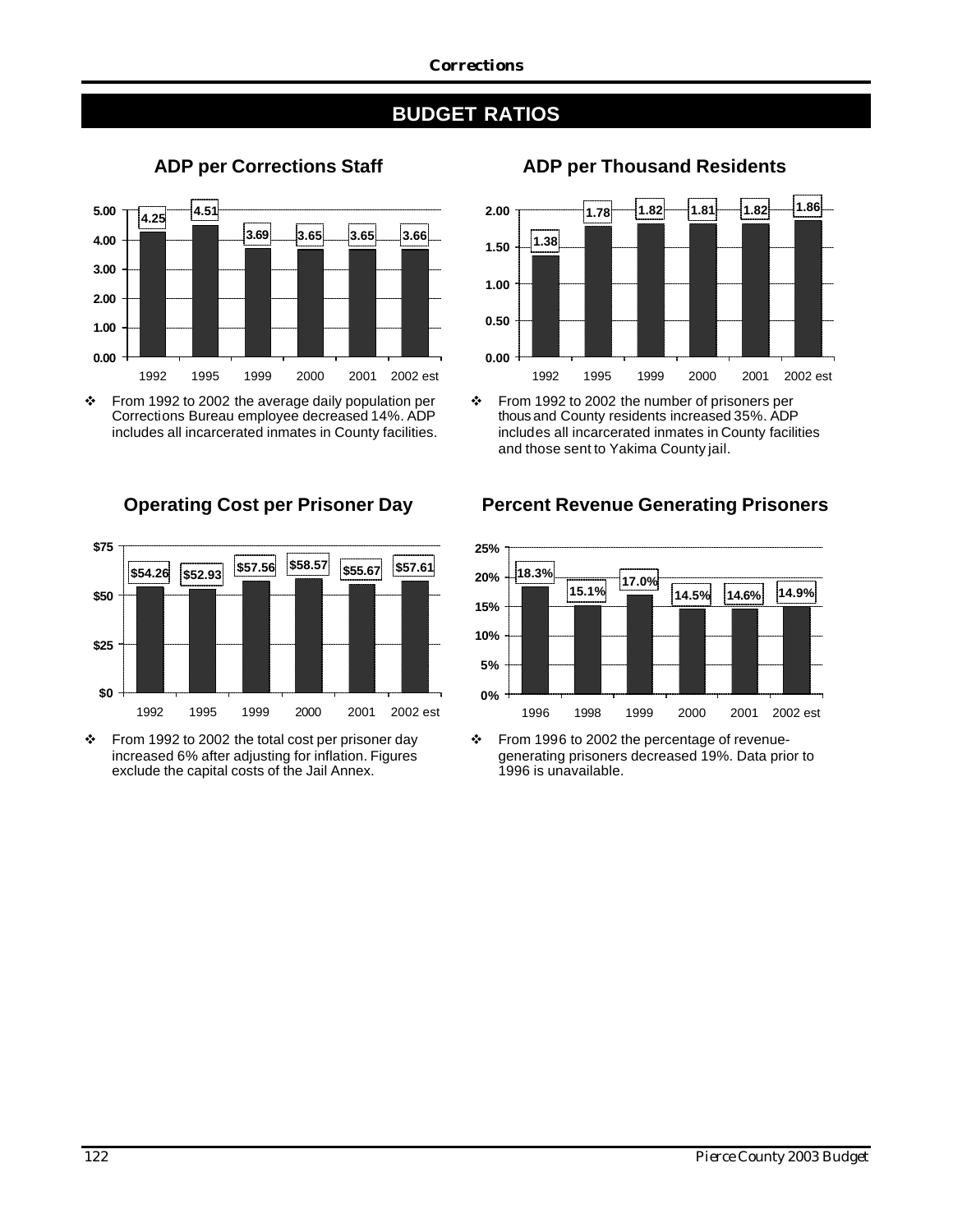## **Criminal Justice Fund**

*Special Revenue Fund*

| <b>Departmental</b><br><b>Summary:</b> |              | In 1990 the State Legislature approved a series of revenue measures for local units of<br>government to assist in the financing the criminal justice system, including allocating<br>a portion of the M.V.E.T. for these purposes. Previous allocations were deposited into<br>this fund, but current state allocations now go directly into the General Fund for<br>criminal justice activities/programs. Residual unspent dollars remain in this fund,<br>augmented by occasional grants. |           |
|----------------------------------------|--------------|---------------------------------------------------------------------------------------------------------------------------------------------------------------------------------------------------------------------------------------------------------------------------------------------------------------------------------------------------------------------------------------------------------------------------------------------------------------------------------------------|-----------|
| <b>Budget</b>                          |              | These remaining monies are proposed to be allocated in 2003 as follows:                                                                                                                                                                                                                                                                                                                                                                                                                     |           |
| <b>Highlights:</b>                     | a)           | Computer hardware and software for the LINX judicial                                                                                                                                                                                                                                                                                                                                                                                                                                        |           |
|                                        | b)           |                                                                                                                                                                                                                                                                                                                                                                                                                                                                                             |           |
|                                        | C)           |                                                                                                                                                                                                                                                                                                                                                                                                                                                                                             |           |
|                                        | d)           | Administrative expenses (audit, indirect costs) 10,270                                                                                                                                                                                                                                                                                                                                                                                                                                      |           |
|                                        | e)           |                                                                                                                                                                                                                                                                                                                                                                                                                                                                                             |           |
|                                        | f)           | Information Technology Specialist position for                                                                                                                                                                                                                                                                                                                                                                                                                                              |           |
|                                        | g)           |                                                                                                                                                                                                                                                                                                                                                                                                                                                                                             |           |
|                                        | h)           |                                                                                                                                                                                                                                                                                                                                                                                                                                                                                             |           |
|                                        | i)           | District Court Digital Recording System (C/O from 2002)57,120                                                                                                                                                                                                                                                                                                                                                                                                                               |           |
|                                        | $\mathbf{j}$ | <b>Information Technology Specialist position for</b>                                                                                                                                                                                                                                                                                                                                                                                                                                       |           |
|                                        | $\bf k$      |                                                                                                                                                                                                                                                                                                                                                                                                                                                                                             |           |
|                                        |              |                                                                                                                                                                                                                                                                                                                                                                                                                                                                                             | \$486,350 |

| <b>FUNDING SOURCES</b>        |    |                          |      |                       |    |                       |  |                       |                           |                          |
|-------------------------------|----|--------------------------|------|-----------------------|----|-----------------------|--|-----------------------|---------------------------|--------------------------|
|                               |    | 2000<br>Actual           |      | 2001<br><b>Actual</b> |    | 2002<br><b>Budget</b> |  | 2003<br><b>Budget</b> | <b>Absolute</b><br>Change | <b>Percent</b><br>Change |
| Est Use Of Begin Fund Balance | \$ | $\overline{\phantom{0}}$ | - \$ |                       | \$ | 547,310               |  | 394.350               | (152,960)                 | $(27.9)$ %               |
| Intergovernmental Revenue     |    | 576.024                  |      | 657.614               |    | 70.000                |  | 92,000                | 22,000                    | 31.4                     |
| Miscellaneous Revenue         |    |                          |      | 8.274                 |    |                       |  |                       |                           |                          |
| Total                         |    | 576.024                  |      | 665.888               |    | 617.310               |  | 486.350               | (130.960)                 | $(21.2)$ %               |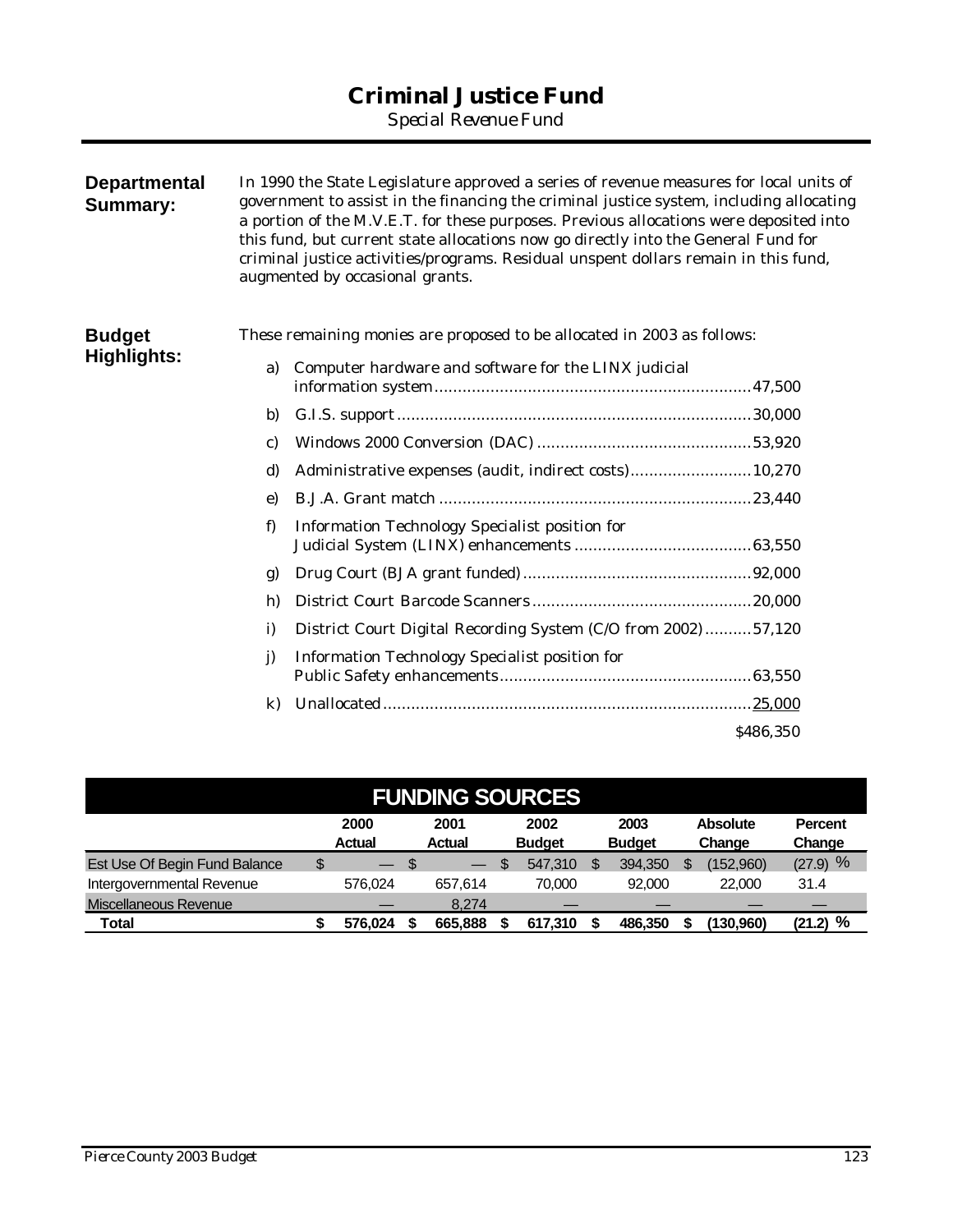### *Criminal Justice Fund*

| <b>EXPENDITURES</b>       |    |                       |   |                       |    |                       |  |                       |   |                           |                          |
|---------------------------|----|-----------------------|---|-----------------------|----|-----------------------|--|-----------------------|---|---------------------------|--------------------------|
|                           |    | 2000<br><b>Actual</b> |   | 2001<br><b>Actual</b> |    | 2002<br><b>Budget</b> |  | 2003<br><b>Budget</b> |   | <b>Absolute</b><br>Change | <b>Percent</b><br>Change |
| Salaries & Wages          | \$ | 44,406                | S | 142,131               | \$ | 113,810               |  | 165,900               | S | 52,090                    | 45.8 %                   |
| <b>Personnel Benefits</b> |    | 3,849                 |   | 18.992                |    | 18,450                |  | 30,200                |   | 11.750                    | 63.7                     |
| <b>Supplies</b>           |    | 176,763               |   | 135,720               |    | 150,890               |  | 176.040               |   | 25,150                    | 16.7                     |
| Other Services & Charges  |    | 137.374               |   | 130.477               |    | 182.160               |  | 89.210                |   | (92, 950)                 | (51.0)                   |
| <b>Capital Outlays</b>    |    | 32.297                |   |                       |    | 152,000               |  | 25,000                |   | (127.000)                 | (83.6)                   |
| Total                     | \$ | 394,689               |   | 427,320               |    | 617,310               |  | 486,350               |   | (130,960)                 | %<br>(21.2)              |

| <b>STAFFING SUMMARY</b>  |                    |                    |                    |                    |                    |                    |
|--------------------------|--------------------|--------------------|--------------------|--------------------|--------------------|--------------------|
|                          | 1998<br><b>FTE</b> | 1999<br><b>FTE</b> | 2000<br><b>FTE</b> | 2001<br><b>FTE</b> | 2002<br><b>FTE</b> | 2003<br><b>FTE</b> |
| Information Tech Spec    | 1.00               | 1.00               |                    |                    |                    | 1.00               |
| Information Tech Trainee |                    | —                  |                    | 1.00               | 1.00               | 1.00               |
| <b>Total</b>             | 1.00               | 1.00               |                    | 1.00               | 1.00               | 2.00               |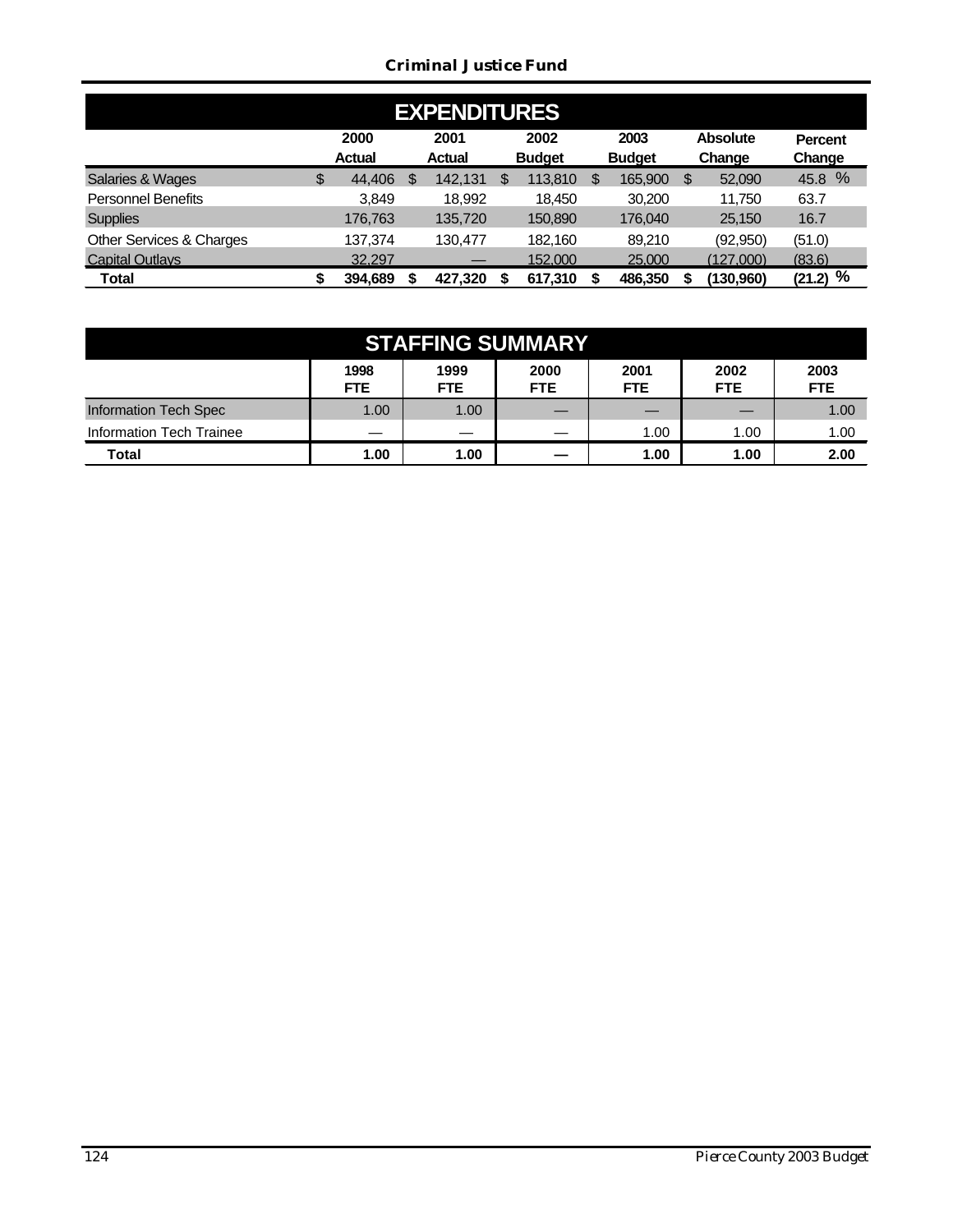## **Detention Center Commissary**

*Special Revenue Fund*

| <b>Departmental</b><br>Summary: | The Jail Commissary provides items to the inmates which they pay for out of their<br>inmate accounts. The items they can purchase consist of newspapers, clothing,<br>hygiene items, postage, snack foods, over-the-counter medication, etc. This area is<br>managed by the Corrections Department.                                              |
|---------------------------------|--------------------------------------------------------------------------------------------------------------------------------------------------------------------------------------------------------------------------------------------------------------------------------------------------------------------------------------------------|
| <b>Budget</b><br>Highlights:    | This budget reflects the 2.4 FTE allocated to the jail commissary function, along with<br>all the food and merchandise purchases which are resold to the inmates. The 2003<br>budget estimates were based upon previous activity levels, adjusted for inflation and<br>the increased jail population resulting from the opening of the new Jail. |

| <b>FUNDING SOURCES</b>      |    |                                           |                       |  |                       |  |                       |  |                           |                          |
|-----------------------------|----|-------------------------------------------|-----------------------|--|-----------------------|--|-----------------------|--|---------------------------|--------------------------|
|                             |    | 2000<br><b>Actual</b>                     | 2001<br><b>Actual</b> |  | 2002<br><b>Budget</b> |  | 2003<br><b>Budget</b> |  | <b>Absolute</b><br>Change | <b>Percent</b><br>Change |
| <b>Charges For Services</b> | \$ | \$.<br>$\qquad \qquad$                    | —                     |  | 626,950               |  | 702.180               |  | 75.230                    | $\%$<br>12.0             |
| Miscellaneous Revenue       |    |                                           |                       |  | 12,000                |  | 10,000                |  | (2,000)                   | (16.7)                   |
| <b>Total</b>                |    | $\qquad \qquad \overline{\qquad \qquad }$ |                       |  | 638.950               |  | 712.180               |  | 73.230                    | %<br>11.5                |

| <b>EXPENDITURES</b>         |    |                          |  |                          |  |               |    |               |    |                 |                |
|-----------------------------|----|--------------------------|--|--------------------------|--|---------------|----|---------------|----|-----------------|----------------|
|                             |    | 2000                     |  | 2001                     |  | 2002          |    | 2003          |    | <b>Absolute</b> | <b>Percent</b> |
|                             |    | <b>Actual</b>            |  | <b>Actual</b>            |  | <b>Budget</b> |    | <b>Budget</b> |    | Change          | Change         |
| <b>Salaries &amp; Wages</b> | \$ | —                        |  | —                        |  | 94.560        | \$ | 100.540       | \$ | 5.980           | 6.3%           |
| <b>Personnel Benefits</b>   |    |                          |  |                          |  | 27.660        |    | 29.730        |    | 2.070           | 7.5            |
| <b>Supplies</b>             |    |                          |  | —                        |  | 462,600       |    | 514.880       |    | 52,280          | 11.3           |
| Other Services & Charges    |    |                          |  |                          |  | 54.130        |    | 67,030        |    | 12,900          | 23.8           |
| Total                       |    | $\overline{\phantom{0}}$ |  | $\overline{\phantom{0}}$ |  | 638.950       |    | 712.180       |    | 73,230          | %<br>11.5      |

| <b>STAFFING SUMMARY</b>                                                                                                          |   |   |  |  |      |      |  |  |  |  |  |
|----------------------------------------------------------------------------------------------------------------------------------|---|---|--|--|------|------|--|--|--|--|--|
| 2003<br>1998<br>1999<br>2000<br>2001<br>2002<br><b>FTE</b><br><b>FTE</b><br><b>FTE</b><br><b>FTE</b><br><b>FTE</b><br><b>FTE</b> |   |   |  |  |      |      |  |  |  |  |  |
| <b>Correctional Officer</b>                                                                                                      |   | _ |  |  | 1.40 | 1.40 |  |  |  |  |  |
| <b>Office Assistant</b>                                                                                                          |   |   |  |  | 1.00 | 1.00 |  |  |  |  |  |
| Total                                                                                                                            | _ |   |  |  | 2.40 | 2.40 |  |  |  |  |  |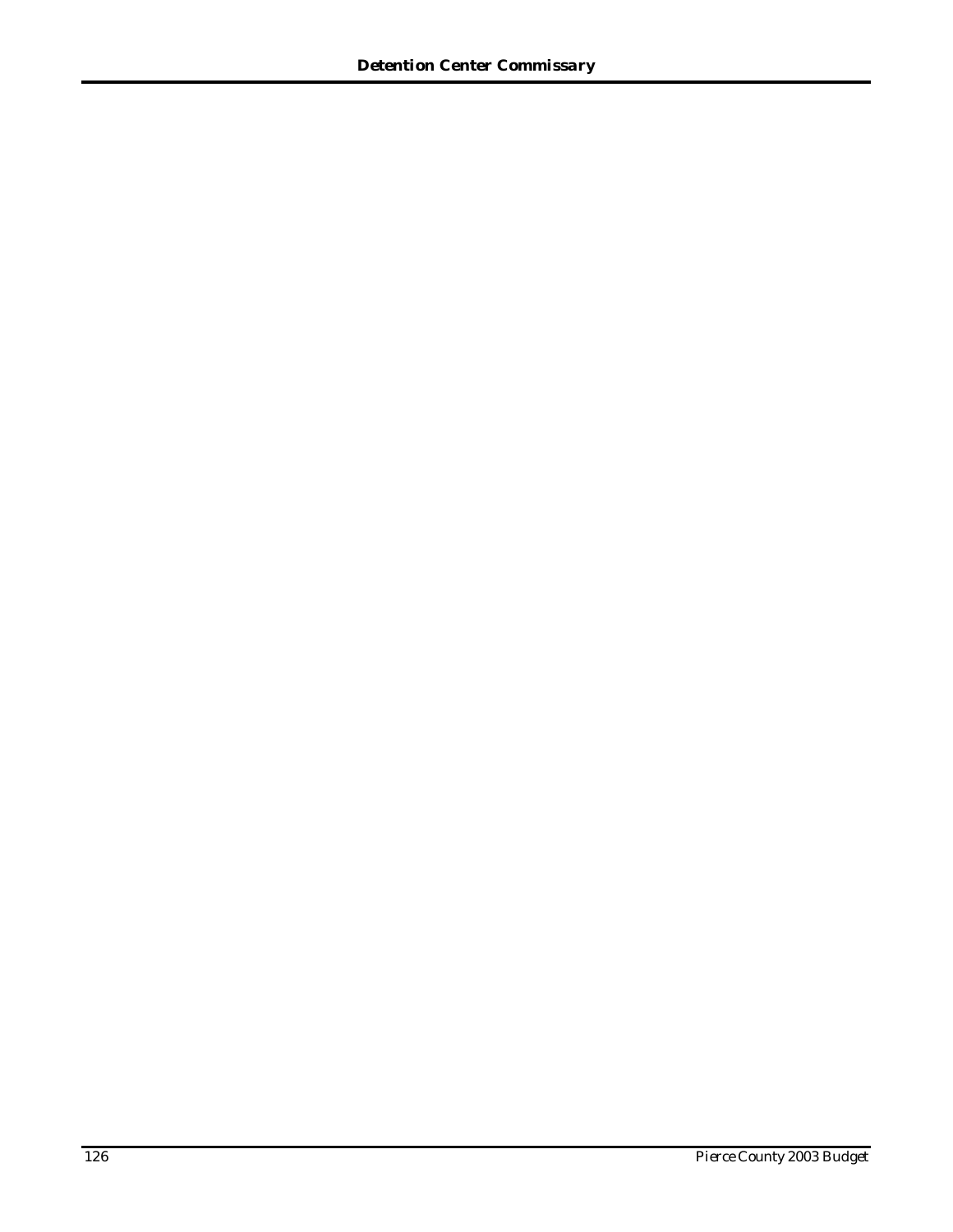*Special Revenue Fund*

| <b>Departmental</b><br>Summary: | The Drug Investigation Fund No. 122 was created by Pierce County Resolution No.<br>20494. The resolution authorized and directed the Sheriff to accept funds from Drug<br>Investigation Fund No. 122 "as funds are available from Orders of the Pierce County<br>Superior Court, or any other municipality, or any other court, or any person or<br>organization shall tender, to be spent and applied for the purpose of investigation and<br>apprehension of persons criminally involved in the illegal sale, possession or<br>distribution of drugs or controlled substances." |
|---------------------------------|-----------------------------------------------------------------------------------------------------------------------------------------------------------------------------------------------------------------------------------------------------------------------------------------------------------------------------------------------------------------------------------------------------------------------------------------------------------------------------------------------------------------------------------------------------------------------------------|
|                                 | In addition to funds generated from the Courts, Fund 122 has also been utilized for<br>the deposit of moneys generated from seizures and forfeitures which result from<br>search warrants executed by officers assigned to the Narcotics Unit of the Sheriff's<br>Department Investigations Division.                                                                                                                                                                                                                                                                             |
| <b>Budget</b><br>Highlights:    | The 2003 Drug Investigation Fund budget is 19.3% above the 2002 budget due to an<br>increased allocation from prior year's seized asset monies. Of the \$221,630, \$57,000 is<br>allocated to the Prosecuting Attorney's Office for extra hire, equipment and training.<br>The balance of the 2003 budget provides for Sheriff deputy overtime, investigation<br>expenses, equipment purchases, training, and extra hire for drug unit clerical<br>assistance.                                                                                                                    |

| <b>FUNDING SOURCES</b>        |    |                          |    |               |  |               |  |               |    |                 |                |
|-------------------------------|----|--------------------------|----|---------------|--|---------------|--|---------------|----|-----------------|----------------|
|                               |    | 2000                     |    | 2001          |  | 2002          |  | 2003          |    | <b>Absolute</b> | <b>Percent</b> |
|                               |    | <b>Actual</b>            |    | <b>Actual</b> |  | <b>Budget</b> |  | <b>Budget</b> |    | Change          | Change         |
| Est Use Of Begin Fund Balance | \$ | $\overline{\phantom{0}}$ | -S | <u>— 1</u>    |  | 86,270        |  | 139,630       | \$ | 53.360          | 61.9 %         |
| Intergovernmental Revenue     |    | 87,961                   |    | 124.567       |  | 34.450        |  |               |    | (34,450)        | (100.0)        |
| <b>Fines &amp; Forfeits</b>   |    | 7.166                    |    | 17.843        |  |               |  |               |    |                 |                |
| Miscellaneous Revenue         |    | 65,977                   |    | 135.154       |  | 65.000        |  | 82,000        |    | 17.000          | 26.2           |
| Total                         |    | 161,104                  |    | 277,564       |  | 185.720       |  | 221,630       |    | 35,910          | 19.3%          |

| <b>EXPENDITURES</b>         |    |                       |   |                       |    |                       |     |                       |   |                           |                          |
|-----------------------------|----|-----------------------|---|-----------------------|----|-----------------------|-----|-----------------------|---|---------------------------|--------------------------|
|                             |    | 2000<br><b>Actual</b> |   | 2001<br><b>Actual</b> |    | 2002<br><b>Budget</b> |     | 2003<br><b>Budget</b> |   | <b>Absolute</b><br>Change | <b>Percent</b><br>Change |
| <b>Salaries &amp; Wages</b> | \$ | 101,420               | S | 137,374               | \$ | 80,980                | \$. | 90,000                | S | 9,020                     | $\%$<br>11.1             |
| <b>Personnel Benefits</b>   |    | 13.257                |   | 16.798                |    | 9,120                 |     | 9,560                 |   | 440                       | 4.8                      |
| <b>Supplies</b>             |    | 962                   |   | 2,164                 |    | 8,000                 |     | 28,000                |   | 20,000                    | 250.0                    |
| Other Services & Charges    |    | 31,966                |   | 38.661                |    | 60.620                |     | 84,070                |   | 23.450                    | 38.7                     |
| <b>Capital Outlays</b>      |    |                       |   |                       |    | 27,000                |     | 10,000                |   | (17,000)                  | (63.0)                   |
| Total                       |    | 147,605               |   | 194.997               |    | 185,720               |     | 221,630               |   | 35,910                    | %<br>19.3                |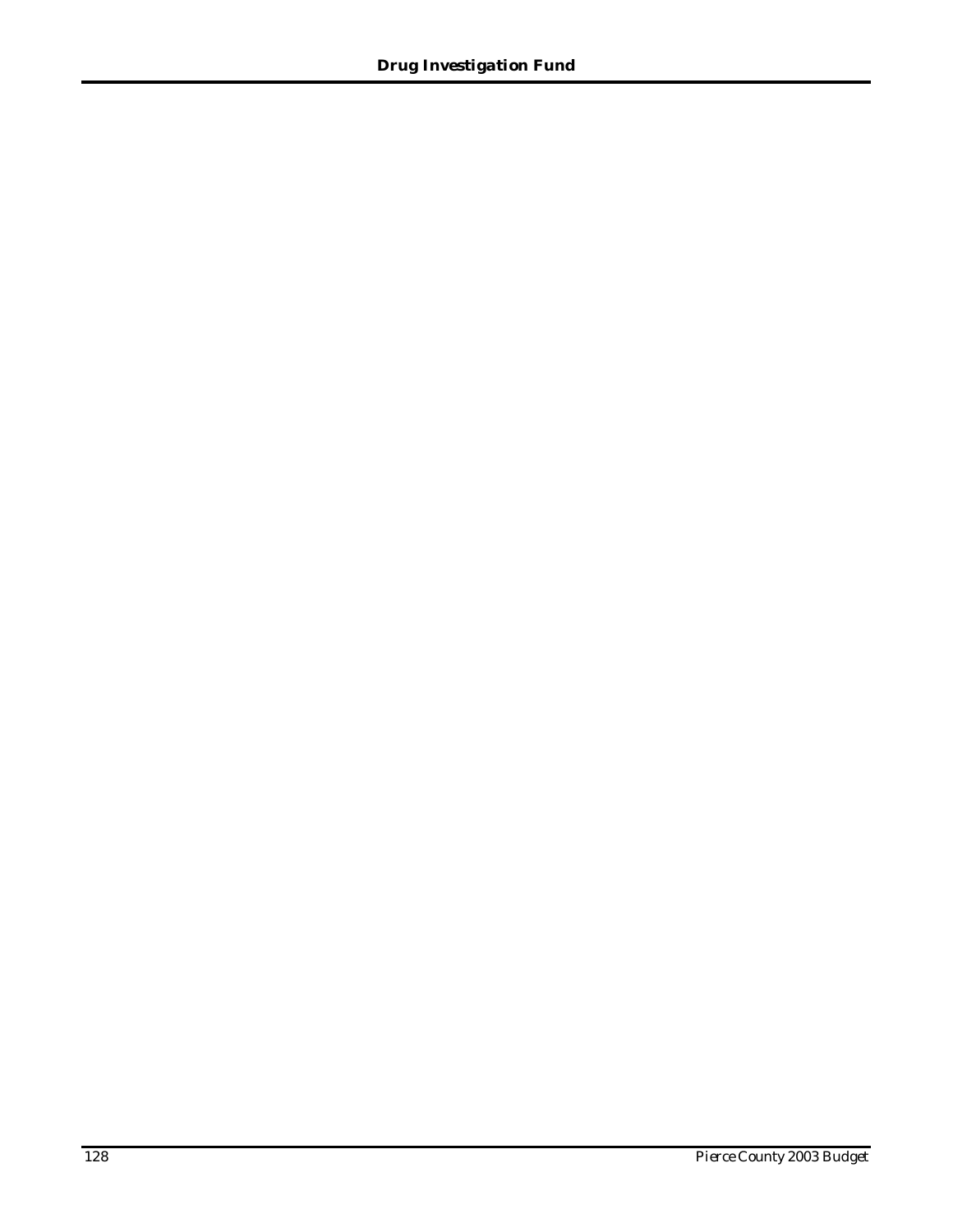### **Emergency Management**

*General Fund*

**The mission of the Department of Emergency Management is the preparation of Pierce County for disaster through public education, training, and planning; the support of a system of emergency medical and trauma care; the prevention of fires through inspection, plan review, education, and investigation; and the administration of radio communication needs and the Enhanced 9-1-1 program.**

**Departmental Summary:** The Department of Emergency Management is responsible for emergency preparedness, fire prevention activities, and administration of emergency medical services in Pierce County. The department provides public education opportunities and training for first responders; develops emergency plans; and works to create an atmosphere of cooperation in the community. The department is the sponsoring organization for the Puget Sound Urban Search and Rescue Task Force as part of the national response system.

> The Fire Prevention Bureau is responsible for reducing the threat and losses from fire through inspections and public education programs; inspects businesses as part of the Commercial Inspection Program; issues permits under the Uniform Fire Code; investigates complaints; reviews plans for commercial projects, water systems, and subdivision plats; provides public education programs; and investigates fires for cause and origin.

The Pierce County Emergency Medical Services Division (EMS) coordinates Countywide EMS agencies to facilitate optimum emergency medical access, response and care to residents of and the visitors to the County.

**Budget Highlights:** The Department of Emergency Management's budget for 2003 reflects a 4.3% increase over 2002. This budget contains local match funding for a largely grant supported position (in the Emergency Management Grant fund) and an expanded training program (self supporting). The budget also includes recommended fee increases.

### **Performance Measures**

### *Division of Emergency Management*

1) Emergency Managements 2003 Volunteer training goal is 51,500 hours to continually upgrade disaster preparedness in Pierce County. (Goal C)

### *Fire Prevention Bureau*

1) The Fire Prevention Bureau will conduct 4,550 fire and life safety inspections. (Goal C)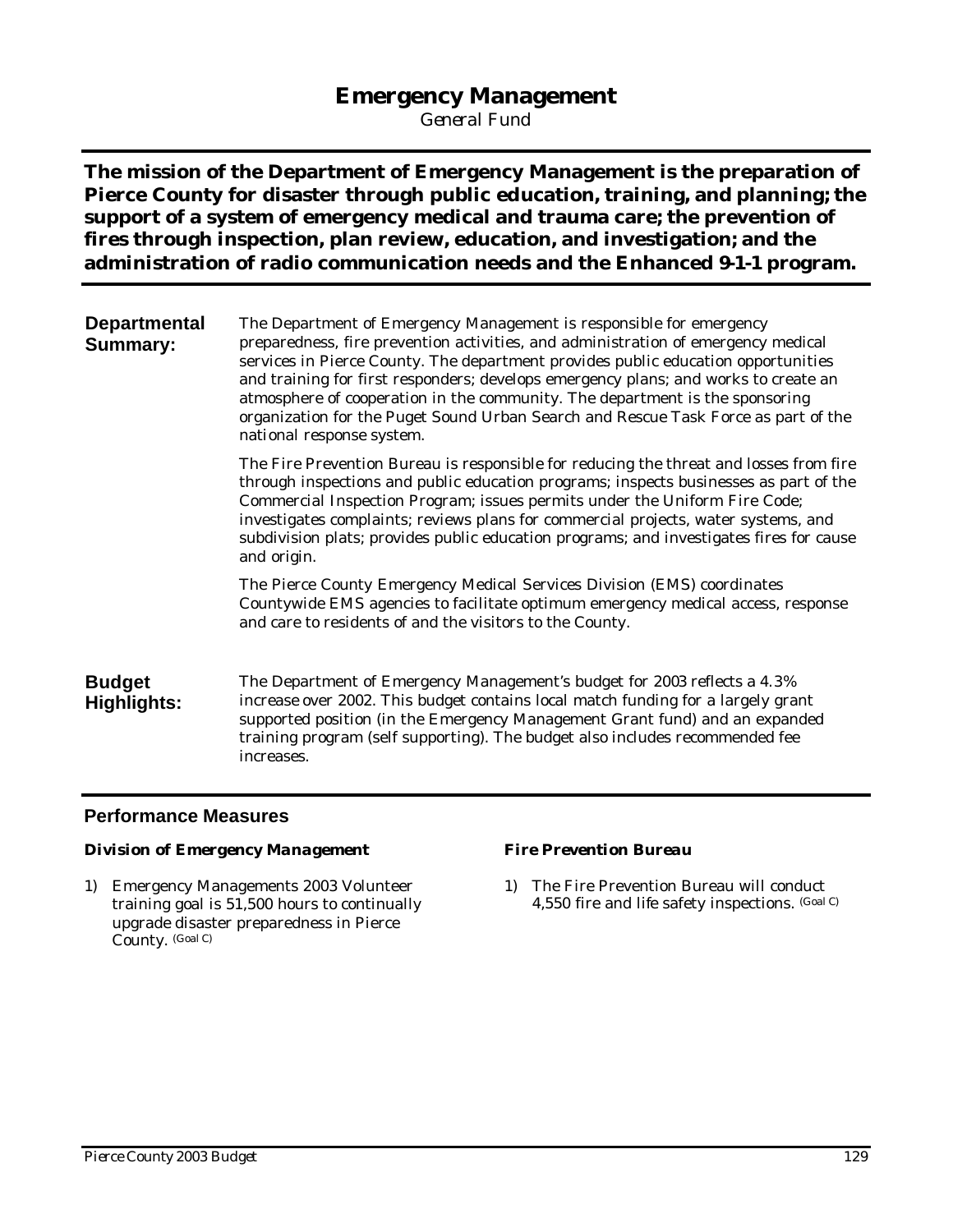### *Emergency Management*

| <b>FUNDING SOURCES</b>      |                       |                       |                       |                       |                           |                          |  |  |  |  |  |
|-----------------------------|-----------------------|-----------------------|-----------------------|-----------------------|---------------------------|--------------------------|--|--|--|--|--|
|                             | 2000<br><b>Actual</b> | 2001<br><b>Actual</b> | 2002<br><b>Budget</b> | 2003<br><b>Budget</b> | <b>Absolute</b><br>Change | <b>Percent</b><br>Change |  |  |  |  |  |
| <b>General Fund Support</b> | .580.794<br>\$        | .681.220              | .670.420              | .676.020              | S<br>5.600                | $\%$<br>0.3              |  |  |  |  |  |
| Grants/Intergovernmental    | 328.324               | 498.704               | 355,550               | 347.470               | (8,080)                   | (2.3)                    |  |  |  |  |  |
| Fees/Charges                | 331.104               | 294.678               | 370,870               | 476,050               | 105.180                   | 28.4                     |  |  |  |  |  |
| Total                       | \$2,240,222           | 2.474.602             | 2.396.840             | 2,499,540             | 102.700                   | %<br>4.3                 |  |  |  |  |  |

| <b>PROGRAM EXPENDITURES</b>       |                    |                    |                       |                       |                           |                          |  |  |  |  |  |
|-----------------------------------|--------------------|--------------------|-----------------------|-----------------------|---------------------------|--------------------------|--|--|--|--|--|
|                                   | 2002<br><b>FTE</b> | 2003<br><b>FTE</b> | 2002<br><b>Budget</b> | 2003<br><b>Budget</b> | <b>Absolute</b><br>Change | <b>Percent</b><br>Change |  |  |  |  |  |
| Fire Inspection Program           | 3.00               | 3.00               | 182.010<br>\$         | 188,130               | 6,120<br>S                | 3.4%                     |  |  |  |  |  |
| Fire Prevention & Invest          | 10.05              | 9.92               | 1,156,940             | 1,187,590             | 30,650                    | 2.6                      |  |  |  |  |  |
| <b>Emergency Management</b>       | 6.77               | 6.85               | 712.010               | 714.360               | 2,350                     | 0.3                      |  |  |  |  |  |
| <b>Emergency Medical Services</b> | 2.30               | 2.30               | 213.170               | 218.930               | 5,760                     | 2.7                      |  |  |  |  |  |
| <b>Training Program</b>           |                    |                    | 132.710               | 190.530               | 57,820                    | 43.6                     |  |  |  |  |  |
| <b>Total</b>                      | 22.12              | 22.07              | \$2,396,840           | 2,499,540             | 102.700                   | %<br>4.3                 |  |  |  |  |  |

|                                | <b>STAFFING SUMMARY</b> |                    |                    |                    |                    |                    |  |  |  |  |  |  |
|--------------------------------|-------------------------|--------------------|--------------------|--------------------|--------------------|--------------------|--|--|--|--|--|--|
|                                | 1998<br><b>FTE</b>      | 1999<br><b>FTE</b> | 2000<br><b>FTE</b> | 2001<br><b>FTE</b> | 2002<br><b>FTE</b> | 2003<br><b>FTE</b> |  |  |  |  |  |  |
| Dir - Emergency Mgt            | 0.60                    | 0.50               | 0.50               | 0.50               | 0.50               | 0.45               |  |  |  |  |  |  |
| Fire Marshal                   | 1.00                    | 1.00               | 1.00               | 1.00               | 1.00               | 1.00               |  |  |  |  |  |  |
| <b>Asst Fire Marshal</b>       | 1.00                    | 1.00               | 1.00               | 2.00               | 2.00               | 2.00               |  |  |  |  |  |  |
| Emergency Mgt Program Mgr      | 1.00                    | 1.00               | 1.00               | 1.00               | 1.00               | 1.00               |  |  |  |  |  |  |
| <b>Fiscal Services Mgr</b>     |                         |                    |                    |                    | 0.20               | 0.20               |  |  |  |  |  |  |
| Deputy Fire Marshal            | 4.00                    | 4.00               | 4.00               | 4.00               | 4.00               | 4.00               |  |  |  |  |  |  |
| <b>Public Information Spec</b> |                         | —                  |                    | 1.00               | 0.80               | 0.80               |  |  |  |  |  |  |
| <b>Fire Prev Permit Coord</b>  |                         |                    |                    | 1.00               | 1.00               | 1.00               |  |  |  |  |  |  |
| <b>Emergency Mgt Coord</b>     | 3.00                    | 3.00               | 3.00               | 3.00               | 3.00               | 3.00               |  |  |  |  |  |  |
| Fire Inspector                 | 3.00                    | 3.00               | 3.00               | 2.00               | 2.00               | 2.00               |  |  |  |  |  |  |
| Administrative Assistant       | 0.70                    | 0.70               | 0.70               | 1.70               | 1.62               | 1.62               |  |  |  |  |  |  |
| <b>Confidential Secretary</b>  | 1.00                    | 1.00               | 1.00               | 1.00               | 1.00               | 1.00               |  |  |  |  |  |  |
| E911 Program Educator          |                         |                    |                    |                    | 1.00               | 1.00               |  |  |  |  |  |  |
| <b>Office Assistant</b>        | 5.00                    | 5.00               | 5.00               | 4.00               | 3.00               | 3.00               |  |  |  |  |  |  |
| Admin Program Mgr              | 1.00                    | 1.10               | 1.20               | 0.20               |                    |                    |  |  |  |  |  |  |
| Total                          | 21.30                   | 21.30              | 21.40              | 22.40              | 22.12              | 22.07              |  |  |  |  |  |  |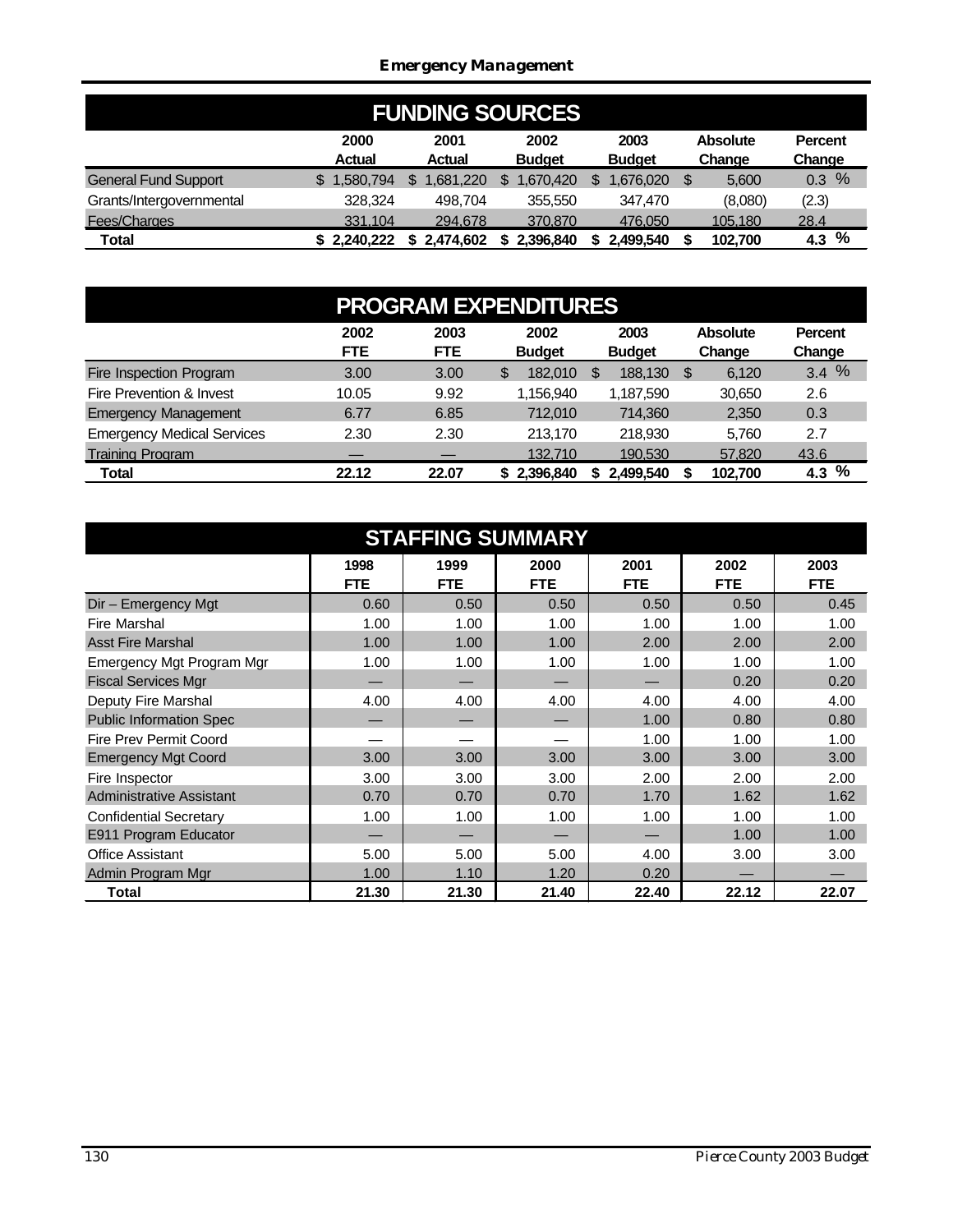|                                   | <b>WORKLOAD SERVICE DATA</b> |                       |                       |                       |                       |                         |                         |
|-----------------------------------|------------------------------|-----------------------|-----------------------|-----------------------|-----------------------|-------------------------|-------------------------|
|                                   | Unit of<br><b>Measure</b>    | 1998<br><b>Actual</b> | 1999<br><b>Actual</b> | 2000<br><b>Actual</b> | 2001<br><b>Actual</b> | 2002<br><b>Estimate</b> | 2003<br><b>Estimate</b> |
| <b>Emergency Management</b>       |                              |                       |                       |                       |                       |                         |                         |
| Response to incidents             | Incidents                    | 195                   | 187                   | 192                   | 191                   | 200                     | 200                     |
| Volunteer training                | <b>Hours</b>                 | 57.247                | 48,076                | 35.700                | 41,981                | 51,000                  | 51,500                  |
| Plans/Annexes develop./updated    | Plan                         | 130                   | 150                   | 182                   | 167                   | 150                     | 130                     |
| Exercises conducted               | Each                         | 4                     | $\overline{4}$        | 13                    | 12                    | 8                       | 6                       |
| First Responder training          | <b>Hours</b>                 | 5,321                 | 6,037                 | 7,336                 | 10,338                | 9,938                   | 7,000                   |
| <b>Fire Prevention</b>            |                              |                       |                       |                       |                       |                         |                         |
| Investigations completed          | Investigation                | 293                   | 334                   | 316                   | 303                   | 300                     | 320                     |
| Inspections completed:            |                              |                       |                       |                       |                       |                         |                         |
| <b>CIPs</b>                       | Inspections                  | 1,985                 | 1,492                 | 2,076                 | 1,358                 | 2,000                   | 1,800                   |
| Reinspections                     | Inspections                  | 1.300                 | 1,267                 | 1.571                 | 845                   | 1.200                   | 1,350                   |
| Licenses/Fire Code Permits/Compl  | Inspections                  | 406                   | 369                   | 359                   | 356                   | 350                     | 500                     |
| Alarm & sprinkler systems         | Inspections                  | 899                   | 983                   | 904                   | 894                   | 1,000                   | 900                     |
| Total Inspections/Investigations  |                              | 4,590                 | 4,111                 | 4,910                 | 3,453                 | 4,550                   | 4,550                   |
| Short Plat/Lg Lot/EIS Rev Compl   | <b>Reviews</b>               | 968                   | 387                   | 470                   | 586                   | 425                     | 400                     |
| Systems plans                     | <b>Reviews</b>               | 200                   | 141                   | 186                   | 204                   | 200                     | 200                     |
| Water System plan rev Compl       | <b>Reviews</b>               | 277                   | 251                   | 204                   | 196                   | 210                     | 210                     |
| <b>Emergency Medical Services</b> |                              |                       |                       |                       |                       |                         |                         |
| Investigate non-compl incidents   | <b>Documents</b>             | 64                    | 91                    | 64                    | 50                    | 68                      | 62                      |
| Ambulance inspections             | Inspections                  | 5                     | 3                     | 15                    | 11                    | 10                      | 15                      |
| Recertifications/Certifications   | <b>Individuals</b>           | 809                   | 560                   | 529                   | 815                   | 560                     | 530                     |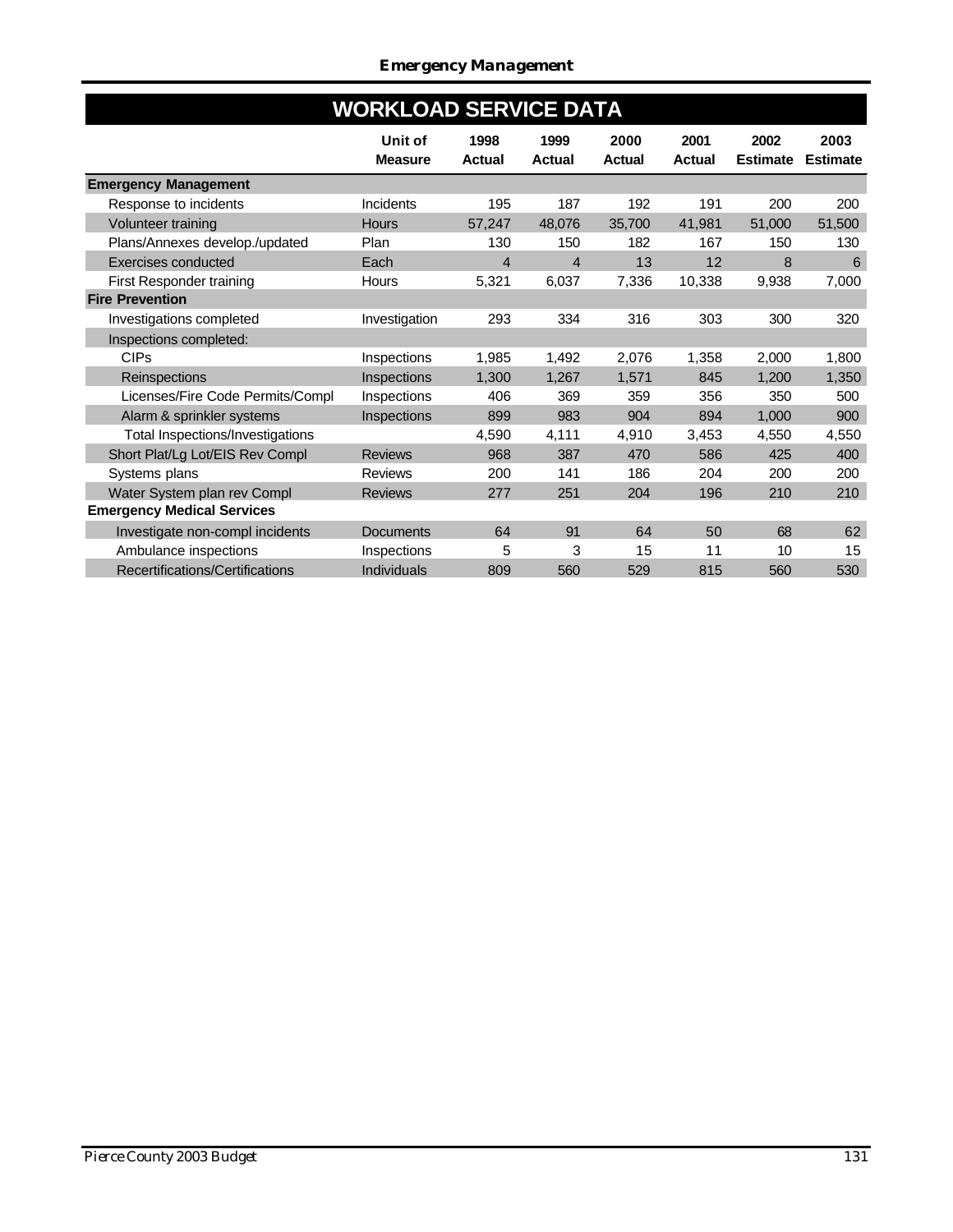## **BUDGET RATIOS**



\* From 1992 to 2002 expenditures per resident served by the Division increased 7% after adjusting for inflation.

**Investigations per Deputy Fire Marshal** Fire Prevention Bureau



\* From 1992 to 2002 the number of investigations per Deputy Fire Marshal increased 34%.

**Cost per Commercial Inspection**



v From 1992 to 2002 the cost per commercial inspection increased 2% after adjusting for inflation.

**Training Hours per 100 Residents**





v From 1992 to 2002 the hours of training provided per 100 County residents increased 87%.

**Inspections per Marshal and Inspector** Fire Prevention Bureau



 $\div$  From 1992 to 2002 the number of inspections and reviews per Inspector and Deputy Fire Marshal decreased 18%.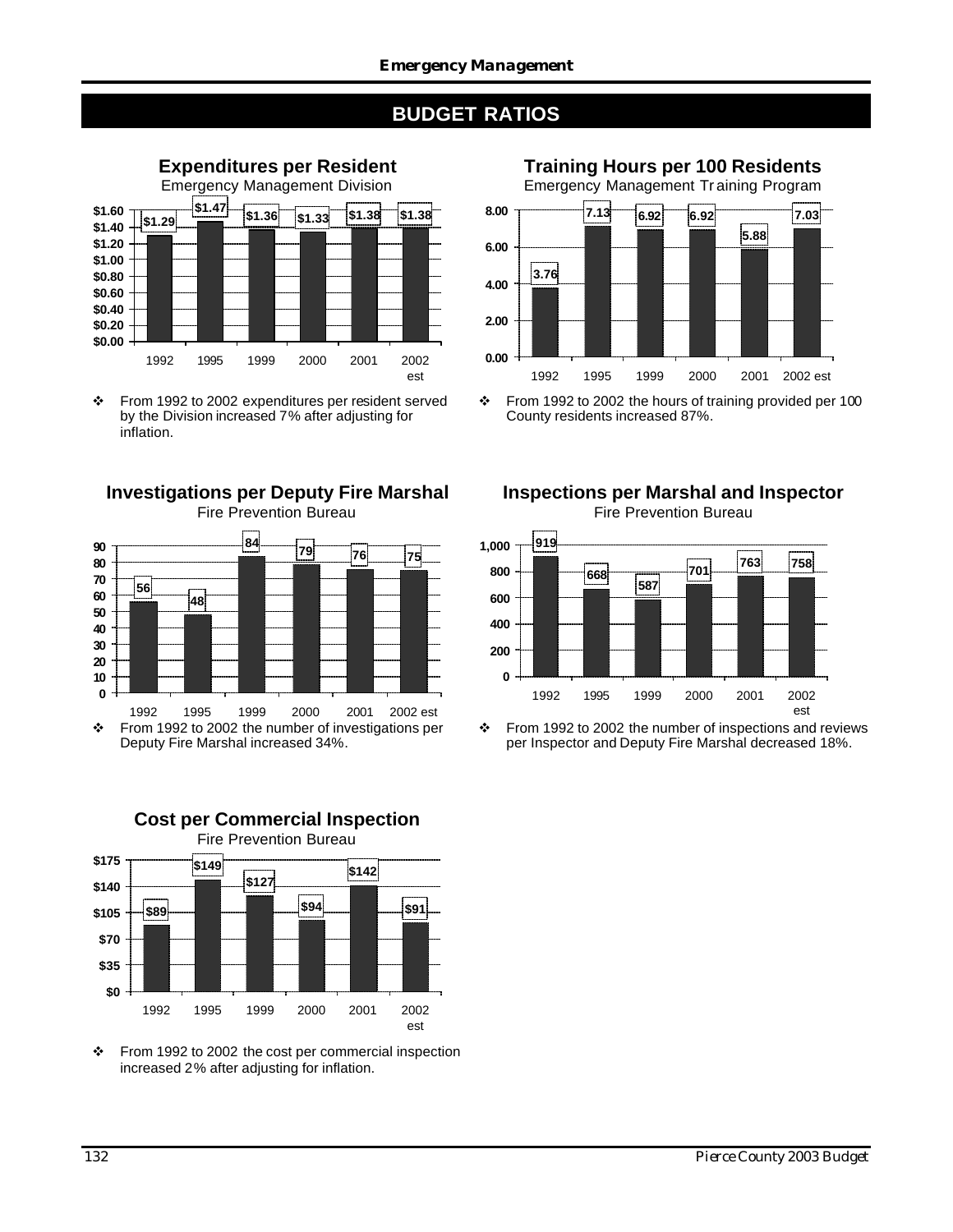*Special Revenue Fund*

**Departmental Summary:** The fund is utilized to account for grant funded Emergency Management related activities beyond the general preparedness program. The major grants that we have received thus far include the Project Impact Grant and the Homeland Security Grant. Project Impact is a national program to reduce the effects of disasters in local communities. The Project Impact Grant is ending in 2002. Recently, the County has received a Homeland Security Grant, as part of the new national initiative. This grant begins in late 2002 and will be renewable for up to three years. **Budget**

**Highlights:** The 2003 budget includes the Homeland Security Grant at \$250,000 for a 12 month period. Also included in the 2003 budget is another grant to fund a project staff position (one year) to complete The County's Hazard Mitigation Plan in compliance with the Disaster Mitigation Act of 2000.

| <b>FUNDING SOURCES</b>         |    |                       |  |                       |   |                       |  |                       |  |                           |                          |
|--------------------------------|----|-----------------------|--|-----------------------|---|-----------------------|--|-----------------------|--|---------------------------|--------------------------|
|                                |    | 2000<br><b>Actual</b> |  | 2001<br><b>Actual</b> |   | 2002<br><b>Budget</b> |  | 2003<br><b>Budget</b> |  | <b>Absolute</b><br>Change | <b>Percent</b><br>Change |
| Intergovernmental Revenue      | \$ | 438.411               |  | 431.245               | S | 415,520               |  | 298,000               |  | (117.520)                 | $(28.3)$ %               |
| Miscellaneous Revenue          |    | 5.750                 |  | 2.500                 |   |                       |  |                       |  |                           |                          |
| <b>Other Financing Sources</b> |    |                       |  |                       |   |                       |  | 20,000                |  | 20,000                    | $\infty$                 |
| <b>Total</b>                   |    | 444.161               |  | 433.745               |   | 415.520               |  | 318,000               |  | (97, 520)                 | (23.5) %                 |

| <b>EXPENDITURES</b>       |    |               |    |               |    |               |  |               |    |                 |                |
|---------------------------|----|---------------|----|---------------|----|---------------|--|---------------|----|-----------------|----------------|
|                           |    | 2000          |    | 2001          |    | 2002          |  | 2003          |    | <b>Absolute</b> | <b>Percent</b> |
|                           |    | <b>Actual</b> |    | <b>Actual</b> |    | <b>Budget</b> |  | <b>Budget</b> |    | Change          | Change         |
| Salaries & Wages          | \$ | 106,392       | \$ | 47,895        | \$ | 120,760       |  | 165.610       | \$ | 44.850          | $\%$<br>37.1   |
| <b>Personnel Benefits</b> |    | 9,034         |    | 13.027        |    | 25.070        |  | 46.550        |    | 21.480          | 85.7           |
| <b>Supplies</b>           |    | 35.105        |    | 212,350       |    | 112.080       |  | 29,090        |    | (82,990)        | (74.0)         |
| Other Services & Charges  |    | 243,233       |    | 137,592       |    | 157.610       |  | 76.750        |    | (80, 860)       | (51.3)         |
| <b>Capital Outlays</b>    |    | 50,395        |    | 22,883        |    |               |  |               |    |                 |                |
| Total                     |    | 444,159       |    | 433.747       |    | 415.520       |  | 318,000       |    | (97, 520)       | $(23.5)$ %     |

| <b>STAFFING SUMMARY</b>      |              |                    |              |                    |              |                    |  |  |  |  |
|------------------------------|--------------|--------------------|--------------|--------------------|--------------|--------------------|--|--|--|--|
|                              | 1998<br>FTE. | 1999<br><b>FTE</b> | 2000<br>FTE. | 2001<br><b>FTE</b> | 2002<br>FTE. | 2003<br><b>FTE</b> |  |  |  |  |
| Admin Program Manager 2      |              |                    |              |                    | 1.00         | 1.00               |  |  |  |  |
| <b>Emergency Mgt Coord 1</b> |              |                    | __           |                    | 1.00         | 1.00               |  |  |  |  |
| E911 Program Educator        |              |                    |              |                    | 1.88         | 1.88               |  |  |  |  |
| Total                        |              |                    |              |                    | 3.88         | 3.88               |  |  |  |  |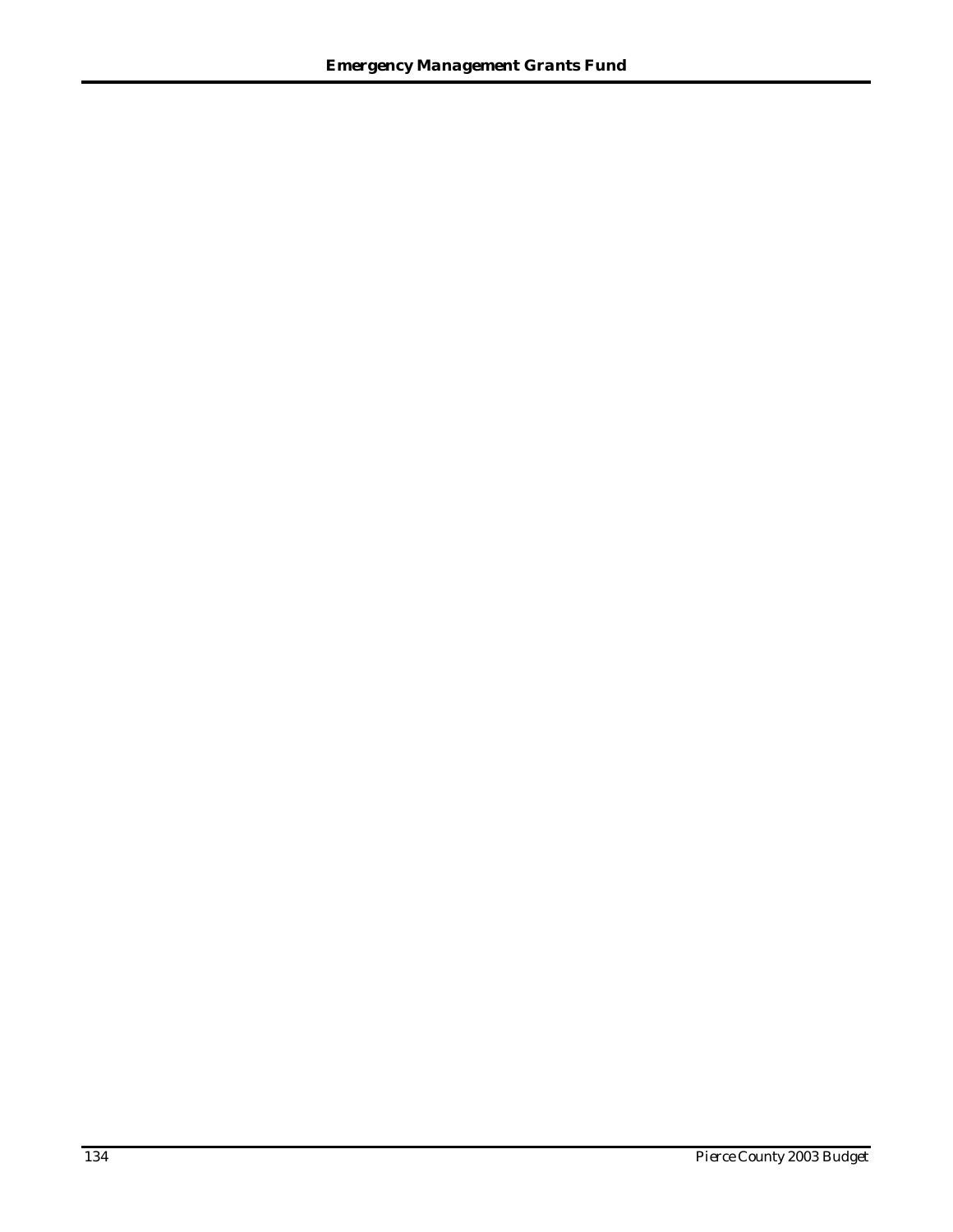## **Jail Construction Reserve**

*General Fund*

| <b>Departmental</b><br>Summary: | This section in the General Fund budget has as its primary purpose the<br>establishment of a reserve for expenses related to the proposed new Jail. The monies<br>in this Reserve will be used to both fund a portion of the Jail design and construction<br>expenses, and then provide monies for the "capacity ramp-up" operating expenses of<br>the new Jail. |  |  |  |  |  |  |  |  |
|---------------------------------|------------------------------------------------------------------------------------------------------------------------------------------------------------------------------------------------------------------------------------------------------------------------------------------------------------------------------------------------------------------|--|--|--|--|--|--|--|--|
| <b>Budget</b><br>Highlights:    | The 2003 budget is the fifth "installment" of the multi-year New Jail financing<br>strategy. The 2003 amount is considerably below prior years because:                                                                                                                                                                                                          |  |  |  |  |  |  |  |  |
|                                 | The new Jail Bond Issue debt service costs are now budgeted directly in the<br>a)<br>Corrections Department budget; and                                                                                                                                                                                                                                          |  |  |  |  |  |  |  |  |
|                                 | Next year's operating costs for the portion of the New Jail being occupied are<br>b)<br>also budgeted in Corrections.                                                                                                                                                                                                                                            |  |  |  |  |  |  |  |  |

| <b>FUNDING SOURCES</b>      |               |           |               |               |                 |                |  |  |  |  |
|-----------------------------|---------------|-----------|---------------|---------------|-----------------|----------------|--|--|--|--|
|                             | 2000          | 2001      | 2002          | 2003          | <b>Absolute</b> | <b>Percent</b> |  |  |  |  |
|                             | <b>Actual</b> | Actual    | <b>Budget</b> | <b>Budget</b> | Change          | Change         |  |  |  |  |
| <b>General Fund Support</b> | 3.663.000     | 4.863.000 | 5.563.000     | 2.000.000     | \$ (3.563.000)  | $(64.0)$ %     |  |  |  |  |
| Total                       | \$3.663.000   | 4.863.000 | 5.563.000     | 2.000.000     | \$ (3,563,000)  | $(64.0)$ %     |  |  |  |  |

| <b>EXPENDITURES</b>                 |             |                  |               |               |                 |                |  |  |  |  |  |
|-------------------------------------|-------------|------------------|---------------|---------------|-----------------|----------------|--|--|--|--|--|
|                                     | 2000        | 2001             | 2002          | 2003          | <b>Absolute</b> | <b>Percent</b> |  |  |  |  |  |
|                                     | Actual      | Actual           | <b>Budget</b> | <b>Budget</b> | Change          | Change         |  |  |  |  |  |
| <b>Other Services &amp; Charges</b> | 3.663.000   | 4.863.000<br>\$. | 3.166.760     | 2.000.000     | \$(1.166.760)   | $(36.8)$ %     |  |  |  |  |  |
| Debt Service-Principal              |             |                  | 2,396,240     |               | (2,396,240)     | (100.0)        |  |  |  |  |  |
| Total                               | \$3.663.000 | 4.863.000        | 5.563.000     | 2.000.000     | \$ (3,563,000)  | %<br>(64.0)    |  |  |  |  |  |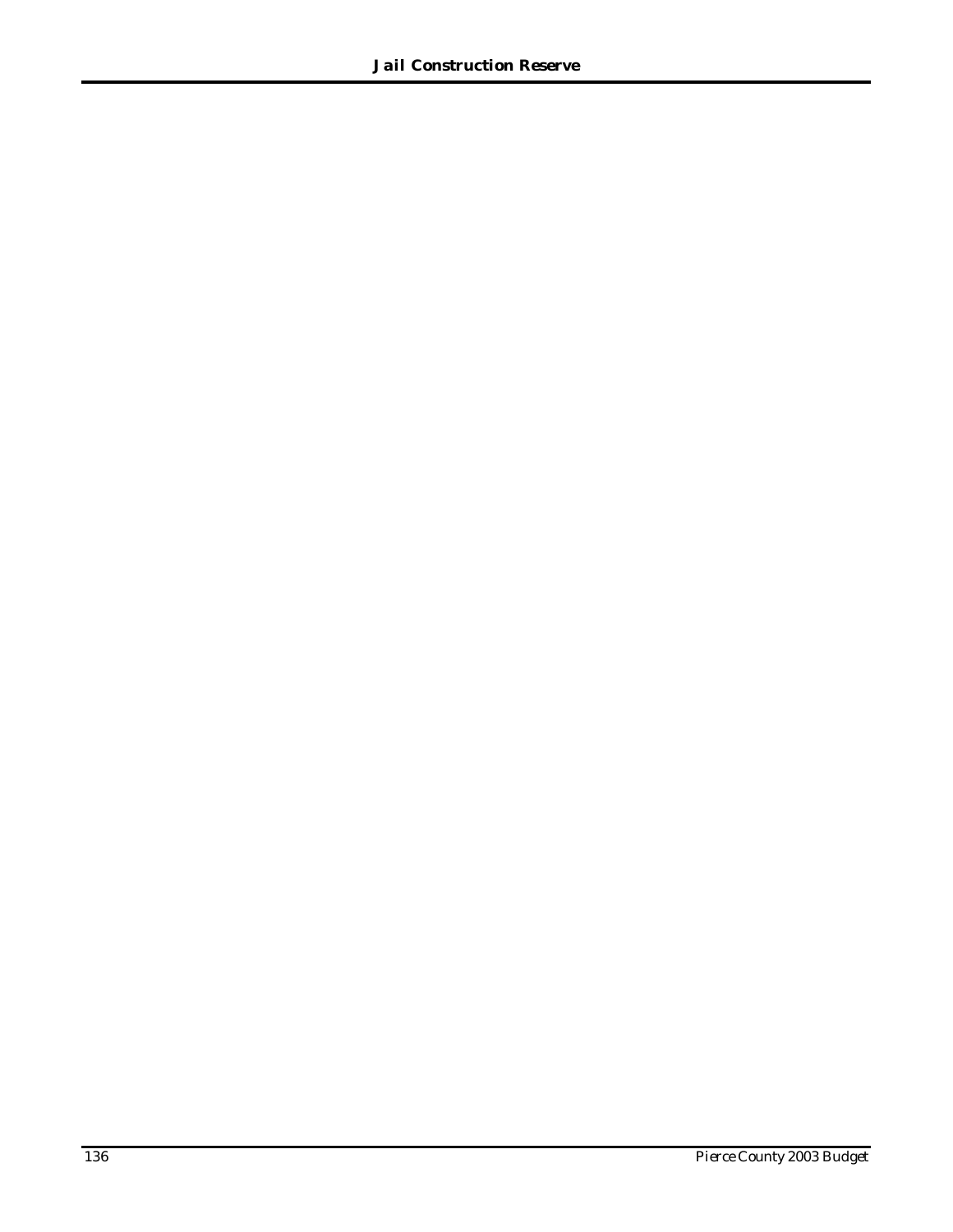*Special Revenue Fund*

| <b>Departmental</b><br>Summary: | In the fall of 1987, County voters approved an increase in the unincorporated tax levy<br>to \$2.10 per \$1,000 of assessed valuation, thereby lifting the 106% lid limitation<br>contained in R.C.W.84.55. This tax levy increase is earmarked specifically for law<br>enforcement purposes such as the investigation, arrest, detention, prosecution and<br>related judicial proceedings for those charged with committing crimes. In fiscal 2001,<br>this levy amount was budgeted directly into the General Fund (Sheriff's Department)<br>in order to present a full consolidated picture for the Sheriff's Department staffing<br>and budget. Thus any monies now budgeted in this fund will simply reflect any<br>residual balance from prior years. |
|---------------------------------|-------------------------------------------------------------------------------------------------------------------------------------------------------------------------------------------------------------------------------------------------------------------------------------------------------------------------------------------------------------------------------------------------------------------------------------------------------------------------------------------------------------------------------------------------------------------------------------------------------------------------------------------------------------------------------------------------------------------------------------------------------------|
| <b>Budget</b><br>Highlights:    | We are recommending that these remaining one time monies in this fund be allocated<br>in fiscal 2003 as follows:                                                                                                                                                                                                                                                                                                                                                                                                                                                                                                                                                                                                                                            |
|                                 | The one-time vehicle purchase costs for the new staff<br>a)<br>proposed to be added to the Sheriff's Department 245,000                                                                                                                                                                                                                                                                                                                                                                                                                                                                                                                                                                                                                                     |

b) An allocation for G.I.S. support of Sheriff operations ................10,000 \$255,000

| <b>FUNDING SOURCES</b>         |                       |   |                       |    |                       |  |                       |  |                           |                          |
|--------------------------------|-----------------------|---|-----------------------|----|-----------------------|--|-----------------------|--|---------------------------|--------------------------|
|                                | 2000<br><b>Actual</b> |   | 2001<br><b>Actual</b> |    | 2002<br><b>Budget</b> |  | 2003<br><b>Budget</b> |  | <b>Absolute</b><br>Change | <b>Percent</b><br>Change |
| Est Use Of Begin Fund Balance  | \$                    | S |                       | \$ | 675,010               |  | 255,000               |  | (420, 010)                | $(62.2)$ %               |
| Taxes                          | 7,110,855             |   |                       |    |                       |  |                       |  |                           |                          |
| Intergovernmental Revenue      | 216,910               |   |                       |    |                       |  |                       |  |                           |                          |
| Miscellaneous Revenue          | 920                   |   |                       |    |                       |  |                       |  |                           |                          |
| <b>Other Financing Sources</b> | 26,706                |   |                       |    |                       |  |                       |  |                           |                          |
| Total                          | 7,355,391             |   |                       |    | 675.010               |  | 255.000               |  | (420,010)                 | %<br>(62.2)              |

| <b>EXPENDITURES</b>               |                       |   |                          |    |                       |   |                          |    |                           |                          |  |
|-----------------------------------|-----------------------|---|--------------------------|----|-----------------------|---|--------------------------|----|---------------------------|--------------------------|--|
|                                   | 2000<br><b>Actual</b> |   | 2001<br><b>Actual</b>    |    | 2002<br><b>Budget</b> |   | 2003<br><b>Budget</b>    |    | <b>Absolute</b><br>Change | <b>Percent</b><br>Change |  |
| <b>Salaries &amp; Wages</b>       | 2,880,795<br>\$       | S |                          | \$ |                       | S | $\overline{\phantom{0}}$ | \$ |                           | %                        |  |
| <b>Personnel Benefits</b>         | 688,983               |   |                          |    |                       |   |                          |    |                           |                          |  |
| <b>Supplies</b>                   | 86.794                |   |                          |    | 50,000                |   |                          |    | (50,000)                  | (100.0)                  |  |
| Other Services & Charges          | 1,322,430             |   | $\overline{\phantom{0}}$ |    | 175,010               |   | 255,000                  |    | 79.990                    | 45.7                     |  |
| <b>Intergovernmental Services</b> | 2,346,733             |   |                          |    | 450,000               |   |                          |    | (450,000)                 | (100.0)                  |  |
| Capital Outlays                   | 7,324                 |   |                          |    |                       |   |                          |    |                           |                          |  |
| Total                             | \$7,333,059           |   |                          |    | 675,010               |   | 255,000                  |    | (420,010)                 | %<br>(62.2)              |  |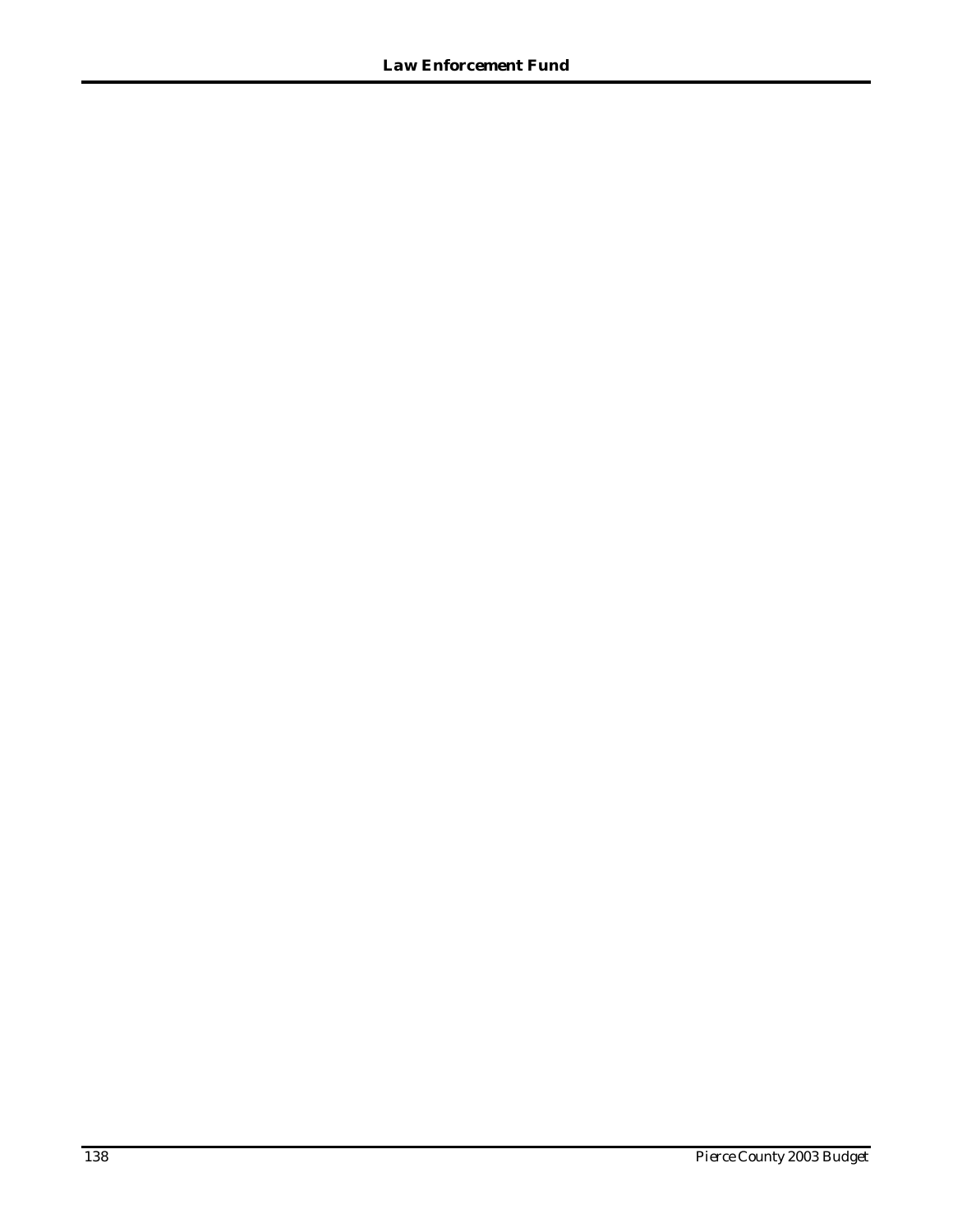## **Marine Services Fund**

*Special Revenue Fund*

### **Departmental Summary:** Marine Services is a specialized unit activity of the Sheriff's Department. The Marine Services Fund was created by Pierce County Ordinance 94-35 to account for that portion of vessel registration fees which are collected by the State of Washington and allocated to counties with approved boating safety programs. Pierce County's boating safety program includes the following elements:

- − Ensure all waterways within unincorporated Pierce County are patrolled during peak recreational periods.
- − Investigate all serious and fatality boating accidents in unincorporated Pierce County.
- − Coordinate response to boating emergencies; respond to waterway complaints, accidents and emergencies within the limitation of available resources.

**Budget Highlights:** The 2003 Marine Services budget is almost double the 2002 budget. This is primarily due to the use of \$125,000 from fund balance for the major repairs to the Reliance, a marine vessel. This budget also includes an accounting change which results in our showing the pass through payments to the other cities as expenses (formerly shown as a deduction from revenue). The budget continues to support the increased level of general marine services and boating safety activities that was initiated in 1999.

| <b>FUNDING SOURCES</b>        |    |                       |    |                       |  |                       |  |                       |  |                           |                          |
|-------------------------------|----|-----------------------|----|-----------------------|--|-----------------------|--|-----------------------|--|---------------------------|--------------------------|
|                               |    | 2000<br><b>Actual</b> |    | 2001<br><b>Actual</b> |  | 2002<br><b>Budget</b> |  | 2003<br><b>Budget</b> |  | <b>Absolute</b><br>Change | <b>Percent</b><br>Change |
| Est Use of Begin Fund Balance | \$ | $-$                   | -S | $\leftarrow$          |  | 10.150                |  | 125,000               |  | 114.850                   | 1,131.5%                 |
| Intergovernmental Revenue     |    | 184.262               |    | 170,608               |  | 169.360               |  | 218,000               |  | 48.640                    | 28.7                     |
| Miscellaneous Revenue         |    | 500                   |    |                       |  |                       |  |                       |  |                           |                          |
| Total                         |    | 184.762               |    | 170.608               |  | 179.510               |  | 343,000               |  | 163,490                   | %<br>91.1                |

| <b>EXPENDITURES</b>               |    |                       |    |                       |    |                       |    |                       |   |                           |                          |
|-----------------------------------|----|-----------------------|----|-----------------------|----|-----------------------|----|-----------------------|---|---------------------------|--------------------------|
|                                   |    | 2000<br><b>Actual</b> |    | 2001<br><b>Actual</b> |    | 2002<br><b>Budget</b> |    | 2003<br><b>Budget</b> |   | <b>Absolute</b><br>Change | <b>Percent</b><br>Change |
| Salaries & Wages                  | \$ | 67,013                | \$ | 62,706                | \$ | 87,390                | \$ | 85,800                | S | (1,590)                   | (1.8) %                  |
| <b>Personnel Benefits</b>         |    | 9,300                 |    | 10.730                |    | 12,620                |    | 12.720                |   | 100                       | 0.8                      |
| <b>Supplies</b>                   |    | 17.549                |    | 13.440                |    | 12,000                |    | 11.100                |   | (900)                     | (7.5)                    |
| Other Services & Charges          |    | 39,548                |    | 38,571                |    | 67,500                |    | 105,380               |   | 37,880                    | 56.1                     |
| <b>Intergovernmental Services</b> |    |                       |    |                       |    |                       |    | 28,000                |   | 28,000                    | $\infty$                 |
| <b>Capital Outlays</b>            |    |                       |    | 9,537                 |    |                       |    | 100,000               |   | 100,000                   | $\infty$                 |
| <b>Total</b>                      | \$ | 133,410               |    | 134,984               |    | 179,510               |    | 343,000               |   | 163,490                   | %<br>91.1                |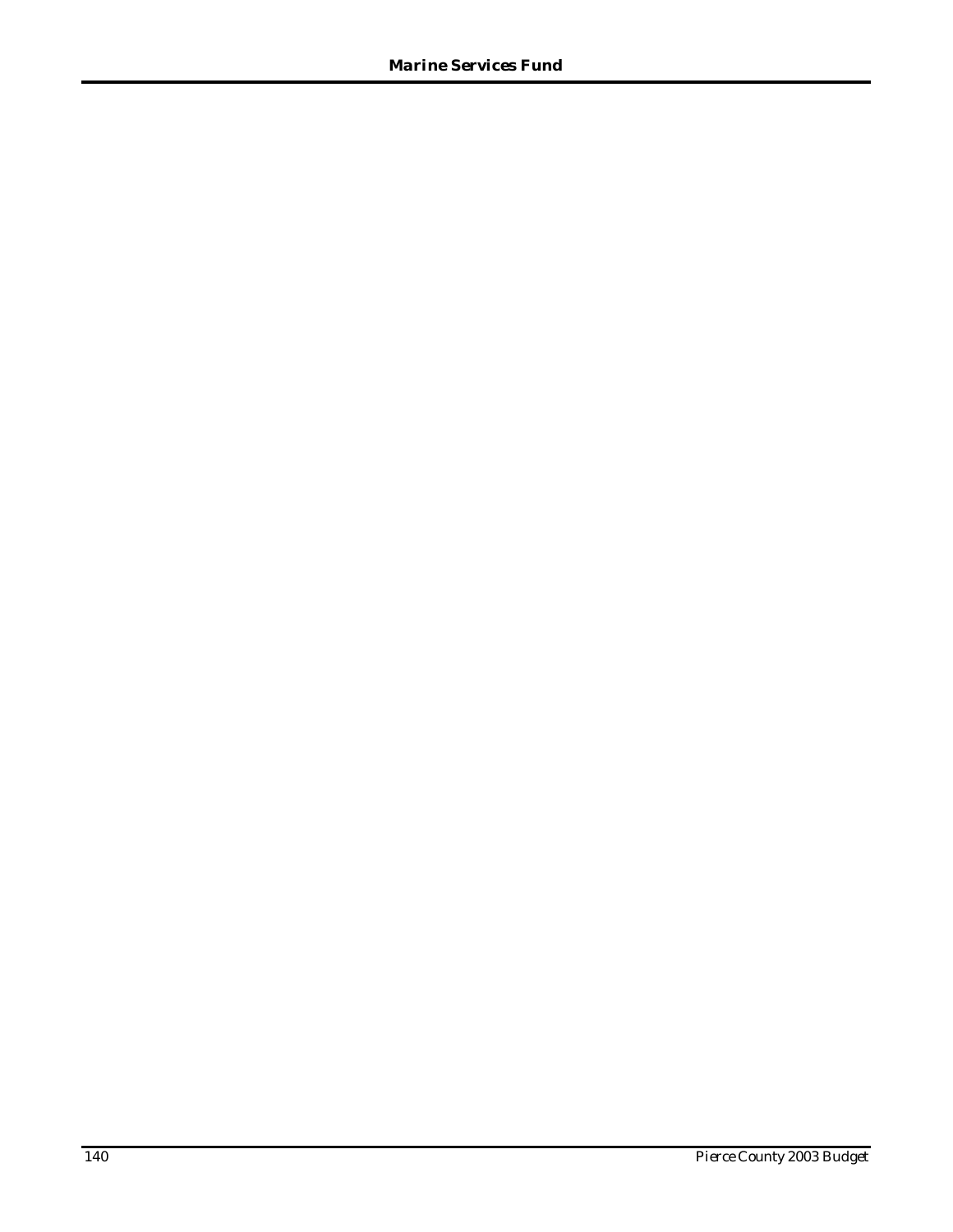## **Medical Examiner**

*General Fund*

### **The mission of the Medical Examiner is to serve the living through the investigation of sudden, unexpected, unexplained, suspicious and all violent deaths.**

| <b>Departmental</b><br><b>Summary:</b> | The Medical Examiner's Office investigates those deaths occurring in Pierce County,<br>which are of concern to public health, safety, and welfare. This includes all violent or<br>otherwise unnatural deaths and deaths of apparent natural causes which occur<br>suddenly or under suspicious or unexplained circumstances. Based on the evidence<br>discovered, the Medical Examiner's Office makes every attempt to accurately<br>determine the identity and circumstances leading up to the death through death<br>investigations. Modern medical and forensic science is applied to the death<br>investigation process by highly trained technical staff so that murder shall be<br>recognized, the innocent shall be exonerated, and previously unrecognized public<br>health and industrial hazards shall be revealed. The Medical Examiner's Office<br>provides for an independent assessment of an individual's death. This objective and<br>independent role of the Medical Examiner's Office calls for sound and impartial<br>forensic medical documentation and testimony for both criminal and civil law<br>proceedings. The Medical Examiner's Office is one of the few offices in the country |
|----------------------------------------|---------------------------------------------------------------------------------------------------------------------------------------------------------------------------------------------------------------------------------------------------------------------------------------------------------------------------------------------------------------------------------------------------------------------------------------------------------------------------------------------------------------------------------------------------------------------------------------------------------------------------------------------------------------------------------------------------------------------------------------------------------------------------------------------------------------------------------------------------------------------------------------------------------------------------------------------------------------------------------------------------------------------------------------------------------------------------------------------------------------------------------------------------------------------------------------------------------------|
|                                        | that is fully accredited by the National Association of Medical Examiners.                                                                                                                                                                                                                                                                                                                                                                                                                                                                                                                                                                                                                                                                                                                                                                                                                                                                                                                                                                                                                                                                                                                                    |

**Budget Highlights:** The 2003 Medical Examiner's budget is .6% below the 2002 level. This budget includes the continuation of all current staff and services, adjusted for inflation. The budget decrease simply reflects a significant decline in insurance charges.

### **Performance Measures**

- 1) Meet or exceed all applicable checklist items of the National Association of Medical Examiners (NAME) Accreditation Standards, including completion of 95% of all postmortem examination reports within two months from the time of examination in homicide cases and within three months in other cases. (Goal C)
- 2) Review and share information regarding each death reported to the Medical Examiner with

the Tacoma-Pierce County Health department within twenty-four hours of the report, for epidemiology and bioterrorism surveillance. (GoalE)

3) Provide the opportunity for each forensic pathologist to obtain a minimum of fifty hours of credited continuing medical education (CME) per year. (Goal J)

| <b>FUNDING SOURCES</b>      |                |                 |               |               |                 |                |  |  |  |  |
|-----------------------------|----------------|-----------------|---------------|---------------|-----------------|----------------|--|--|--|--|
|                             | 2000           | 2001            | 2002          | 2003          | <b>Absolute</b> | <b>Percent</b> |  |  |  |  |
|                             | <b>Actual</b>  | Actual          | <b>Budget</b> | <b>Budget</b> | Change          | Change         |  |  |  |  |
| <b>General Fund Support</b> | .307.129<br>\$ | 1.523.482<br>\$ | .618.870      | .609.460      | (9,410)         | $(0.6)$ %      |  |  |  |  |
| Grants/Intergovernmental    | 82.156         | 80.374          | 92,000        | 89,000        | (3,000)         | (3.3)          |  |  |  |  |
| Fees/Charges                | 12.011         | 7.813           | 7.350         | 9.500         | 2,150           | 29.3           |  |  |  |  |
| Total                       | .401.296       | 1,611,669<br>S  | 1,718,220     | 1.707.960     | (10, 260)       | $(0.6)$ %      |  |  |  |  |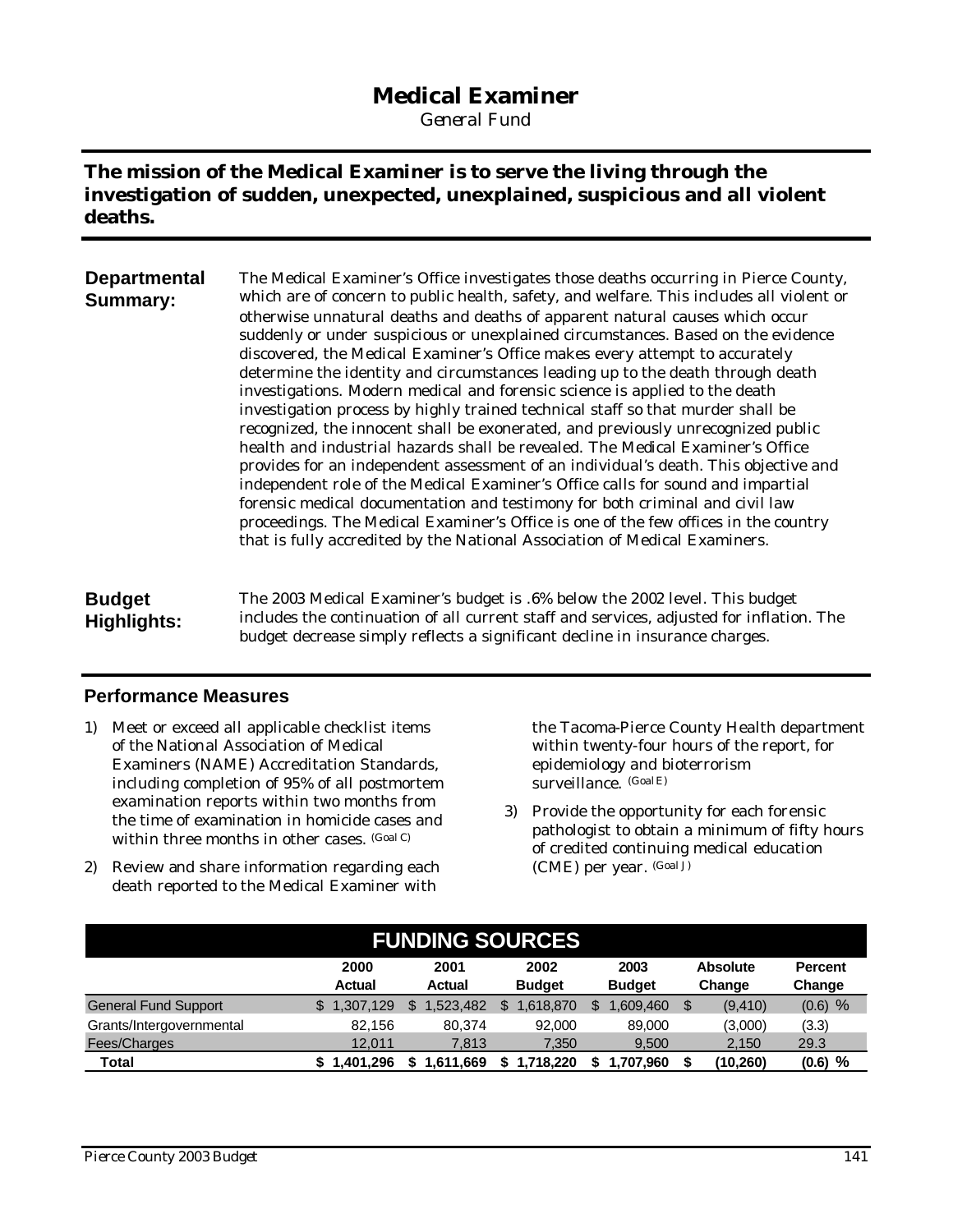### *Medical Examiner*

| <b>PROGRAM EXPENDITURES</b> |                    |                    |                       |                       |                           |                          |  |  |  |  |
|-----------------------------|--------------------|--------------------|-----------------------|-----------------------|---------------------------|--------------------------|--|--|--|--|
|                             | 2002<br><b>FTE</b> | 2003<br><b>FTE</b> | 2002<br><b>Budget</b> | 2003<br><b>Budget</b> | <b>Absolute</b><br>Change | <b>Percent</b><br>Change |  |  |  |  |
| Administration              | 1.50               | 1.50               | 649.790<br>\$         | 614,570               | (35, 220)<br>S            | $(5.4)$ %                |  |  |  |  |
| <b>Coroner Services</b>     | 5.10               | 5.10               | 519,260               | 533.040               | 13.780                    | 2.7                      |  |  |  |  |
| Inquests & Investigations   | 7.40               | 7.40               | 549.170               | 560,350               | 11.180                    | 2.0                      |  |  |  |  |
| <b>Total</b>                | 14.00              | 14.00              | 1.718.220             | .707.960              | (10, 260)                 | $(0.6)$ %                |  |  |  |  |

| <b>STAFFING SUMMARY</b>         |                    |                    |                    |                    |                    |                    |  |  |  |  |
|---------------------------------|--------------------|--------------------|--------------------|--------------------|--------------------|--------------------|--|--|--|--|
|                                 | 1998<br><b>FTE</b> | 1999<br><b>FTE</b> | 2000<br><b>FTE</b> | 2001<br><b>FTE</b> | 2002<br><b>FTE</b> | 2003<br><b>FTE</b> |  |  |  |  |
| <b>Medical Examiner</b>         | 1.00               | 1.00               | 1.00               | 1.00               | 1.00               | 1.00               |  |  |  |  |
| <b>Forensic Pathologist</b>     | 1.00               | 1.00               | 1.00               | 1.00               | 1.00               | 1.00               |  |  |  |  |
| <b>Chief Medical Investigtr</b> | 1.00               | 1.00               | 1.00               | 1.00               | 1.00               | 1.00               |  |  |  |  |
| Medical Investigator            | 5.00               | 5.00               | 5.00               | 5.00               | 6.00               | 6.00               |  |  |  |  |
| Autopsy Technician              | 2.00               | 2.00               | 2.00               | 2.00               | 2.00               | 2.00               |  |  |  |  |
| Administrative Assistant        | 1.00               | 1.00               | 1.00               | 1.00               | 1.00               | 1.00               |  |  |  |  |
| <b>Transport Agent</b>          |                    |                    | 1.00               | 1.00               | 1.00               | 1.00               |  |  |  |  |
| <b>Medical Office Assistant</b> | 1.00               | 1.00               | 1.00               | 1.00               | 1.00               | 1.00               |  |  |  |  |
| Total                           | 12.00              | 12.00              | 13.00              | 13.00              | 14.00              | 14.00              |  |  |  |  |

| <b>WORKLOAD SERVICE DATA</b>                                                                                                                                                 |               |       |       |       |       |       |       |  |  |
|------------------------------------------------------------------------------------------------------------------------------------------------------------------------------|---------------|-------|-------|-------|-------|-------|-------|--|--|
| Unit of<br>1998<br>2002<br>2003<br>1999<br>2000<br>2001<br><b>Estimate</b><br><b>Estimate</b><br><b>Actual</b><br><b>Actual</b><br><b>Measure</b><br><b>Actual</b><br>Actual |               |       |       |       |       |       |       |  |  |
| <b>Total deaths in County</b>                                                                                                                                                | <b>Number</b> | 5,031 | 5,157 | 5,227 | 5,386 | 5,400 | 5,625 |  |  |
| Death reports                                                                                                                                                                | <b>Number</b> | 1.415 | 1,392 | 1.384 | 1,335 | 1,500 | 1,530 |  |  |
| Deaths investigated                                                                                                                                                          | <b>Number</b> | 1,018 | 890   | 776   | 772   | 820   | 820   |  |  |
| Jurisdiction declined consults                                                                                                                                               | <b>Number</b> | 399   | 502   | 608   | 563   | 720   | 710   |  |  |
| Autopsies performed                                                                                                                                                          | <b>Number</b> | 438   | 445   | 399   | 401   | 400   | 410   |  |  |
| Inspections (external exams)                                                                                                                                                 | <b>Number</b> | 73    | 92    | 97    | 114   | 115   | 125   |  |  |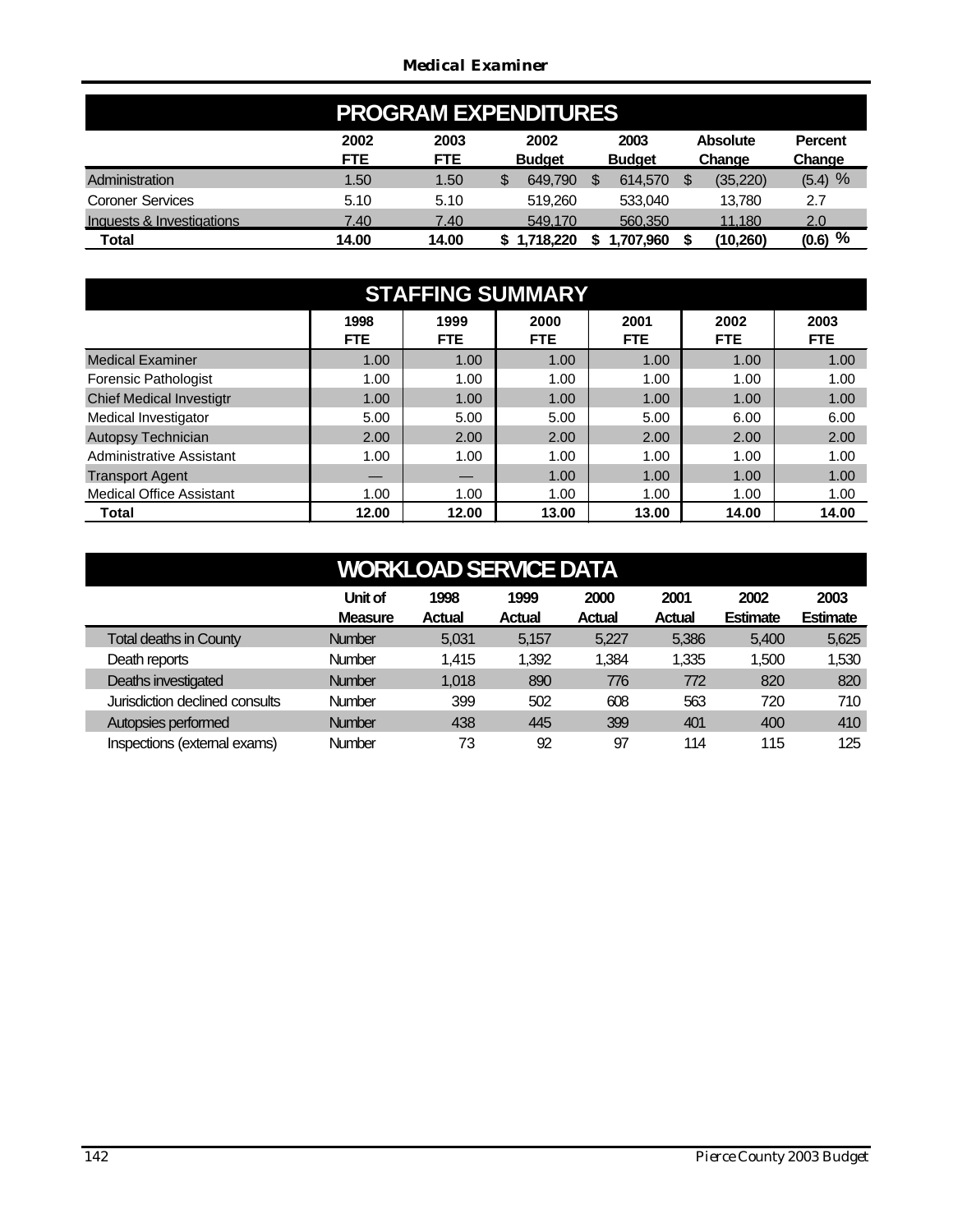## **BUDGET RATIOS**



### **Percent of Deaths Investigated Death Reports per Investigator**

v From 1992 to 2002 the percentage of all deaths within the County that were investigated by the Medical Examiner's Office decreased 30%.



 $\div$  From 1992 to 2002 the number of deaths investigated per staff position (all employees) decreased 28%.



v From 1992 to 2002 the percentage of deaths where an autopsy was done by the Medical Examiner's Office decreased 27%.



v From 1992 to 2002 the number of death reports per investigator increased 25%.

### **Deaths Investigated per Staff Postmortem Exams per Pathologist**



per pathologist increased 8%.

### $\div$  From 1992 to 2002 the number of postmortem exams **239 <sup>289</sup> <sup>269</sup> <sup>247</sup> <sup>258</sup> <sup>258</sup> 0 100 200 300 400** 1992 1995 1999 2000 2001 2002 est

per technician increased 8%.

### **Percent of Deaths Autopsied Postmortem Exams per Technician**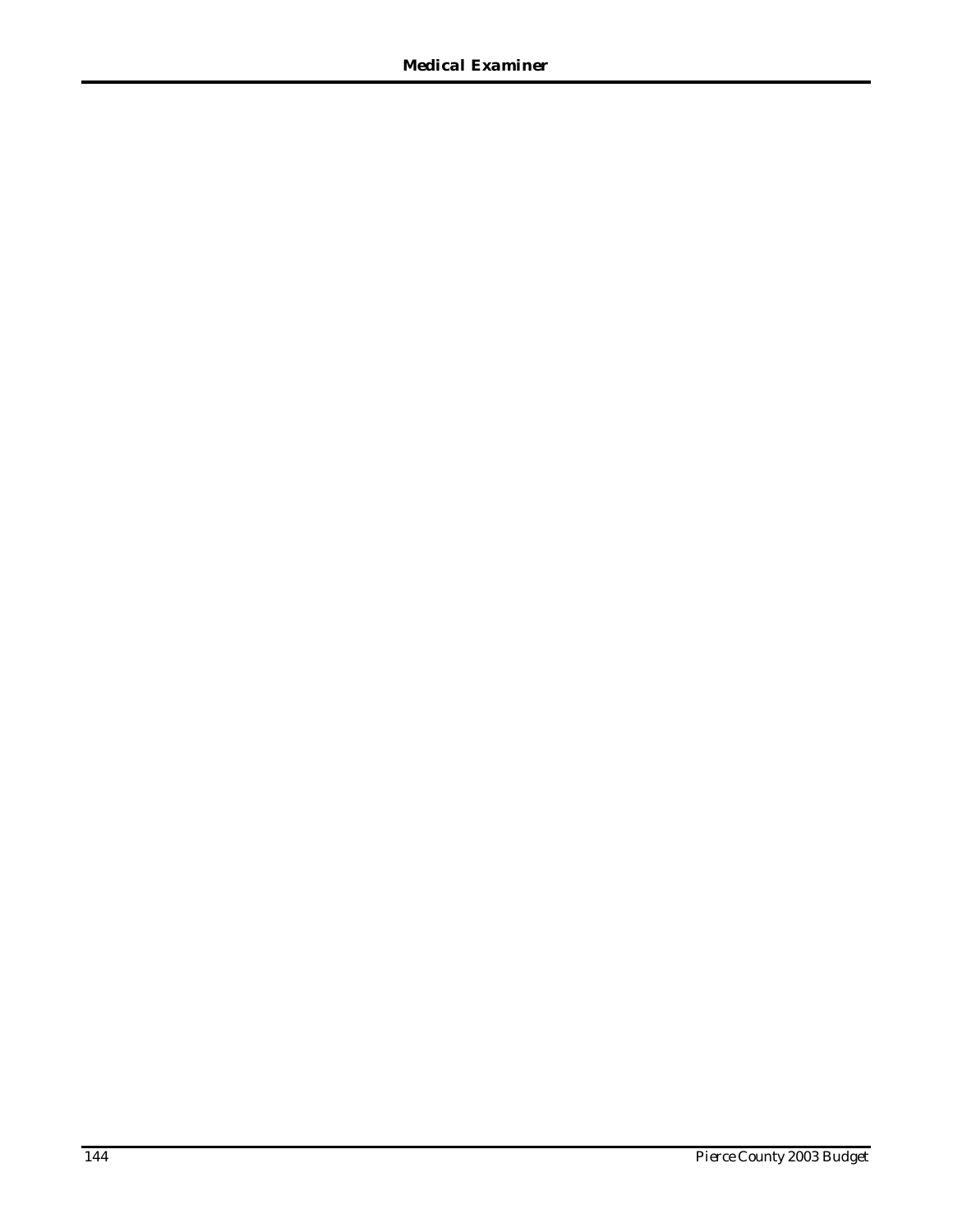## **Prevention Services & Programs**

*General Fund*

**The Tacoma-Pierce County Commission on Children, Youth, and Their Families works in partnership with Pierce County to assure that violence prevention service models that work are developed and evaluated for outcomes.**

| <b>Departmental</b> | The revenue for these programs is generated from 25% of the Criminal Justice Sales   |
|---------------------|--------------------------------------------------------------------------------------|
| Summary:            | Tax as established by the County Council in Ordinance number 93-98. The              |
|                     | Commission on Children, Youth, and Their Families was previously charged with the    |
|                     | function of making recommendations on the use of these monies for prevention         |
|                     | services and preventative children's programs. In 2001, Council passed Ordinance No. |
|                     | 2001-82 establishing the Allocation Advisory Committee for Prevention Programs and   |
|                     | charging them with making funding recommendations for 2002 and 2003                  |
|                     | expenditure.                                                                         |
|                     |                                                                                      |
|                     |                                                                                      |

### **Budget Highlights:** The budget for the Prevention Services program is proposed to increase slightly in 2003 in line with anticipated sales tax revenue growth. The programs for 2003 reflect the recommendations from the Allocation Advisory Committee for Prevention Services for 2003 (see the details on the following page):

| <b>FUNDING SOURCES</b>      |                                                 |         |  |         |               |  |               |  |        |                      |
|-----------------------------|-------------------------------------------------|---------|--|---------|---------------|--|---------------|--|--------|----------------------|
|                             | 2001<br>2003<br>2000<br>2002<br><b>Absolute</b> |         |  |         |               |  |               |  |        | <b>Percent</b>       |
|                             |                                                 | Actual  |  | Actual  | <b>Budget</b> |  | <b>Budget</b> |  | Change | Change               |
| <b>General Fund Support</b> |                                                 | 903.714 |  | 843.452 | .125.000      |  | 1.200.000     |  | 75.000 | $\frac{9}{6}$<br>6.7 |
| Total                       |                                                 | 903.714 |  | 843.452 | 1.125.000     |  | .200.000      |  | 75.000 | %<br>6.7             |

| <b>STAFFING SUMMARY</b>         |              |                    |              |                    |              |                    |  |  |  |  |
|---------------------------------|--------------|--------------------|--------------|--------------------|--------------|--------------------|--|--|--|--|
|                                 | 1998<br>FTE. | 1999<br><b>FTE</b> | 2000<br>FTE. | 2001<br><b>FTE</b> | 2002<br>FTE. | 2003<br><b>FTE</b> |  |  |  |  |
| Admin Program Mgr 2             |              |                    |              |                    |              | 0.10               |  |  |  |  |
| <b>Grant Accountant</b>         |              |                    | 0.05         | 0.05               | 0.05         | 0.05               |  |  |  |  |
| <b>Contract Compliance Spec</b> |              |                    | 0.70         | 0.63               | 0.36         | 0.26               |  |  |  |  |
| Administrative Aid              |              |                    |              |                    |              | 0.05               |  |  |  |  |
| <b>Accounting Assistant</b>     |              |                    | 0.05         | 0.05               |              |                    |  |  |  |  |
| Total                           |              |                    | 0.80         | 0.73               | 0.41         | 0.46               |  |  |  |  |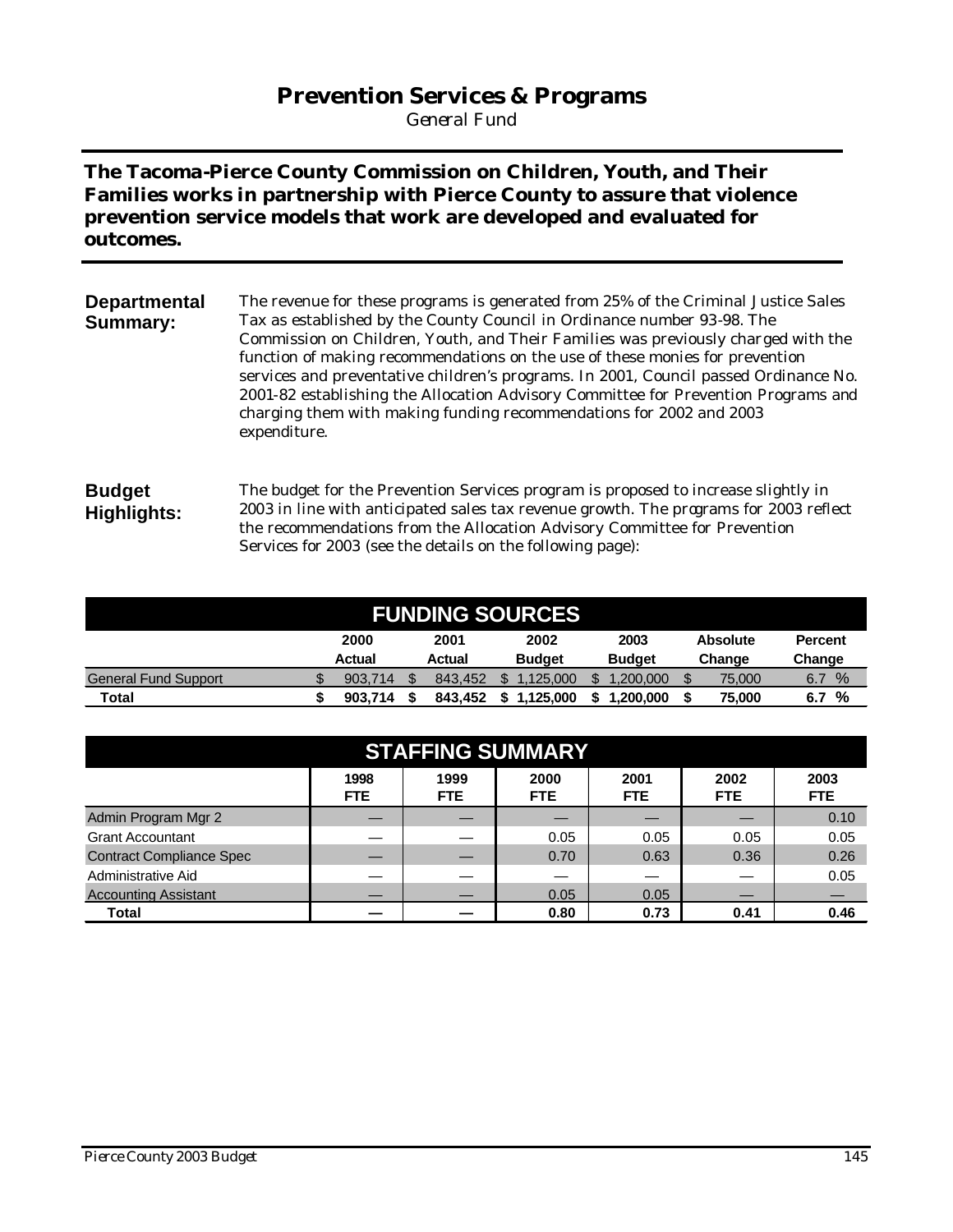### *Prevention Services & Programs*

|                                     |               | <b>EXPENDITURES</b> |               |                                    |                 |                |
|-------------------------------------|---------------|---------------------|---------------|------------------------------------|-----------------|----------------|
|                                     | 2000          | 2001                | 2002          | 2003                               | <b>Absolute</b> | <b>Percent</b> |
|                                     | <b>Actual</b> | <b>Actual</b>       | <b>Budget</b> | <b>Budget</b>                      | Change          | Change         |
| Administration                      |               |                     |               |                                    |                 |                |
| Advertising                         | \$            | \$<br>1,876         | \$<br>660     | $\boldsymbol{\mathsf{S}}$<br>5,000 | \$<br>4,340     | 657.6 %        |
| <b>Business Mileage</b>             |               |                     | 1,000         | 1,000                              |                 |                |
| Comm & Human Serv Support           | 1,062         | 1,134               | 1,070         | 1,020                              | (50)            | (4.7)          |
| <b>Community Svcs Staff Support</b> | 36,050        | 39,064              | 41,150        | 63,360                             | 22,210          | 54.0           |
| Data Processing                     | 690           | 700                 | 530           | 660                                | 130             | 24.5           |
| <b>General Supplies</b>             | 20            |                     | 5,000         | 5,000                              |                 |                |
| Insurance                           | 600           | 670                 | 590           | 710                                | 120             | 20.3           |
| <b>Unallocated Admin</b>            |               |                     | 8,340         |                                    | (8, 340)        | (100.0)        |
| <b>Total Administration</b>         | 38,422        | 43,444              | 58,340        | 76,750                             | 18,410          | 31.6           |
| <b>Programs</b>                     |               |                     |               |                                    |                 |                |
| Alliance for Youth                  |               | 15,114              | 13,000        |                                    | (13,000)        | (100.0)        |
| <b>Bethel School Dist</b>           |               |                     | 57,000        | 125,000                            | 68,000          | 119.3          |
| Bethel/Spanaway Mid. Sch.           | 44,405        | 50,000              | 27,061        |                                    | (27,061)        | (100.0)        |
| Boys & Girls Club of Pc             |               |                     | 18,111        | 56,000                             | 37,889          | 209.2          |
| <b>Breaking Free</b>                | 26,000        | 26,000              |               |                                    |                 |                |
| <b>CASA Pgm Expansion -Juvenile</b> |               |                     | 75,000        | 58,510                             | (16, 490)       | (22.0)         |
| Children's Commission               | 65,676        | 23,091              |               |                                    |                 |                |
| City of Sumner FSC                  | 14,406        |                     |               |                                    |                 |                |
| Data Proc Minor Equipment           |               |                     | 520           |                                    | (520)           | (100.0)        |
| Fam Supp Ctr-PP for Children        | 82,525        |                     |               |                                    |                 |                |
| Families for Kids Recruitment       |               |                     | 14,000        | 27,000                             | 13,000          | 92.9           |
| <b>Good Samaritan Hosp</b>          | 33,990        |                     |               |                                    |                 |                |
| Greater Lakes M H                   | 33,990        |                     |               |                                    |                 |                |
| Healthy Community Camp.             | 21,934        |                     |               |                                    |                 |                |
| <b>Healthy Start</b>                | 82,315        |                     |               |                                    |                 |                |
| Juvenile JAIBG Grant Match          | 13,500        | 25,000              | 27,338        |                                    | (27, 338)       | (100.0)        |
| Juvenile PO - Diversion             | 52,000        | 53,300              | 64,550        | 66,810                             | 2,260           | 3.5            |
| Metro Develop Council               |               |                     | 27,500        | 55,000                             | 27,500          | 100.0          |
| Orting Sch District - FSC           | 11,410        |                     |               |                                    |                 |                |
| Parent Education-C. A. P. R.        | 11,956        |                     |               |                                    |                 |                |
| Parent Plus/Clearinghse             | 49,825        |                     |               |                                    |                 |                |
| PC Comm Serv-Orting FSC             | 26,220        |                     |               |                                    |                 |                |
| PC Comm Serv-Sumner FSC             | 33,990        |                     |               |                                    |                 |                |
| Peninsula Community In School       |               |                     | 15,000        | 15,000                             |                 |                |
| Prev Partnership for Children       |               | 434,886             | 450,000       | 400,000                            | (50,000)        | (11.1)         |
| Printing                            |               |                     | 480           |                                    | (480)           | (100.0)        |
| Prism (TPCHD)                       |               | 50,000              | 50,000        | 50,000                             |                 |                |
| Puget Sound Educa Serv. Dist        |               |                     | 50,000        | 100,000                            | 50,000          | 100.0          |
| Safe Streets Program                |               |                     | 38,000        |                                    | (38,000)        | (100.0)        |
| <b>Safety Express</b>               |               |                     | 3,000         | 6,000                              | 3,000           | 100.0          |
| Strategic Plan-PC Youth             | 70,872        | 3,020               |               |                                    |                 |                |
| Tac-P.C. Health Dept                |               |                     | 70,000        | 150,000                            | 80,000          | 114.3          |
| Training and Development            |               |                     | 2,000         |                                    | (2,000)         | (100.0)        |
| White River/Bethel/Spanwy           | 105,595       | 100,000             | 50,000        |                                    | (50,000)        | (100.0)        |
| White River/Project Fact            | 65,404        |                     |               |                                    |                 |                |
| Youth Driven Projects               | 19,279        | 19,597              | 14,100        | 13,930                             | (170)           | (1.2)          |
| <b>Total Programs</b>               | 865,292       | 800,008             | 1,066,660     | 1,123,250                          | 56,590          | 5.3            |
| Total                               | \$<br>903,714 | \$<br>843,452       | \$1,125,000   | \$1,200,000                        | \$<br>75,000    | 6.7 $%$        |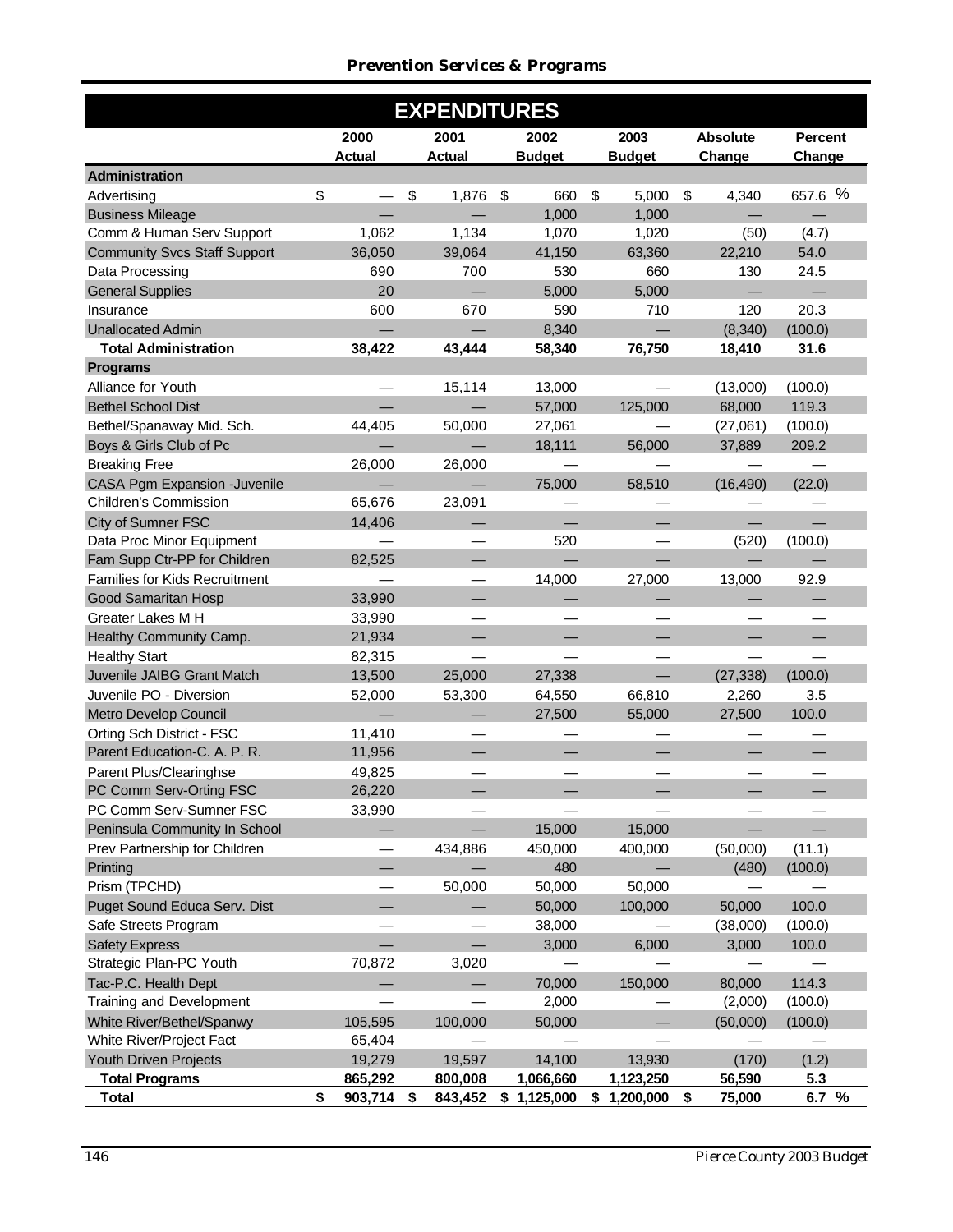## **Sheriff**

*General Fund*

**The mission of the Pierce County Sheriff's Department is to work in partnership with the community to increase the feeling of safety, security and peace for all; to reduce the fear of crime; and to enhance the quality of life of the community. This will be realized through caring and creative professionals who are Personally Committed to Service and Dedicated to making a difference in their Community. Excellence in policing.**

| <b>Departmental</b><br><b>Summary:</b> | The Pierce County Sheriff's Department provides police services and manages the<br>adult detention facilities. Services include response to calls for service, uniformed<br>patrol, crime prevention, crime scene examination and criminal investigations in<br>response to the needs of citizens living and working in unincorporated Pierce County.<br>The Civil Section provides timely service of court orders throughout the County. The<br>department also provides traffic law enforcement, accident investigation, as well as<br>response to a variety of hazards, emergencies and crisis situations. The Sheriff's<br>Department deploys a number of highly trained, specialized units in handling these<br>varied and vital responsibilities. |
|----------------------------------------|---------------------------------------------------------------------------------------------------------------------------------------------------------------------------------------------------------------------------------------------------------------------------------------------------------------------------------------------------------------------------------------------------------------------------------------------------------------------------------------------------------------------------------------------------------------------------------------------------------------------------------------------------------------------------------------------------------------------------------------------------------|
|                                        | In 1996, the Sheriff's Department established contracts for the delivery of full police<br>services to the newly incorporated cities of Lakewood, University Place and<br>Edgewood.                                                                                                                                                                                                                                                                                                                                                                                                                                                                                                                                                                     |
| <b>Budget</b><br><b>Highlights:</b>    | The 2003 Sheriff's budget is 4.7% higher than the 2002 appropriation, with much of<br>this increase simply reflecting inflationary cost increases for existing staff and<br>services. However this budget also includes nine new staff positions:                                                                                                                                                                                                                                                                                                                                                                                                                                                                                                       |
|                                        | Two sergeants to be assigned to the South Hill and Traffic units;<br>a)                                                                                                                                                                                                                                                                                                                                                                                                                                                                                                                                                                                                                                                                                 |
|                                        | b)<br>Two deputies to be assigned to the Peninsula Detachment;                                                                                                                                                                                                                                                                                                                                                                                                                                                                                                                                                                                                                                                                                          |
|                                        | Two deputies to be assigned to the South Hill Detachment;<br>c)                                                                                                                                                                                                                                                                                                                                                                                                                                                                                                                                                                                                                                                                                         |
|                                        | d)<br>Two deputies to be assigned to the Community Support Team; and                                                                                                                                                                                                                                                                                                                                                                                                                                                                                                                                                                                                                                                                                    |
|                                        | One detective to be assigned to the Sexual Offender Registration unit.<br>e)                                                                                                                                                                                                                                                                                                                                                                                                                                                                                                                                                                                                                                                                            |
|                                        | The budget also reflects the reduction of the Steilacoom contract chief position.                                                                                                                                                                                                                                                                                                                                                                                                                                                                                                                                                                                                                                                                       |

### **Performance Measures**

### *Administrative Services Bureau*

- 1) Develop a system to track training records of every employee in the Sheriff's Department. The system will automate the record keeping function and provide exception reporting on such issues as on-going required training in the critical areas of firearms, first aid, and blood borne pathogens, emergency vehicle operation and defensive tactics. (Goal C)
- 2) Continue to deploy hardware and provide training to the members of the department as part of the computerized "Enforcer" report writing tool. The tool will improve the quality and quantity of information as well as dramatically speed up the dissemination of criminal justice information to the prosecutor, courts, defense, and other participants in the criminal justice system as well as enhancing the public's crime prevention methods. (Goal H)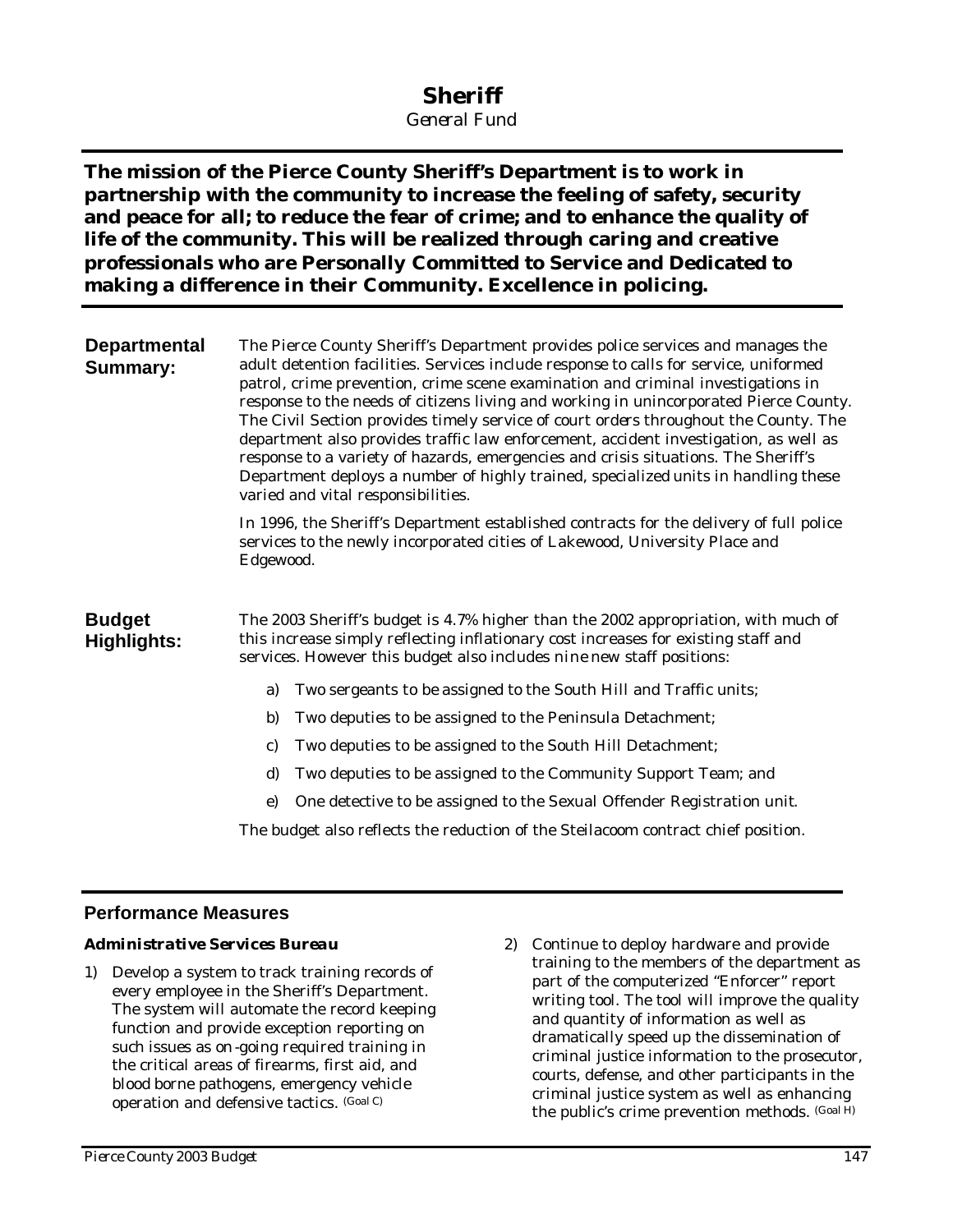### *Operations Bureau*

- 1) Continue to move toward regional service partnerships with other local and state and federal agencies in order to respond to public emergencies with all the emergency response resources identified and available. Continue with the training needed to insure that these resources can be mobilize and supported over the duration of any emergencies. (Goal E)
- 2) Maintain levels of response times and clearance rates for serious violent crime at current levels or better provided demand does not increase more than 2% above current levels and resources do not decrease relative to current demand. (Goal C)

| <b>FUNDING SOURCES</b>      |                       |                       |                       |                       |                           |                          |  |  |  |
|-----------------------------|-----------------------|-----------------------|-----------------------|-----------------------|---------------------------|--------------------------|--|--|--|
|                             | 2000<br><b>Actual</b> | 2001<br><b>Actual</b> | 2002<br><b>Budget</b> | 2003<br><b>Budget</b> | <b>Absolute</b><br>Change | <b>Percent</b><br>Change |  |  |  |
| <b>General Fund Support</b> | \$18,788,460          | \$20,708,799          | \$21,690,360          | \$23,133,810          | 1.443.450<br>\$.          | $\%$<br>6.7              |  |  |  |
| Grants/Intergovernmental    | 15,717,508            | 17,471,435            | 18,108,300            | 17,643,840            | (464, 460)                | (2.6)                    |  |  |  |
| Fees/Charges                | 559.845               | 545.953               | 580,400               | 1.491.140             | 910.740                   | 156.9                    |  |  |  |
| Law Enforcement Levy        |                       | 7,837,643             | 8.198.270             | 8,585,470             | 387,200                   | 4.7                      |  |  |  |
| <b>Total</b>                | \$35,065,813          | \$46,563,830          | \$48,577,330          | \$50,854,260          | 2.276.930<br>S            | %<br>4.7                 |  |  |  |

| <b>PROGRAM EXPENDITURES</b> |            |                                         |               |                  |                |         |  |  |  |
|-----------------------------|------------|-----------------------------------------|---------------|------------------|----------------|---------|--|--|--|
|                             | 2002       | 2003<br>2002<br>2003<br><b>Absolute</b> |               |                  |                |         |  |  |  |
|                             | <b>FTE</b> | <b>FTE</b>                              | <b>Budget</b> | <b>Budget</b>    | Change         | Change  |  |  |  |
| Administration              | 29.50      | 29.50                                   | \$ 3.010.980  | 3,400,300<br>\$. | \$<br>389,320  | 12.9 %  |  |  |  |
| Civil Unit & Court Security | 15.00      | 15.00                                   | 1,247,730     | 1,308,820        | 61.090         | 4.9     |  |  |  |
| Investigation               | 102.00     | 103.00                                  | 10.254.240    | 10,573,470       | 319.230        | 3.1     |  |  |  |
| Patrol                      | 238.60     | 244.60                                  | 22,339,630    | 24,023,850       | 1,684,220      | 7.5     |  |  |  |
| Training                    | 5.50       | 5.50                                    | 792.240       | 763,920          | (28, 320)      | (3.6)   |  |  |  |
| <b>Traffic Policing</b>     | 33.40      | 34.40                                   | 3.755.290     | 3,500,380        | (254, 910)     | (6.8)   |  |  |  |
| <b>Property Room</b>        | 10.00      | 10.00                                   | 994.510       | 959.200          | (35, 310)      | (3.6)   |  |  |  |
| Communications/LESA         |            |                                         | 6,182,710     | 6.324.320        | 141.610        | 2.3     |  |  |  |
| <b>Total</b>                | 434.00     | 442.00                                  | \$48,577,330  | \$50,854,260     | 2,276,930<br>S | 4.7 $%$ |  |  |  |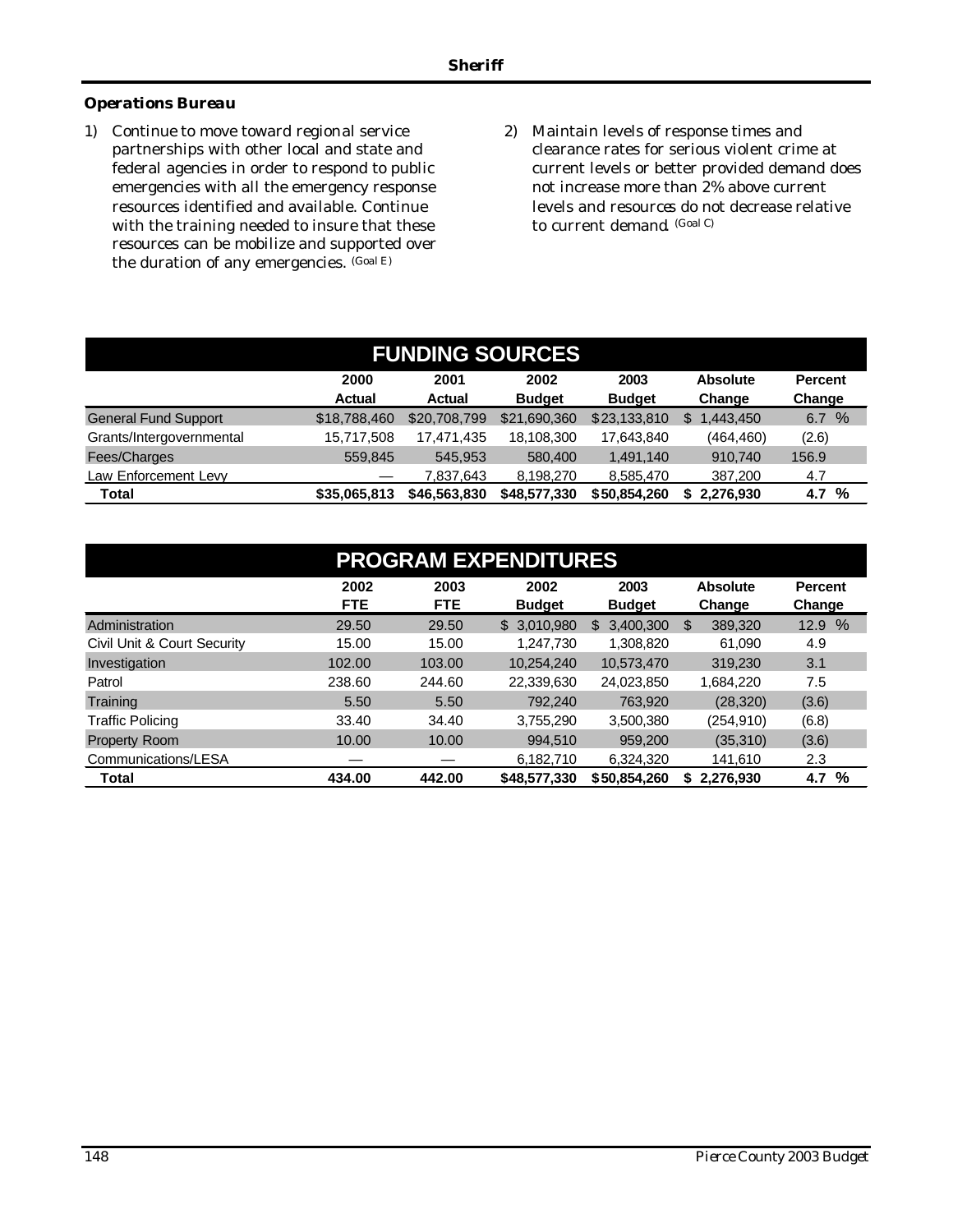## **EXPENDITURE BY ACTIVITY**

|                                             | 2002<br><b>Budget</b>       |            | 2003<br><b>Budget</b> | <b>Budget</b><br>Change      | <b>Percent</b><br>Change |      |
|---------------------------------------------|-----------------------------|------------|-----------------------|------------------------------|--------------------------|------|
| <b>Administration</b>                       | \$<br>3,010,980             | $\sqrt{2}$ | 3,400,300             | \$<br>389,320                | 12.9                     | $\%$ |
| <b>Civil Unit</b>                           | 759,140                     |            | 794,490               | 35,350                       | 4.7                      |      |
| <b>Court Security</b>                       | 488,590                     |            | 514,330               | 25,740                       | 5.3                      |      |
| <b>Investigations</b>                       |                             |            |                       |                              |                          |      |
| General                                     | 4,545,660                   |            | 4,576,270             | 30,610                       | 0.7                      |      |
| Special Emphasis Unit                       | 657,910                     |            | 670,670               | 12,760                       | 1.9                      |      |
| Forensics                                   | 1,167,420                   |            | 1,164,720             | (2,700)                      | (0.2)                    |      |
| Juvenile Investigations                     | 382,210                     |            | 380,190               | (2,020)                      | (0.5)                    |      |
| Narcotics Investigations                    | 936,110                     |            | 967,610               | 31,500                       | 3.4                      |      |
| <b>Arson Task Force</b>                     | 225,690                     |            | 230,640               | 4,950                        | 2.2                      |      |
| <b>Warrant Service Unit</b>                 | 216,400                     |            | 210,180               | (6, 220)                     | (2.9)                    |      |
| Lab Entry Team                              | 705,420                     |            | 716,490               | 11,070                       | 1.6                      |      |
| Pawn Shop                                   | 226,380                     |            | 234,700               | 8,320                        | 3.7                      |      |
| Sex Offender Registration                   | 132,950                     |            | 237,270               | 104,320                      | 78.5                     |      |
| <b>Tnet/Meth Grants</b>                     | 684,950                     |            | 538,450               | (146, 500)                   | (21.4)                   |      |
| Domestic Violence                           | 373,140                     |            | 646,280               | 273,140                      | 73.2                     |      |
| <b>Total Investigations</b>                 | 10,254,240                  |            | 10,573,470            | 319,230                      | 3.1                      |      |
| <b>Patrol</b>                               |                             |            |                       |                              |                          |      |
| <b>Volunteer Services</b>                   | 3,810                       |            | 3,910                 | 100                          | 2.6                      |      |
| Alarm Program                               | 104,020                     |            | 108,740               | 4,720                        | 4.5                      |      |
| <b>East Patrol</b>                          | 10,890,310                  |            | 12,195,870            | 1,305,560                    | 12.0                     |      |
| <b>West Patrol</b>                          | 9,281,420                   |            | 9,651,950             | 370,530                      | 4.0                      |      |
| <b>Canine Units</b>                         | 535,250                     |            | 552,260               | 17,010                       | 3.2                      |      |
| Schools (Sro)                               | 352,560                     |            | 401,660               | 49,100                       | 13.9                     |      |
| <b>Air Operations</b>                       |                             |            | 3,000                 | 3,000                        |                          |      |
| <b>Water Safety</b>                         | 43,620                      |            | 35,630                | (7,990)                      | (18.3)                   |      |
| Swat                                        | 99,940                      |            | 107,410               | 7,470                        | 7.5                      |      |
| Search & Rescue                             | 61,320                      |            | 54,600                | (6,720)                      | (11.0)                   |      |
| <b>Hazardous Device Unit</b>                | 30,950                      |            | 36,590                | 5,640                        | 18.2                     |      |
| Reserve Program                             | 39,150                      |            | 34,230                | (4,920)                      | (12.6)                   |      |
| <b>SCUBA</b>                                | 43,370                      |            | 41,190                | (2, 180)                     | (5.0)                    |      |
| <b>Honor Guard</b>                          | 9,410                       |            | 9,690                 | 280                          | 3.0                      |      |
| <b>Drug Suppression Team</b>                | 7,180                       |            | 7,180                 |                              |                          |      |
| <b>Mobile Field Force</b>                   | 5,490                       |            | 8,390                 | 2,900                        | 52.8                     |      |
| Jail Compliance EnForcement                 | 52,710                      |            | 52,690                | (20)                         |                          |      |
| <b>Community Support Teams</b>              | 348,890                     |            | 718,860               | 369,970                      | 106.0                    |      |
| <b>COPS/MORE Grant</b>                      | 430,230                     |            |                       | (430, 230)                   | (100.0)                  |      |
| <b>Total Patrol</b>                         | 22,339,630                  |            | 24,023,850            | 1,684,220                    | 7.5                      |      |
| <b>Training</b>                             | 792,240                     |            | 763,920               | (28, 320)                    | (3.6)                    |      |
| <b>Traffic</b>                              | 3,755,290                   |            | 3,500,380             | (254, 910)                   | (6.8)                    |      |
| <b>Property Room</b>                        | 994,510                     |            | 959,200               | (35, 310)                    | (3.6)                    |      |
| <b>LESA</b>                                 | 6,082,200                   |            | 6,265,110             | 182,910                      | 3.0                      |      |
| <b>Communications</b><br><b>Grand Total</b> | \$<br>100,510<br>48,577,330 | \$         | 59,210<br>50,854,260  | \$<br>(41, 300)<br>2,276,930 | (41.1)<br>4.7            | $\%$ |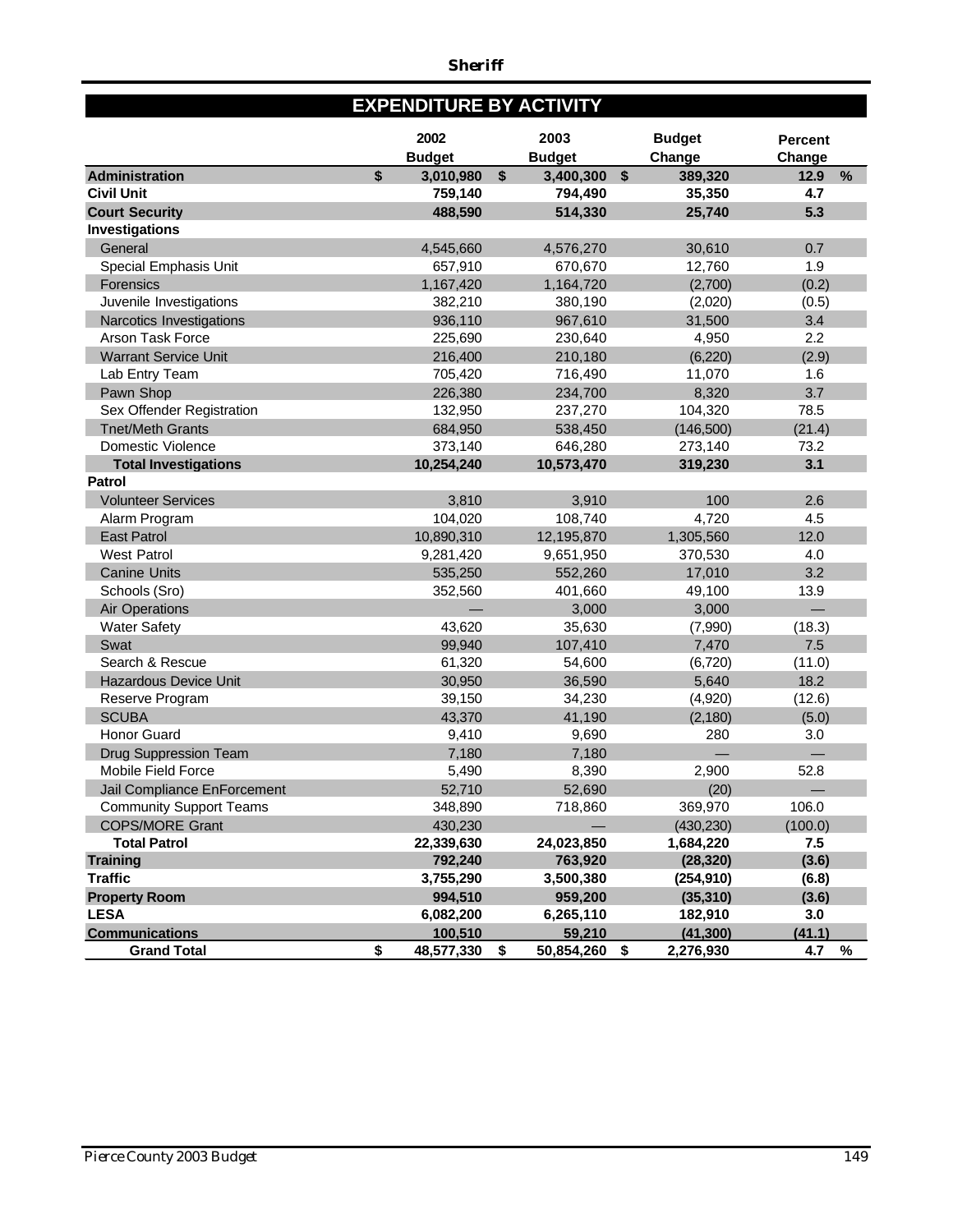## **STAFFING SUMMARY BY ACTIVITY**

|                                               | Civilian       | Command                  | <b>Deputies</b>          | <b>Detectives</b>        | <b>Total</b>             |
|-----------------------------------------------|----------------|--------------------------|--------------------------|--------------------------|--------------------------|
| <b>Administration</b>                         | 14.00          | 9.00                     | 3.00                     | 3.50                     | 29.50                    |
| <b>Civil Unit</b>                             | 3.00           | 1.00                     | 5.00                     | $\blacksquare$           | 9.00                     |
| <b>Court Security</b>                         | 1.00           | 1.00                     | 4.00                     |                          | 6.00                     |
| Investigations                                |                |                          |                          |                          |                          |
| General                                       | 4.50           | 3.15                     | 1.00                     | 36.70                    | 45.35                    |
| Special Emphasis Unit                         |                | 1.00                     | 4.00                     | 2.00                     | 7.00                     |
| Forensics                                     | 12.20          |                          | Ξ                        |                          | 12.20                    |
| Juvenile Investigations                       | .30            |                          | 3.00                     | .90                      | 4.20                     |
| Narcotics Investigations                      | 1.00           | 1.60                     | 3.00                     | 4.00                     | 9.60                     |
| Arson Task Force                              |                | $\overline{\phantom{a}}$ | $\blacksquare$           | 2.00                     | 2.00                     |
| <b>Warrant Service Unit</b>                   | ÷.             | $\blacksquare$           | 2.00                     | .10                      | 2.10                     |
| Lab Entry Team                                | ÷,             | .25                      | 4.00                     | .60                      | 4.85                     |
| Pawn Shop                                     | 4.00           | $\blacksquare$           | ÷.                       | ÷,                       | 4.00                     |
| Sex Offender Registration                     | 1.00           | $\blacksquare$           | ä,                       | 1.70                     | 2.70                     |
| <b>TNET/Meth Grants</b>                       | ÷              | $\sim$                   | 2.00                     | ÷                        | 2.00                     |
| Domestic Violence                             | $\blacksquare$ | 1.00                     | 5.00                     | 1.00                     | 7.00                     |
| <b>Total Investigations</b>                   | 23.00          | 7.00                     | 24.00                    | 49.00                    | 103.00                   |
| <b>Patrol</b>                                 |                |                          |                          |                          |                          |
| <b>Volunteer Services</b>                     | ÷.             | $\overline{\phantom{a}}$ | ÷,                       |                          |                          |
| Alarm Program                                 | 2.00           | $\overline{\phantom{a}}$ | ÷,                       | $\blacksquare$           | 2.00                     |
| <b>East Patrol</b>                            | 5.00           | 14.40                    | 105.00                   |                          | 124.40                   |
| <b>West Patrol</b>                            | 9.00           | 13.20                    | 79.00                    | $\overline{\phantom{a}}$ | 101.20                   |
| <b>Canine Units</b>                           |                | $\overline{\phantom{a}}$ | 5.00                     |                          | 5.00                     |
| Schools (SRO)                                 | $\blacksquare$ | .40                      | 4.00                     |                          | 4.40                     |
| <b>Air Operations</b>                         | $\overline{a}$ | $\overline{\phantom{a}}$ | ۰                        | ٠                        |                          |
| <b>Water Safety</b>                           |                | $\overline{\phantom{a}}$ | $\blacksquare$           |                          |                          |
| <b>SWAT</b>                                   |                |                          | ÷                        |                          |                          |
| Search & Rescue                               |                | ٠                        | $\overline{\phantom{a}}$ |                          | ٠                        |
| <b>Hazardous Device Unit</b>                  |                |                          |                          |                          |                          |
| Reserve Program                               |                |                          | $\overline{\phantom{a}}$ |                          | $\overline{\phantom{a}}$ |
| <b>SCUBA</b>                                  |                |                          | ÷                        | $\overline{a}$           |                          |
| <b>Honor Guard</b>                            |                |                          | ٠                        |                          | -                        |
| Drug Suppression Team                         |                |                          | ÷                        |                          |                          |
| Mobile Field Force                            |                | $\overline{\phantom{a}}$ | $\overline{\phantom{a}}$ | $\overline{\phantom{a}}$ | $\overline{\phantom{a}}$ |
| Jail Compliance Enforcement                   |                |                          | ÷,                       | $\overline{\phantom{a}}$ |                          |
| <b>Community Support Teams</b>                |                | .60                      | 7.00                     | $\overline{\phantom{a}}$ | 7.60                     |
| <b>COPS/MORE Grant</b>                        |                | ۰                        | ٠                        |                          |                          |
| <b>Total Patrol</b>                           | 16.00          | 28.60                    | 200.00                   | $\blacksquare$           | 244.60                   |
| <b>Training</b>                               | .50            | 1.00                     | 4.00                     |                          | 5.50                     |
| <b>Traffic</b>                                | 2.00           | 3.40                     | 29.00                    |                          | 34.40                    |
| <b>Property Room</b>                          | 10.00          | $\blacksquare$           | $\blacksquare$           | ٠                        | 10.00                    |
| <b>LESA</b>                                   | $\blacksquare$ | $\blacksquare$           | $\blacksquare$           | $\blacksquare$           | $\blacksquare$           |
| <b>Communications</b>                         | $\blacksquare$ | ٠                        | ۰                        | ٠                        | $\blacksquare$           |
| <b>Grand Total</b>                            | 69.50          | 51.00                    | 269.00                   | 52.50                    | 442.00                   |
| <b>City Contract Positions included above</b> | 15.80          | 16.00                    | 85.00                    | 19.00                    | 135.80                   |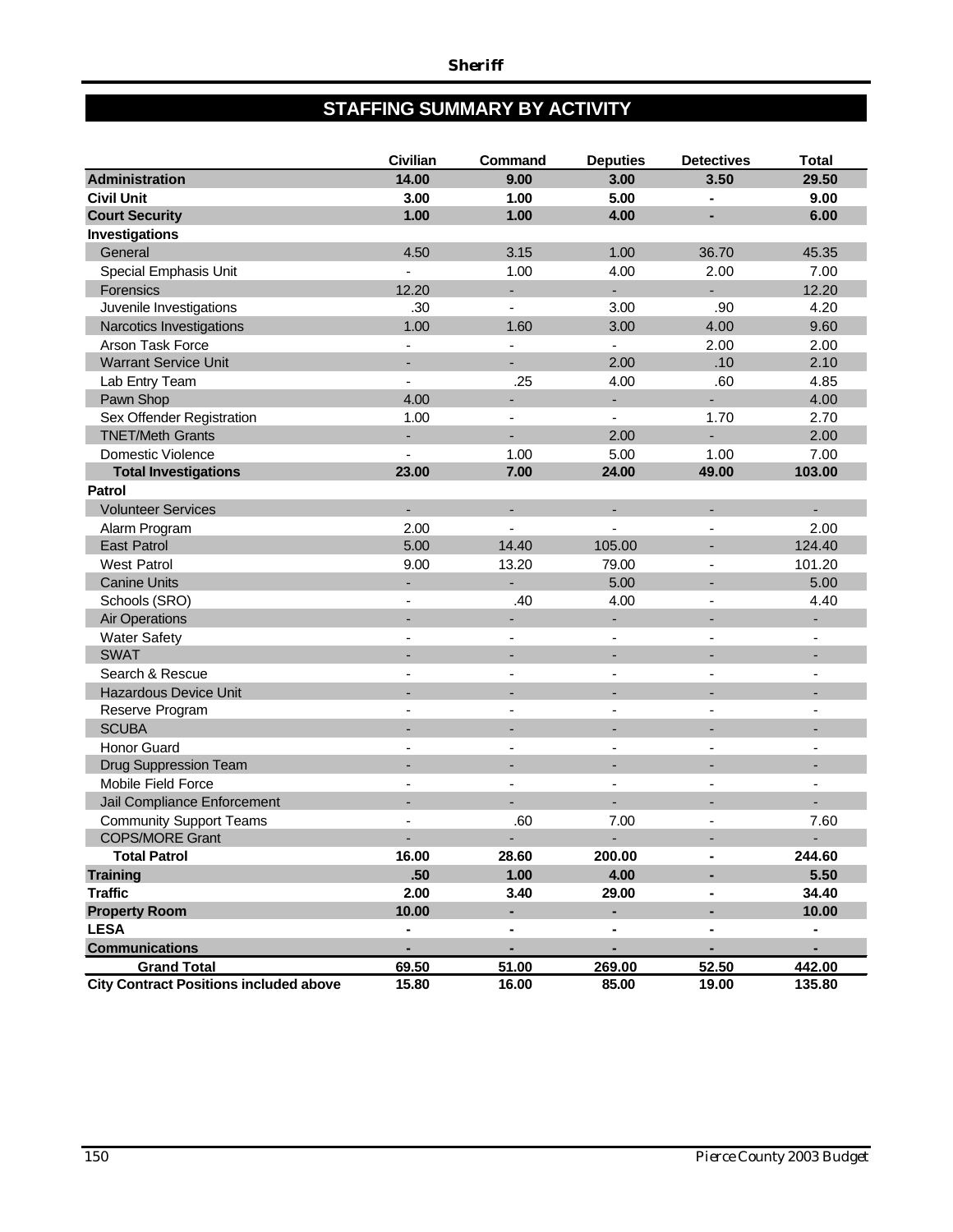|                                    |                    |                    | <b>STAFFING SUMMARY</b> |                    |                    |                    |
|------------------------------------|--------------------|--------------------|-------------------------|--------------------|--------------------|--------------------|
|                                    | 1998<br><b>FTE</b> | 1999<br><b>FTE</b> | 2000<br><b>FTE</b>      | 2001<br><b>FTE</b> | 2002<br><b>FTE</b> | 2003<br><b>FTE</b> |
| Sheriff                            | 1.00               | 1.00               | 1.00                    | 1.00               | 1.00               | 1.00               |
| <b>Contract City Chief</b>         |                    |                    |                         | 3.00               | 3.00               | 2.00               |
| <b>Sheriffs Commander</b>          |                    |                    | 1.00                    | 1.00               | 1.00               | 1.00               |
| Captain                            | 2.00               | 2.00               | 2.00                    | 2.00               | 2.00               | 2.00               |
| <b>Bureau Chief</b>                | 2.00               | 2.00               | 2.00                    | 2.00               | 2.00               | 2.00               |
| Major                              | 3.00               | 4.00               | 3.00                    | 3.00               | 3.00               | 3.00               |
| Lieutenant                         | 8.00               | 8.00               | 8.00                    | 9.00               | 9.00               | 9.00               |
| Detective Sergeant                 | 26.00              | 23.00              | 19.50                   | 17.50              | 16.50              | 16.50              |
| Sergeant                           | 27.00              | 29.00              | 29.00                   | 28.00              | 29.00              | 31.00              |
| <b>Public Information Ofcr</b>     | 1.00               | 1.00               | 1.00                    | 1.00               | 1.00               | 1.00               |
| Detective                          | 16.00              | 18.00              | 27.00                   | 33.00              | 35.00              | 36.00              |
| Deputy Sheriff                     | 227.00             | 238.00             | 252.00                  | 262.00             | 263.00             | 269.00             |
| Forensic Invesigtn Mgr             |                    |                    |                         | 1.00               | 1.00               | 1.00               |
| <b>Budget &amp; Fiscal Manager</b> | 0.50               | 0.50               | 0.50                    | 0.50               | 0.50               | 0.50               |
| Dept Info Tech Spec                | 1.00               | 3.00               | 3.00                    | 3.00               | 3.00               | 3.00               |
| Forensic Investigator              | 6.00               | 6.00               | 6.00                    | 6.00               | 5.00               | 5.00               |
| Lead Forensic Investigator         |                    |                    |                         |                    | 1.00               | 1.00               |
| Senior Property Rm Ofcr            | 1.00               | 1.00               | 1.00                    | 1.00               | 1.00               | 1.00               |
| <b>Legal Assistant</b>             | 3.00               | 3.00               | 3.00                    | 3.00               | 4.00               | 4.00               |
| <b>Office Assistant</b>            | 23.00              | 24.00              | 24.00                   | 26.00              | 23.00              | 23.00              |
| Assistant to the Sheriff           | 1.00               | 1.00               | 1.00                    | 1.00               | 1.00               | 1.00               |
| Forensic Technician                | 3.00               | 3.00               | 3.00                    | 3.00               | 3.00               | 3.00               |
| <b>Crime Research Analyst</b>      |                    |                    |                         |                    | 2.00               | 2.00               |
| Property Room Officer              | 8.00               | 8.00               | 8.00                    | 8.00               | 8.00               | 8.00               |
| <b>Administrative Aide</b>         |                    |                    | 1.00                    | 1.00               | 3.00               | 3.00               |
| <b>Accounting Assistant</b>        | 2.00               | 2.00               | 2.00                    | 2.00               | 2.00               | 2.00               |
| <b>Community Service Ofcr</b>      |                    |                    | 1.00                    | 7.00               | 11.00              | 11.00              |
| Crime Research Tech                | 1.00               | 2.00               | 2.00                    | 2.00               |                    |                    |
| <b>County Attorney</b>             | 1.00               | 1.00               | 1.00                    | 1.00               |                    |                    |
| Exec Dir - Public Safety           | 0.50               | 0.50               | 0.50                    |                    |                    |                    |
| <b>Executive Secretary</b>         | 0.50               | 0.50               | 0.50                    |                    |                    |                    |
| Forensic Investigtn Supv           | 1.00               | 1.00               | 1.00                    |                    |                    |                    |
| <b>Grand Total</b>                 | 365.50             | 382.50             | 404.00                  | 428.00             | 434.00             | 442.00             |
| Less Law Levy                      | 72.00              | 73.00              | 47.00                   |                    |                    |                    |
| <b>Total General Fund</b>          | 293.50             | 309.50             | 357.00                  | 428.00             | 434.00             | 442.00             |

### *Sheriff*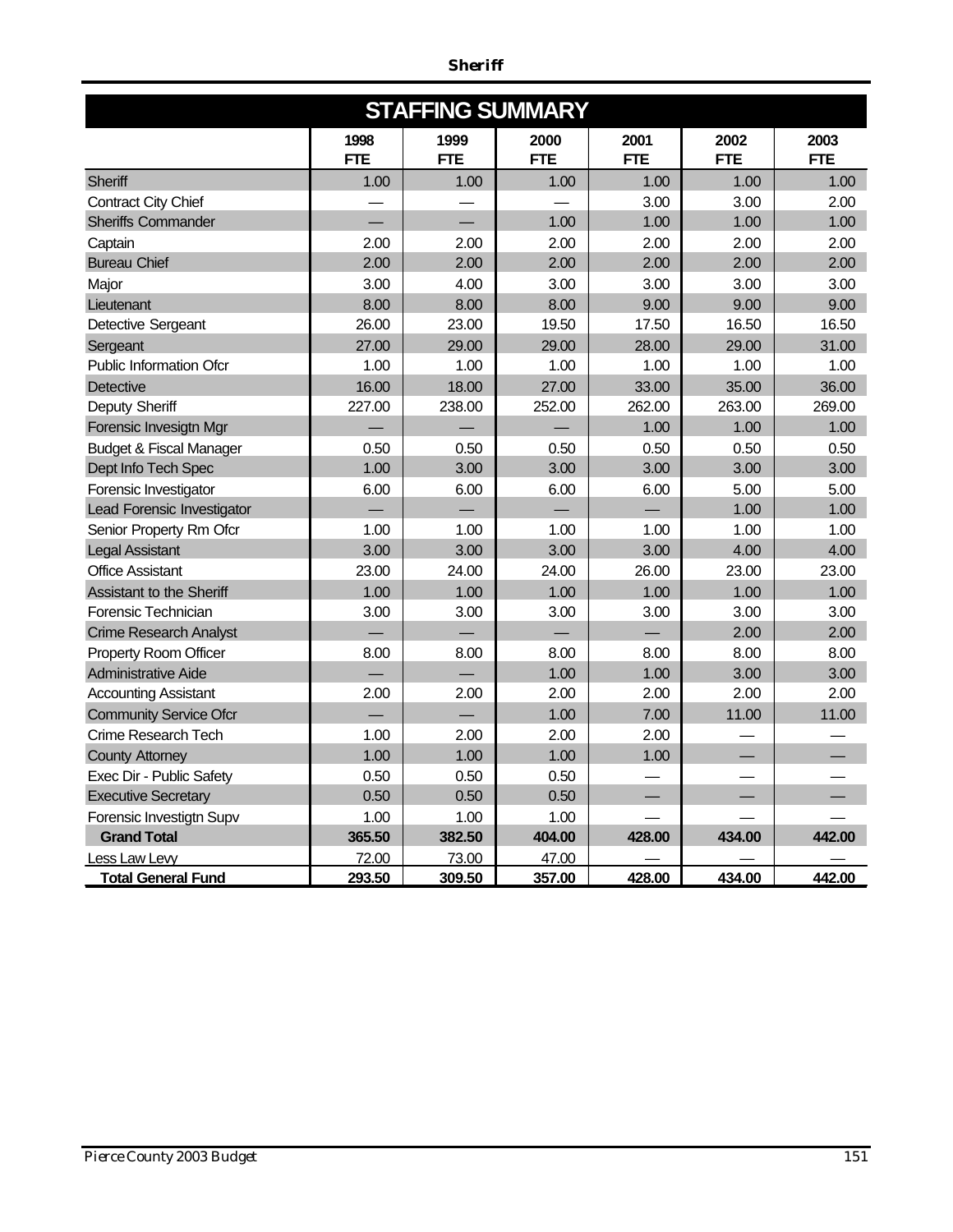# **WORKLOAD SERVICE DATA**

|                                                 | Unit of<br><b>Measure</b> | 1998<br><b>Actual</b> | 1999<br><b>Actual</b> | 2000<br><b>Actual</b> | 2001<br><b>Actual</b> | 2002<br><b>Estimate</b> | 2003<br><b>Estimate</b> |
|-------------------------------------------------|---------------------------|-----------------------|-----------------------|-----------------------|-----------------------|-------------------------|-------------------------|
| <b>Operations</b>                               |                           |                       |                       |                       |                       |                         |                         |
| Calls for Service                               | Calls                     | 139,606               | 143,525               | 154,294               | 157,523               | 137.500                 | 155,000                 |
| Total crime reports Part 1&2 Index              | Crimes                    | 31,668                | 36,509                | 40,099                | 31,209                | 30,031                  | 31,596                  |
| <b>Total crimes cleared</b>                     | Crimes                    | 15,148                | 14,889                | 15,455                | 13,490                | 14.350                  | 14,182                  |
| Response time - emergencies (Unincorporated)    | <b>Minutes</b>            | 12.6                  | 14.1                  | 12.5                  | 12.4                  | 12.5                    | 12.1                    |
| Response time - emergencies (Contract Cities)   | <b>Minutes</b>            | 7.2                   | 7.5                   | 7.6                   | 7.2                   | 7.4                     | 7.4                     |
| Response time - priority calls (Unincorporated) | <b>Minutes</b>            | 22.1                  | 22.4                  | 25.9                  | 24                    | 26                      | 27                      |
| Response time - priority calls (Contract Cites) | <b>Minutes</b>            | 13.3                  | 14.3                  | 16.2                  | 14.4                  | 14.5                    | 15.0                    |
| Investigations                                  |                           |                       |                       |                       |                       |                         |                         |
| Criminal cases received (Part 1 & 2 Index)      | Cases                     | 29,386                | 30,425                | 32,947                | 26,874                | 25,000                  | 28,000                  |
| Cases assigned for investigation                | Cases                     | 10,152                | 10,334                | 11,031                | 9,591                 | 10.031                  | 11,500                  |
| Cases directly diverted                         | Cases                     |                       | 5,529                 | 6,388                 | 7,993                 | 6,500                   | 7,000                   |
| Assigned cases cleared with arrest              | Cases                     |                       | 1.239                 | 2,453                 | 2.574                 | 1.750                   | 2,000                   |
| Cases examined for evidence (Forensics)         | Cases                     | 1,396                 | 1,328                 | 1,205                 | 1,240                 | 1,100                   | 1,004                   |
| AFIS hits (Forensics)                           | Each                      | 84                    | 160                   | 160                   | 220                   | 180                     | 166                     |
| Felony narcotics arrests (SIU)                  | Arrests                   | 1,198                 | 766                   | 458                   | 403                   | 500                     | 600                     |
| Drug Suppression Contacts (SIU)                 | Contacts                  | 120                   | 60                    | 195                   | 463                   | 500                     | 600                     |
| <b>Civil</b>                                    |                           |                       |                       |                       |                       |                         |                         |
| Writs of restitution (evictions) (Civil)        | <b>Writs</b>              | 3,383                 | 4,014                 | 4,239                 | 4.050                 | 4,000                   | 4,000                   |
| Court Orders/other civil process (Civil)        | Each                      | 4,675                 | 4,252                 | 4,153                 | 4,080                 | 4,000                   | 4,000                   |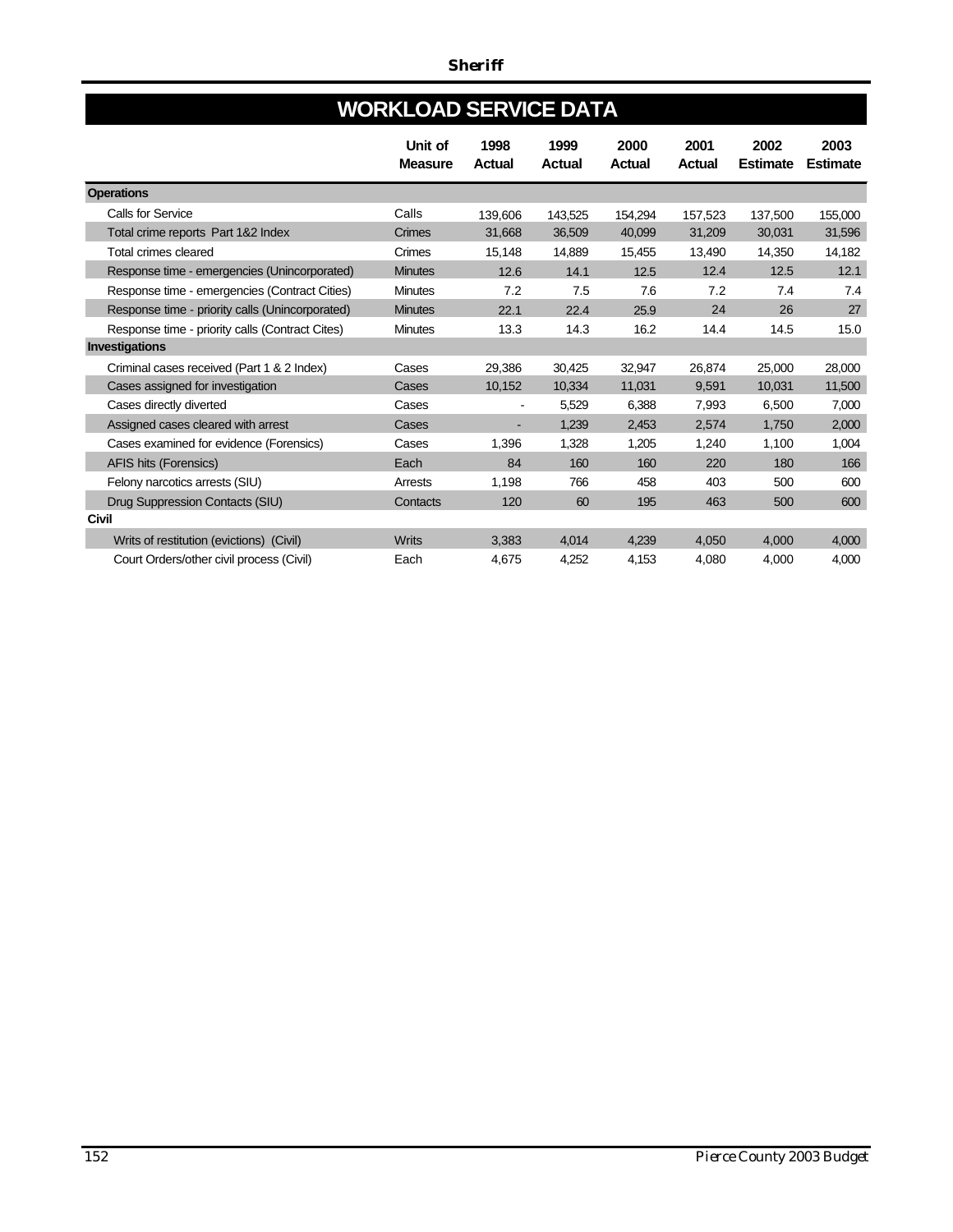## **BUDGET RATIOS**

**Service Calls per Sworn Officer Crime Cases per Sworn Officer**



v From 1996 to 2002 the number of calls for service per sworn officer in unincorporated Pierce County increased 2%.



v From 1992 to 2002 the percent of crimes cleared in unincorporated Pierce County and contract cities increased 46%.



\* From 1992 to 2002 Sheriff Department expenditures per unincorporated County resident served increased 15% after adjusting for inflation.



 $\div$  From 1996 to 2002 the number of crime cases per sworn officer in unincorporated Pierce County decreased 8%.



 $\div$  From 1996 to 2002 the average response time (in minutes) for emergency calls in unincorporated county decreased 10%.

### **0.65 0.75 0.7 0.73 0.75 0.73 0.0 0.3 0.5 0.8 1.0** 1992 1995 1999 2000 2001 2002 est

v From 1992 to 2002 the number of commissioned officers per thousand residents in unincorporated areas increased 12%.

## **Percent of Crimes Cleared Average Emergency Response Time**

## **Expenditures per Resident Served Officers per Thousand Residents**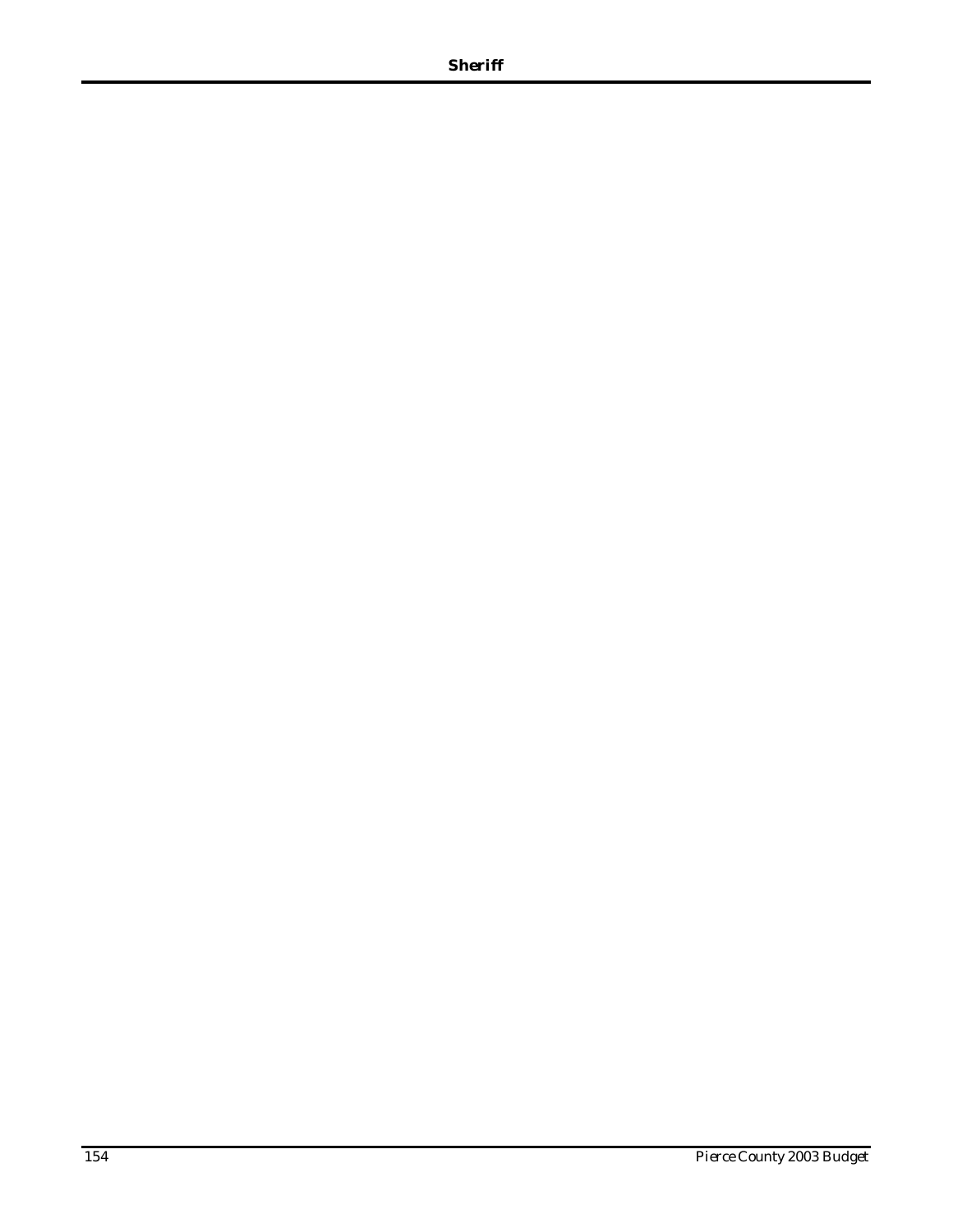## **911 System**

*Special Revenue Fund*

**The mission of the Department of Emergency Management is the preparation of Pierce County for disaster through public education, training, and planning; the support of a system of emergency medical and trauma care; the prevention of fires through inspection, plan review, education, and investigation; and the administration of radio communication needs and the Enhanced 9-1-1 program.** 

| <b>Departmental</b><br><b>Summary:</b> | The 911 System provides for continuation of the public safety emergency telephone<br>access system which links seventy-one local, state and federal agencies, six adjoining<br>counties and six telephone companies. The 9-1-1 number allows a citizen to access<br>police, fire, medical aid or ambulance from virtually any telephone in the County.                                                                                                                                                                                                                                                                                                                              |  |  |  |  |  |  |
|----------------------------------------|-------------------------------------------------------------------------------------------------------------------------------------------------------------------------------------------------------------------------------------------------------------------------------------------------------------------------------------------------------------------------------------------------------------------------------------------------------------------------------------------------------------------------------------------------------------------------------------------------------------------------------------------------------------------------------------|--|--|--|--|--|--|
| <b>Budget</b><br><b>Highlights:</b>    | The 2003 budget for the 911 System fund includes the following major items:<br>The same PSAP funding allocations, adjusted for inflation;<br>a)<br>b)<br>Continued support for the digital distributed network;<br>Estimated capital costs for the cellular phone number and location display<br>C)<br>technology $(8750,000)$ ; and<br>Estimated monthly maintenance costs for the above new technology<br>d)<br>(S750,000).<br>This budget reflects the revenues estimated to be received (\$1.0 million) from the<br>proposed tax increase for cellular phones from \$.25 to \$.50/month. We are also using<br>\$214,000 in prior fund balance to support this requested budget. |  |  |  |  |  |  |

### **Performance Measures**

1) The E-9-1-1 Program will implement Phase 1 (cellular caller's displayed ten digit number) and Phase II (cellular caller's displayed geographical location) of the FCC Wireless 9-1-1 program with six of the major cellular telephone companies that serve Pierce County. (Goal C)

| <b>FUNDING SOURCES</b>        |                                |                       |                       |                       |                           |                                |  |  |
|-------------------------------|--------------------------------|-----------------------|-----------------------|-----------------------|---------------------------|--------------------------------|--|--|
|                               | 2000<br><b>Actual</b>          | 2001<br><b>Actual</b> | 2002<br><b>Budget</b> | 2003<br><b>Budget</b> | <b>Absolute</b><br>Change | <b>Percent</b><br>Change       |  |  |
| Est Use Of Begin Fund Balance | \$<br>$\overline{\phantom{0}}$ | - S                   | 1.000.000<br>\$.      | 214.310               | (785.690)                 | $(78.6)$ %                     |  |  |
| Taxes                         | 2,953,257                      | 3.130.982             | 3.083.150             | 4.013.320             | 930.170                   | 30.2                           |  |  |
| <b>Charges For Services</b>   | 140                            |                       |                       |                       |                           |                                |  |  |
| <b>Total</b>                  | \$2.953.397                    | 3,130,982<br>\$       | 4,083,150<br>\$       | 4.227.630             | 144.480                   | $\frac{9}{6}$<br>$3.5^{\circ}$ |  |  |